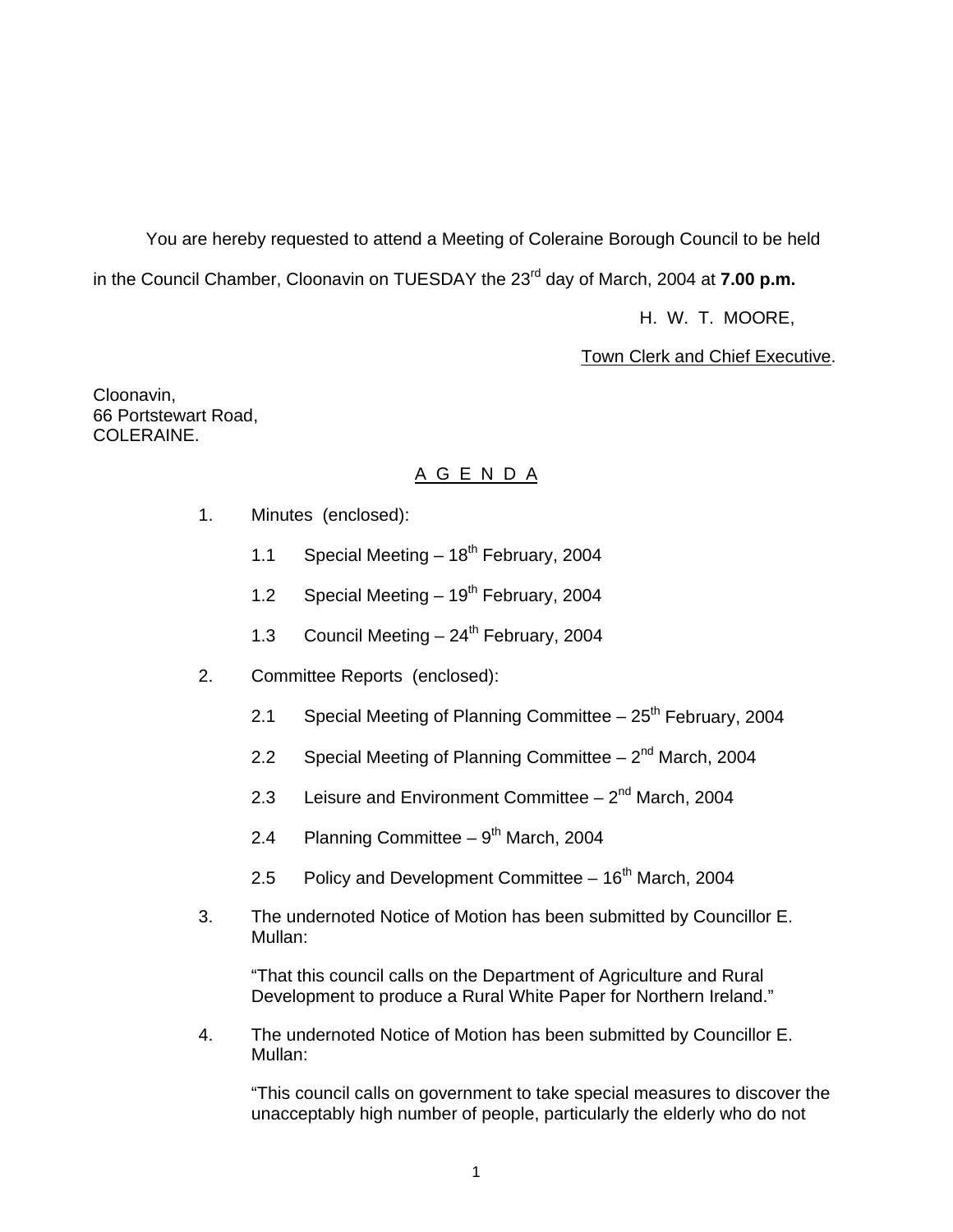claim their benefits either through lack of knowledge, perceived stigma or complex systems of qualification and urges all statutory bodies and government agencies which are in a position to help to raise the level of awareness among staff and personnel."

- 5. Consultation Paper Measures to Tackle Anti-Social Behaviour in Northern Ireland (previously supplied)
- 6. Tenders
	- (a) Kickabout Area The Ropewalk, Coleraine (Report enclosed)
	- (b) Ardbeg Community Open Space (Report enclosed)
- 7. Arthritis Care in Northern Ireland Letter dated  $15<sup>th</sup>$  March, 2004 and Manifesto for Arthritis (Copy enclosed)
- 8. Consultation List (enclosed)
- 9. Land and Property (Report previously supplied)**\***
- 10. Personnel Report Fixed Term Contracts**\***
- 11. Correspondence, including inter alia:
	- (i) Letter from the Post Office dated  $9<sup>th</sup>$  March, 2004 (previously supplied) regarding:
		- (a) the proposed re-location of Waterside Post Office;
		- (b) the proposed closure of Laurel Hill Post Office.
	- (ii) Copy letter dated  $4<sup>th</sup>$  March, 2004 from Divisional Roads Manager (enclosed)
	- (iii) Copy letter dated  $11<sup>th</sup>$  March, 2004 from the Private Secretary to the Secretary of State for Northern Ireland in response to Council's Motion on Autism (enclosed)
	- (iv) Copy letter dated  $15<sup>th</sup>$  March, 2004 from the Private Secretary to John Spellar MP, Minister with responsibility for Department for Social Development, in response to Council's Motion on Social Housing (enclosed)
- 12. Documents for Sealing

#### **Enclosed for Information:**

Minutes of the Northern Health and Social Services Council dated 4<sup>th</sup> February, 2004

- **\* Recommended for consideration "In Committee".**
- To: Each Member of Council.  $19^{th}$  March, 2004.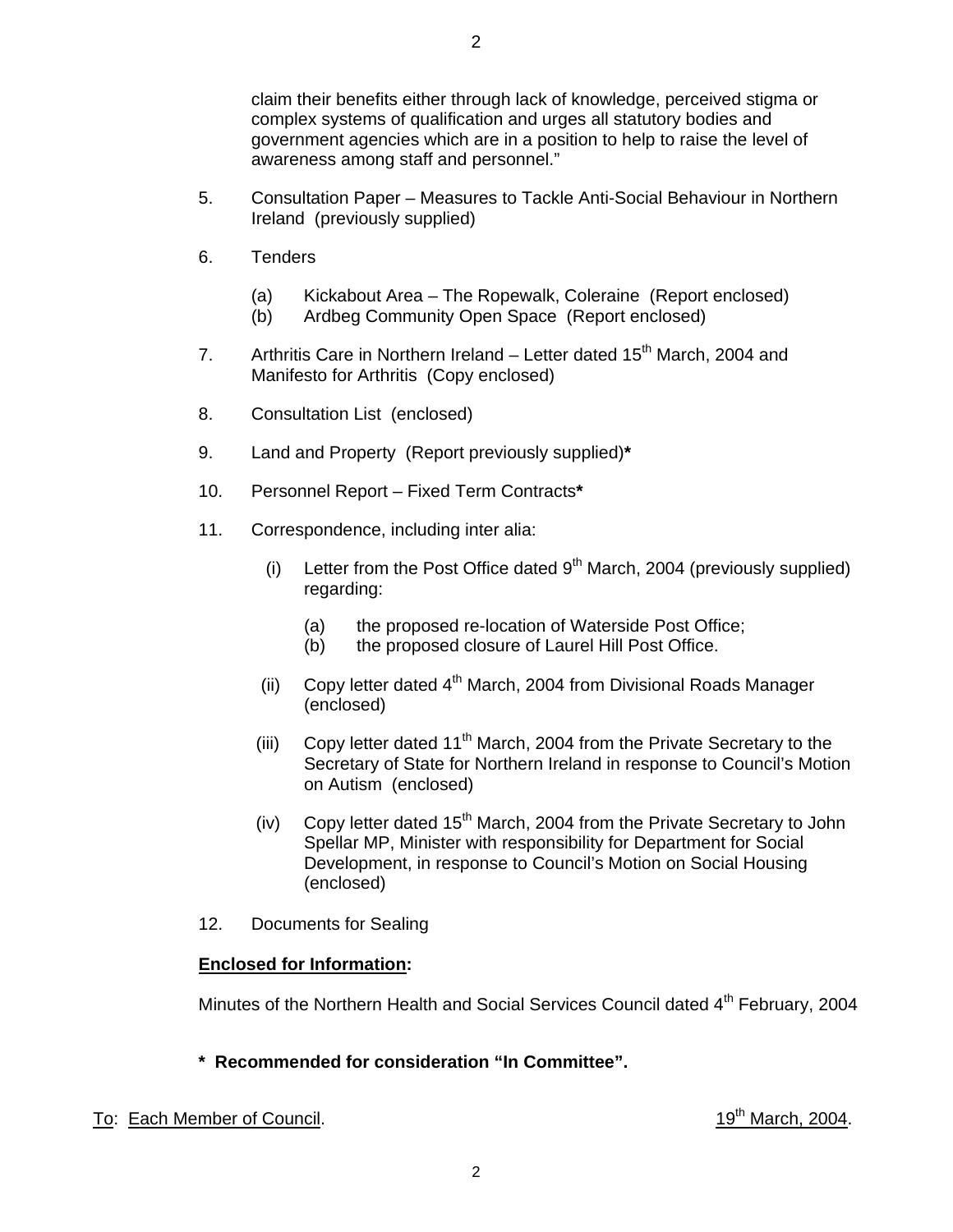#### **SPECIAL MEETING**

# **18th February, 2004.**

| Convened:                  | The Review of Public Administration in Northern<br>Ireland – To consider a response to the Consultation Paper<br>issued by the Review Team |                                                                              |
|----------------------------|--------------------------------------------------------------------------------------------------------------------------------------------|------------------------------------------------------------------------------|
| <b>Present:</b>            | The Mayor, Councillor R. D. Stewart, in the Chair                                                                                          |                                                                              |
|                            | <b>Aldermen</b>                                                                                                                            |                                                                              |
|                            | E. T. Black (Mrs.)<br>W. T. Creelman                                                                                                       | B. Leonard<br>W. J. McClure                                                  |
|                            | <b>Councillors</b>                                                                                                                         |                                                                              |
|                            | C. S. Alexander (Ms.)<br>D. D. Barbour<br>O. M. Church (Mrs.)<br>T. J. Deans                                                               | E. P. Fielding (Mrs.)<br>N. F. Hillis<br>G. L. McLaughlin<br>R. A. McPherson |
| Officers in<br>Attendance: | Town Clerk and Chief Executive, Policy Development<br>Officer and Administrative Assistant                                                 |                                                                              |
| <b>Apologies:</b>          | The Deputy Mayor, Alderman Mrs. Armitage, Councillors<br>Bradley, Dallat, Mrs. Johnston, King, McClarty, McQuillan<br>and Watt             |                                                                              |

The Town Clerk and Chief Executive provided a resumé of the 5 Models of Public Administration outlined in the Consultation Paper issued by the Review Team (previously supplied) viz:

- Model 1 Status Quo
- Model 2 Centralised
- Model 3 Regional and Sub-Regional Public Bodies
- Model 4 Reformed Status Quo with Enhanced Local Government
- Model 5 Strong Local Government

Consideration was also given to the Northern Ireland Local Government Association's submission (previously supplied).

Discussion ensued during which the Town Clerk and Chief Executive answered various members' questions on the 5 Models of Public Administration.

It was then agreed that:

Council endorse Northern Ireland Local Government Association's preference for "Model 5 : Strong Local Government" as best representing Council's views particularly in the light of the undernoted characteristics of good governance.

- Strong democratic accountability
- The ability to realise economies of scale
- Efficiency and effectiveness
- Potential for integration
- Balance of power between spheres of government
- Potential for dynamism of political activity at grassroots level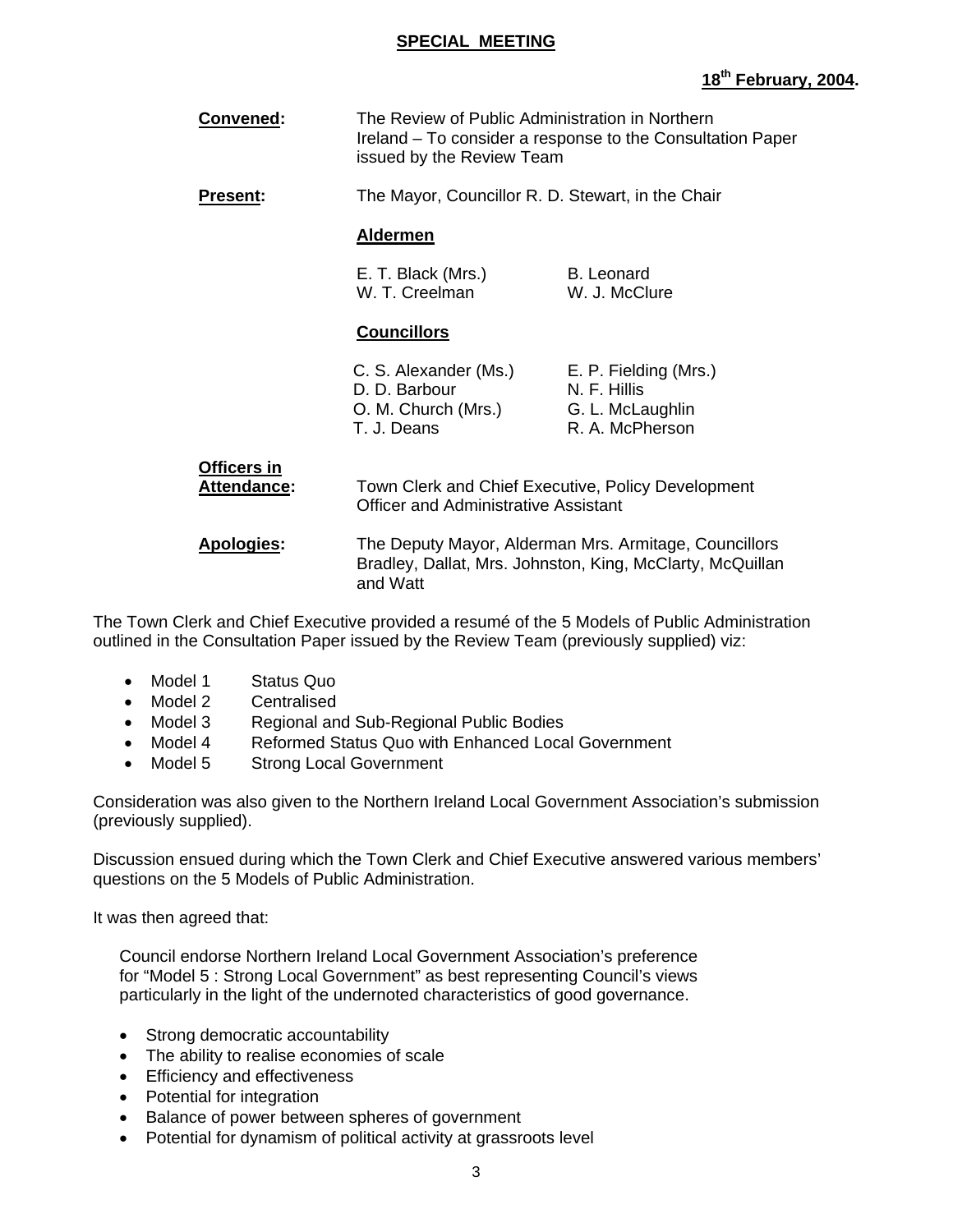#### **SPECIAL MEETING**

#### **Convened:** To receive a presentation on the Draft Causeway Coast and Glens Tourism Masterplan

**Present:** The Mayor, Councillor R. D. Stewart, in the Chair

#### **Aldermen**

E. T. Black (Mrs.) B. Leonard W. T. Creelman

### **Councillors**

- C. S. Alexander (Ms.) E. A. Johnston (Mrs.) D. D. Barbour W. A. King O. M. Church (Mrs.) D. McClarty T. J. Deans R. A. McPherson E. P. Fielding (Mrs.) A. McQuillan N. F. Hillis W. J. Watt
- 

# **Officers in**

 **Attendance:** Town Clerk and Chief Executive, Head of Development Services, Tourism Manager, Tourism and Marketing Assistant and Administrative Assistant

**Apologies:** Alderman McClure and Councillor Bradley

# **1.0 SITE MEETINGS - PLANNING SERVICE**

 The Town Clerk and Chief Executive advised members that confirmation had been received from Planning Service that site meetings would be held on Monday, 23<sup>rd</sup> and Tuesday, 24<sup>th</sup> February, 2004.

#### **2.0 DRAFT CAUSEWAY COAST AND GLENS TOURISM MASTERPLAN**

 The Mayor welcomed Mr. C. McGarrity, Department of Enterprise, Trade and Investment and Mr. P. McNulty, Tourism Development International who were in attendance to present the draft Causeway Coast and Glens Tourism Masterplan.

Mr. McGarrity and Mr. McNulty elaborated on the draft Masterplan, the objectives of which were as follows:

- To increase the number of tourists visiting the area;
- To achieve a co-ordinated approach to tourism in the area;
- To spread the benefits of visits attracted to the Giant's Causeway to a wider geographical area;
- To develop strong attractions elsewhere in the area.

Strategic recommendations were considered in relation to:

- 1. Area based approach;
- 2. North Atlantic Trail;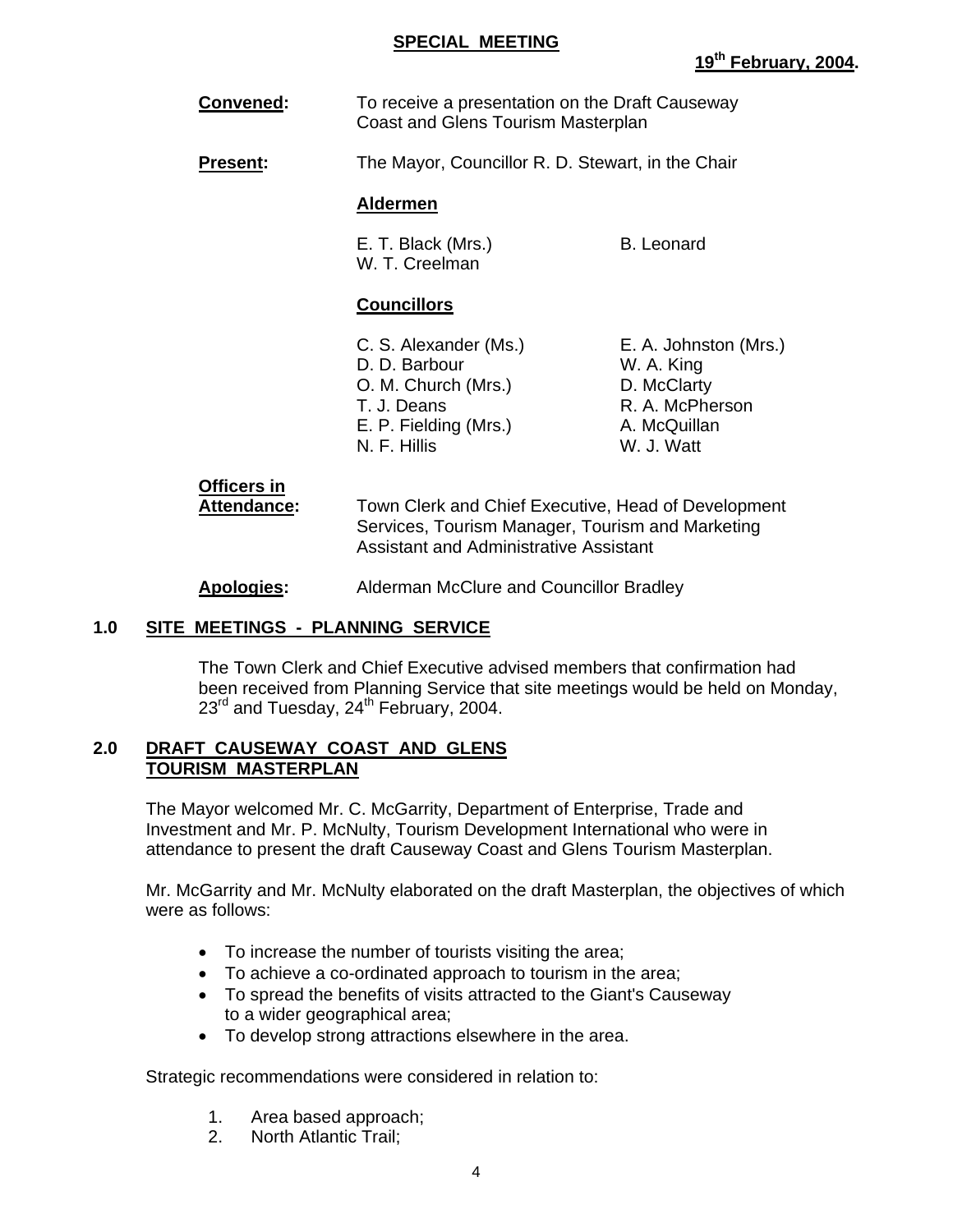- 3. Maritime Heritage;
- 4. Resorts and Gateways Regeneration;
- 5. Accommodation Priorities;
- 6. Food and Beverage;
- 7. Entertainment and Events
- 8. Craft/Retail Facilities;
- 9. Organisation;
- 10. Human Resource Development;
- 11. Marketing.

A full discussion ensued during which the representatives answered various members' questions.

The Mayor thanked the representatives for the presentation.

It was agreed that a draft response be formulated incorporating members' comments. Any further comments should be forwarded to the Head of Development Services as soon as possible. The draft response would be considered at the Policy and Development Committee Meeting to be held on 16<sup>th</sup> March, 2004.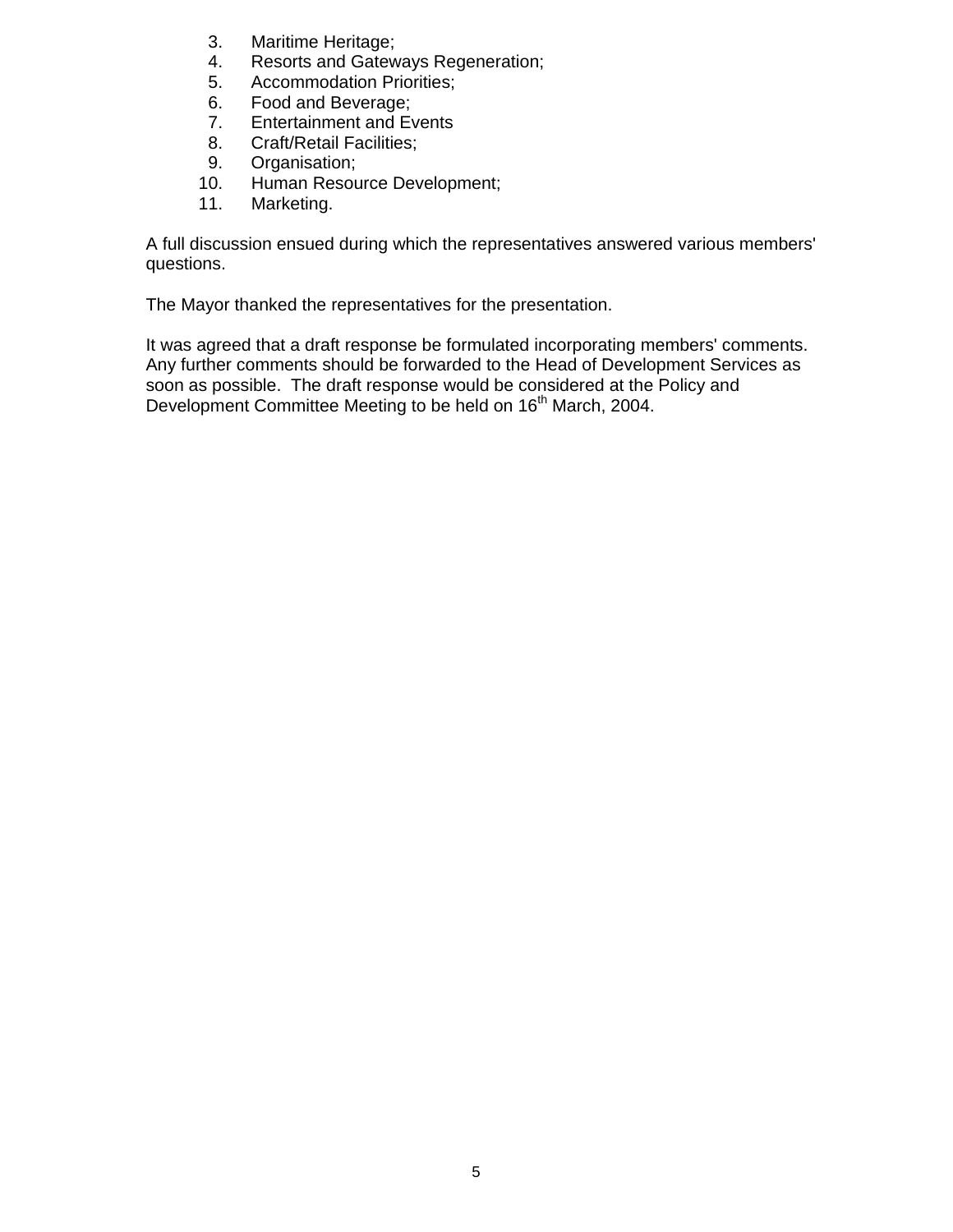# **COLERAINE BOROUGH COUNCIL**

| Minutes of proceedings of Coleraine Borough Council held in the           |
|---------------------------------------------------------------------------|
| Council Chamber, Cloonavin on Tuesday, 24 <sup>th</sup> February, 2004 at |
| 7.00 p.m.                                                                 |

| <b>Convened:</b>                  | As per Notice attached                                                                                                                                                                                                           |                                                                                                           |
|-----------------------------------|----------------------------------------------------------------------------------------------------------------------------------------------------------------------------------------------------------------------------------|-----------------------------------------------------------------------------------------------------------|
| <b>Present:</b>                   | The Mayor, Councillor R. D. Stewart, in the Chair                                                                                                                                                                                |                                                                                                           |
|                                   | The Deputy Mayor, Councillor E. M. Mullan<br>$($ ltems $2.1.1 - 11.0)$                                                                                                                                                           |                                                                                                           |
|                                   | <b>Aldermen</b>                                                                                                                                                                                                                  |                                                                                                           |
|                                   | P. E. A. Armitage (Mrs.)<br>E. T. Black (Mrs.)                                                                                                                                                                                   | W. T. Creelman<br><b>B.</b> Leonard                                                                       |
|                                   | <b>Councillors</b>                                                                                                                                                                                                               |                                                                                                           |
|                                   | C. S. Alexander (Ms.)<br>(Items $1.0 - 4.0$ )<br>D. D. Barbour<br>O. M. Church (Mrs.)<br>J. J. Dallat<br>N. F. Hillis                                                                                                            | E. A. Johnston (Mrs.)<br>D. McClarty<br>G. L. McLaughlin<br>R. A. McPherson<br>A. McQuillan<br>W. J. Watt |
| <b>Officers in</b><br>Attendance: | Town Clerk and Chief Executive, Director of Corporate<br>Services, Director of Leisure Services, Director of<br>Technical Services (Items 2.1.1 - 11.0), Finance Officer<br>(Items 2.1.2 - 11.0) and Administrative<br>Assistant |                                                                                                           |
| <b>Apologies:</b>                 | Alderman McClure, Councillors Deans, Mrs. Fielding<br>and King                                                                                                                                                                   |                                                                                                           |

# **1.0 MINUTES**

The Minutes of the Council Meeting of  $27<sup>th</sup>$  January, 2004 and the Special Meeting of 2<sup>nd</sup> February, 2004 were confirmed and signed.

# **2.0 COMMITTEE REPORTS**

| 2.1 | Leisure and Environment<br>Committee | The Vice Chairman, Alderman Mrs. Black,<br>moved the adoption of the Leisure and<br>Environment Committee Report; this was duly<br>seconded by Councillor McLaughlin. |
|-----|--------------------------------------|-----------------------------------------------------------------------------------------------------------------------------------------------------------------------|
|     | Matters arising:                     |                                                                                                                                                                       |
|     | 2.1.1 Surfing Tender                 | As an amendment it was proposed by<br>Councillor Ms. Alexander and seconded by<br>Alderman Leonard:                                                                   |
|     |                                      | That this item be referred back                                                                                                                                       |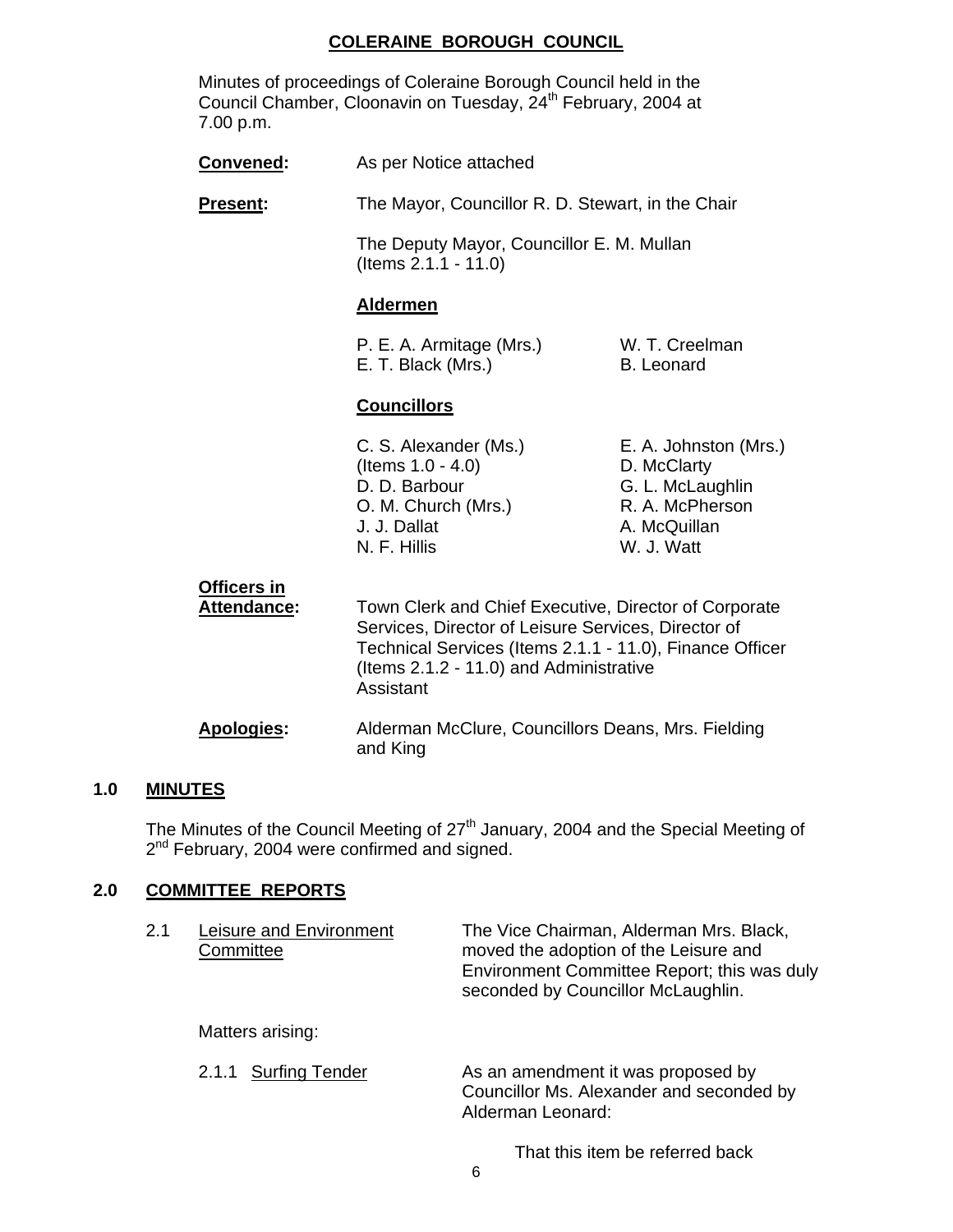for further consideration at the Leisure and Environment Committee Meeting of 2nd March, 2004.

 On being put to the Meeting the amendment was lost, two members voting in favour and thirteen members voting against.

 2.1.2 Northern Ireland Milk Consideration was given to the Director of Cup 2004 Leisure Services' Report on the Northern Ireland Milk Cup 2004 (previously supplied).

> The loss of substantial grant funding for the 2004 event would result in a possible deficit of £100k and existing sponsors and funding bodies were being approached to review their contributions.

> Council was currently in the second year of a three year funding package for the Milk Cup with an existing commitment of £18k for 2004.

Following discussion it was proposed by Councillor Watt, seconded by Councillor McClarty and agreed:

> That Council contribute a supplementary grant of £20k for the 2004 event.

 2.1.3 Entertainments Licence - The Director of Technical Services reported Goldrush Amusements, that this item had been postponed in order to 11 Dunluce Avenue, facilitate the receipt of an acoustic report. Portrush The applicant and objector had been notified.

The Committee Report was, therefore, adopted subject to these amendments.

| 2.2 |       | <b>Planning Committee</b>                                                                   | The Chairman, Councillor Watt, moved the<br>adoption of the Planning Committee Report; this<br>was duly seconded by Councillor McQuillan.                                                                   |
|-----|-------|---------------------------------------------------------------------------------------------|-------------------------------------------------------------------------------------------------------------------------------------------------------------------------------------------------------------|
|     |       | Matters arising:                                                                            |                                                                                                                                                                                                             |
|     | 2.2.1 | <b>Planning Application</b><br>No. C/2003/0374/F -<br>11 St. Patrick's Avenue,<br>Coleraine | The Town Clerk and Chief Executive advised<br>members that the applicant would not be<br>taking part in the joint office meeting with the<br>Divisional Planning Manager, Council members<br>and objectors. |
|     |       |                                                                                             | Following discussion it was proposed by                                                                                                                                                                     |

 Following discussion it was proposed by Councillor Ms. Alexander, seconded by Councillor McLaughlin and agreed: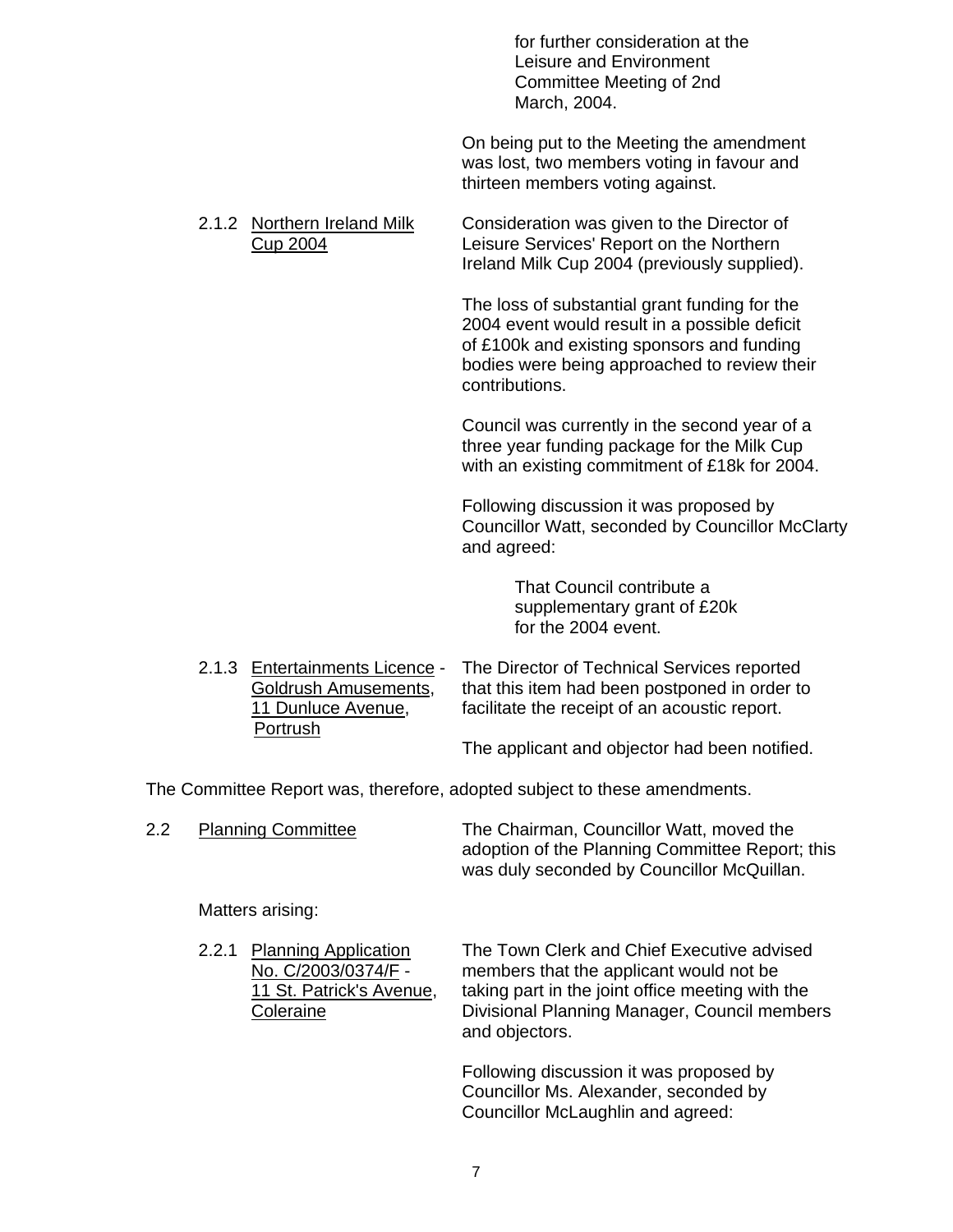That the office meeting be arranged with the other parties.

2.2.2 Office Meetings It was noted that the office meetings which had been arranged for 25<sup>th</sup> February, 2004 had been cancelled.

The Committee Report was, therefore, adopted subject to these amendments.

 2.3 Policy and Development The Chairman, Councillor Mrs. Johnston, Committee moved the adoption of the Policy and Development Committee Report; this was duly seconded by Councillor Mrs. Church.

Matters arising:

 2.3.1 Somme Pilgrimage 2004 It was noted that Councillor McQuillan was and Environment and unable to attend the Somme Pilgrimage 2004 Heritage Service **and the Environment and Heritage Service** Workshop Workshop due to work commitments.

The Committee Report was, therefore, adopted subject to these amendments.

### **3.0 THE NATIONAL TRUST**

 The Mayor welcomed Mr. Paul Mullan from the National Trust who was in attendance to give a presentation on the work of the Trust.

Mr. Mullan gave a brief synopsis of the work carried out by the Trust within Northern Ireland and answered various members' questions.

The Mayor thanked Mr. Mullan for a most interesting and informative presentation.

#### **4.0 NOTICE OF MOTION**

 The undernoted Notice of Motion was proposed by Councillor Mullan and seconded by the Deputy Mayor:

 "This Council upholds the human rights of all citizens to reside in a neutral living environment, free from the trappings of paramilitary groups and calls on the Northern Ireland Housing Executive, the PSNI and other bodies with power and influence to end immediately the present disgraceful displays of murals and other trappings promoting terror groups."

Councillor Dallat spoke on the Motion and asked members for their support.

As an amendment it was proposed by Councillor Mrs. Johnston and seconded by Councillor McQuillan:

 That this Council reiterates its commitment to uphold the human rights of all citizens.

On a request for a recorded vote the amendment was put to the Meeting and the members voted thus: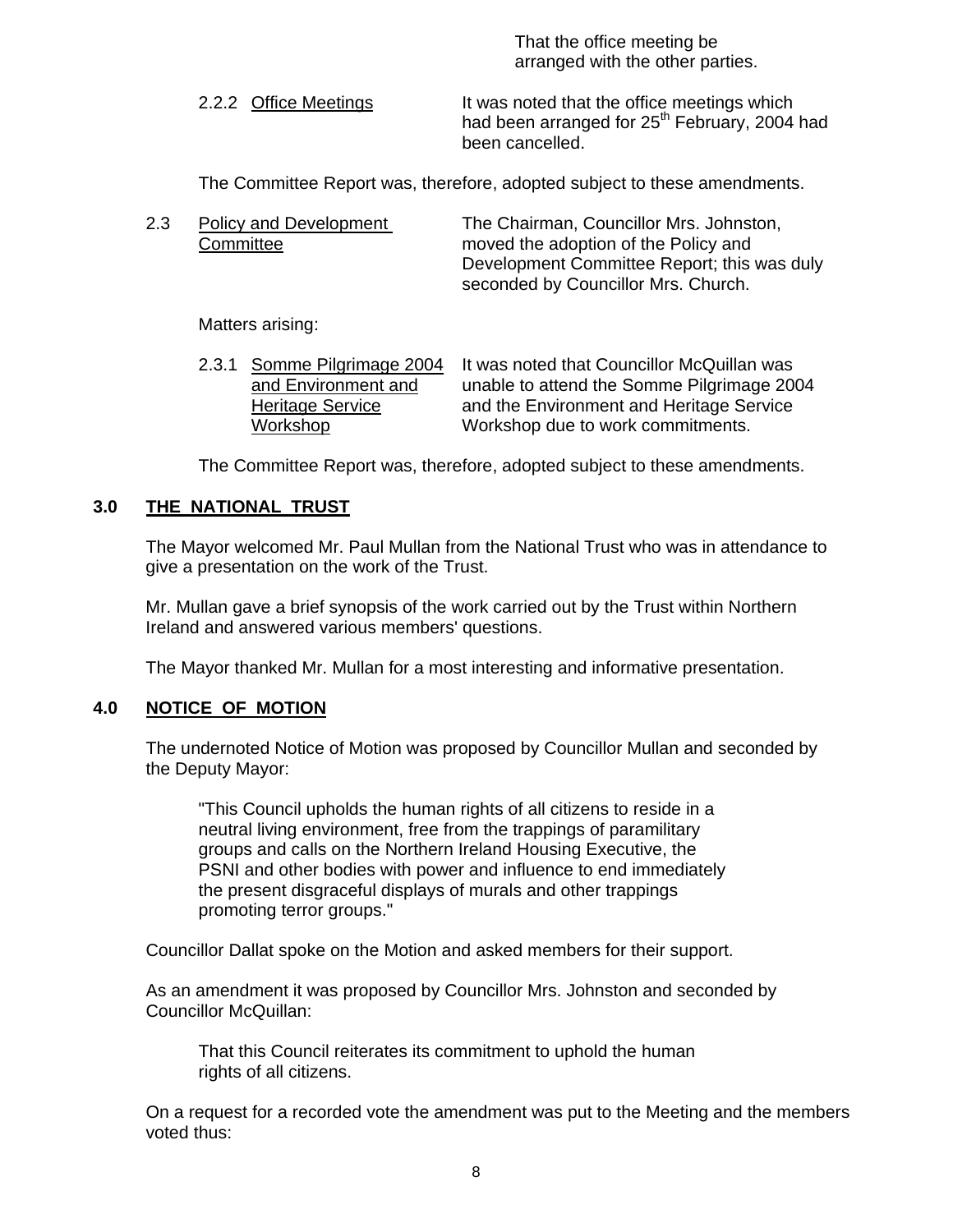| For:                | The Mayor<br>Aldermen Mrs. Armitage, Mrs. Black and<br>Creelman<br>Councillors Barbour, Mrs. Church, Hillis,<br>Mrs. Johnston, McClarty, McPherson,<br>McQuillan and Watt (12) |
|---------------------|--------------------------------------------------------------------------------------------------------------------------------------------------------------------------------|
| <b>Against:</b>     | None                                                                                                                                                                           |
| <b>Abstentions:</b> | The Deputy Mayor<br>Alderman Leonard<br>Councillors Dallat and McLaughlin (4)                                                                                                  |

The amendment was, therefore, carried.

# **5.0 ST. PATRICK'S DAY CELEBRATIONS**

 Consideration was given to the Director of Leisure Services' Report on St. Patrick's Day Celebrations.

The St. Patrick's Day Celebrations Working Group had met recently to discuss a programme of activities for the above event.

In addition to the central events and in order to encourage local communities throughout the Borough to become involved in celebrations it was recommended that a small grants scheme be set up whereby community groups could receive a maximum of £300 to organise events in their own locality.

Following discussion it was proposed by Councillor Dallat, seconded by the Deputy Mayor and agreed:

 That Council approve the general programme and establish a small grants scheme for community groups to a maximum of £500.

#### **6.0 COLERAINE SHOWGROUNDS - EVALUATION EXERCISE**

 Consideration was given to the Director of Leisure Services' Report and draft terms of reference in relation to Coleraine Showgrounds - Evaluation Exercise.

Following discussion it was agreed that Council proceed with the Evaluation Exercise using the terms of reference as outlined.

#### **7.0 PROPOSED SITE FOR POLICE TRAINING COLLEGE**

The Town Clerk and Chief Executive advised members that following the announcement that Cookstown had been chosen for the proposed site for the Police Training College letters of thanks had been sent to the private sector landowners in Coleraine who had compiled the local bid.

Noted.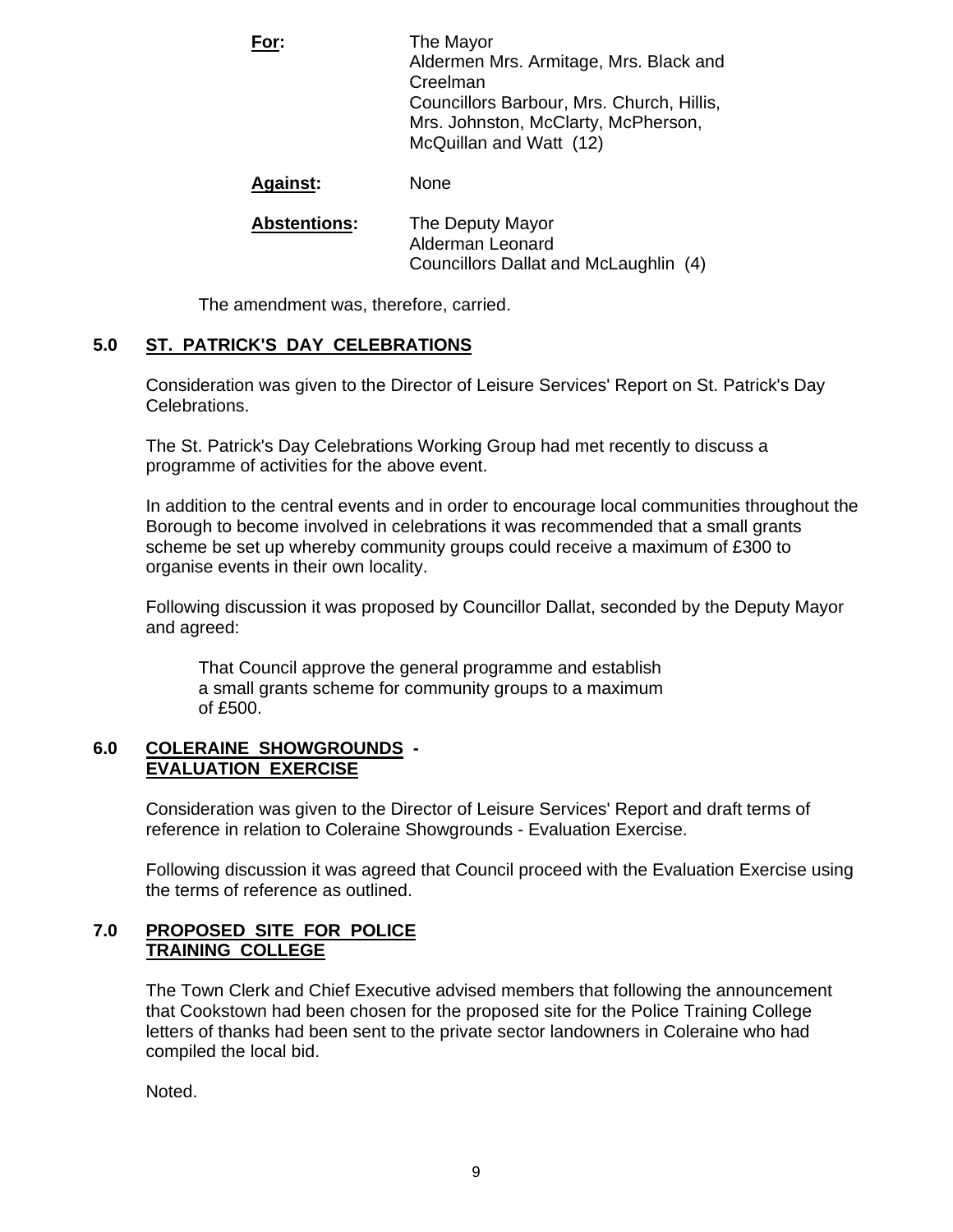#### **8.0 PLANNING WORKSHOP - DFP PERSONNEL**

 Read letter from the Parliamentary Under-Secretary of State advising members that it had been unavoidable that the DFP official had to withdraw from the Workshop at short notice.

Noted.

## **9.0 CONFEDERATION OF EUROPEAN COUNCILLORS**

 Read letter from the Confederation of European Councillors advising members of a Seminar to be held on Thursday,  $18<sup>th</sup>$  and Friday,  $19<sup>th</sup>$  March, 2004 at the Hillgrove Hotel, Monaghan. The Seminar would focus on 'Rural Communities and their Future Needs'.

The Town Clerk and Chief Executive would add this to the Council's list of Conferences.

### **10.0 DOCUMENTS TABLED**

- (a) Minutes of the North-Eastern Education and Library Board dated  $16<sup>th</sup>$  December, 2003;
- (b) North-Eastern Education and Library Board Annual Report 2002/2003;
- (c) Northern Health and Social Services Board Annual Report 1<sup>st</sup> April, 2002 - 31<sup>st</sup> March, 2003;
- (d) Housing Executive The Northern Ireland Housing Market Review and Perspectives - 2004-2007;
- (e) Housing Executive Draft Corporate Plan 2004-2007 and Business Plan 2004-2005;
- (f) Report of the Coleraine District Policing Partnership Public Meeting of 15<sup>th</sup> December, 2003.

#### **11.0 DOCUMENTS FOR SEALING**

1. Licences and Counterpart Letting of Lands 2004:

- (a) Kilrea (adjacent to cemetery); Council to Mr. C. Mornin, 31 Vow Road, Ballymoney.
- (b) Portballintrae; Council to Mr. G. Ramage, 44 Ballyclough Road, Bushmills.
- (c) Craigahulliar, Portrush; Council to Mr. W. G. McConaghy, 27 Harbour Road, Ballintoy.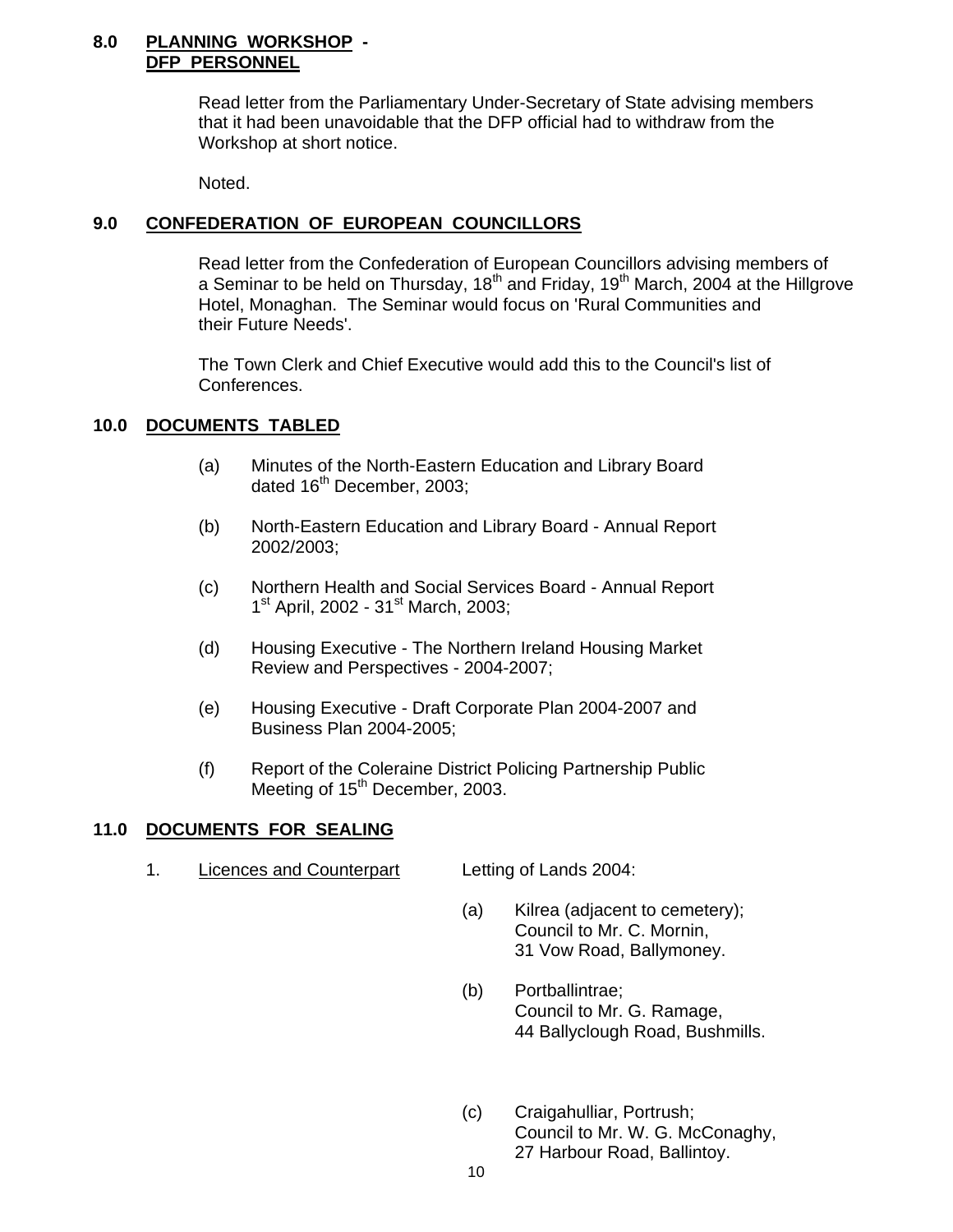2. Cemetery Titles Grant of Right of Burial Deeds Register Nos. 2962 - 2973 inclusive:

| Agherton    |   |
|-------------|---|
| Ballywillan |   |
| Coleraine   | 5 |
| Kilrea      |   |
| Portstewart | 2 |

 Advanced Deed Register 0070 - 0072 inclusive:

| Agherton    | $\sim$ 10 $\,$ |
|-------------|----------------|
| Ballywillan | $\sim$         |
| Coleraine   |                |
| Portstewart | $\overline{2}$ |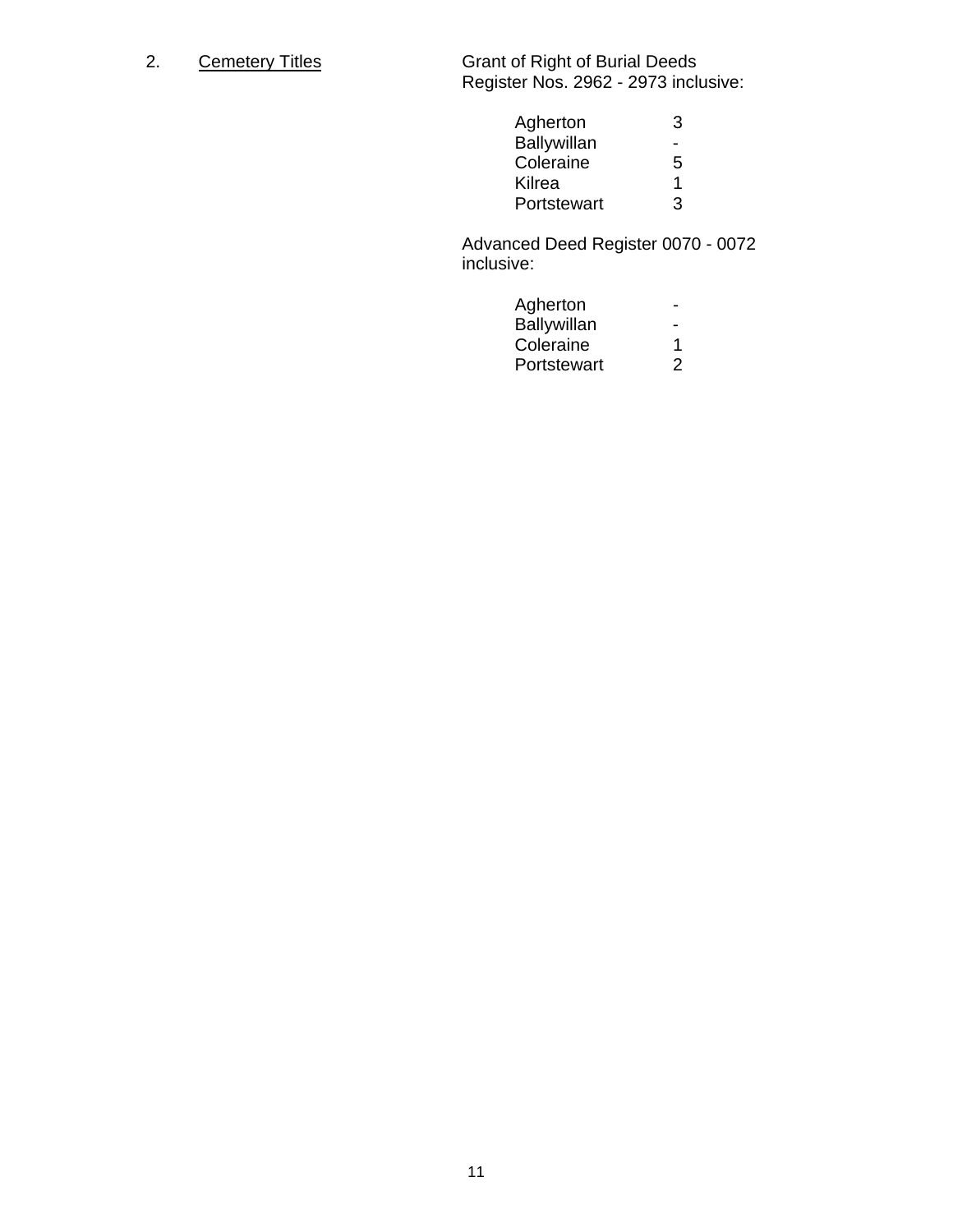#### **SPECIAL MEETING**

# **25th February, 2004.**

**Convened:** To consider a preview of the Draft Northern Area Plan 2016

**Present:** Councillor A. McQuillan, in the Chair

#### **Aldermen**

P. E. A. Armitage (Mrs.) B. Leonard E. T. Black (Mrs.) W. J. McClure

#### **Councillors**

| C. S. Alexander (Ms.) | W. A. King       |
|-----------------------|------------------|
| D. D. Barbour         | G. L. McLaughlin |
| O. M. Church (Mrs.)   | R. A. McPherson  |
| J. J. Dallat          | R. D. Stewart    |
| E. A. Johnston (Mrs.) | $($ ltem 2.0 $)$ |

# **Officers in**

 **Attendance:** Town Clerk and Chief Executive, Director of Technical Services, Director of Leisure Services, Head of Development Services and Administrative Assistant

#### **Apologies:** The Deputy Mayor and Councillor Watt

#### **1.0 CHAIRMAN**

In the absence of The Mayor and the Chairman of the Planning Committee, members agreed that Councillor McQuillan, Vice Chairman of the Planning Committee, should chair the meeting.

#### **2.0 DRAFT NORTHERN AREA PLAN 2016**

 The Chairman welcomed Messrs. Robinson and Nicol, Planning Service and Mr. Campbell, Roads Service, who were in attendance to present a preview of the Draft Northern Area Plan 2016.

The representatives provided a resumé of part of the Plan outlined in the Consultation Draft issued by the Planning Service (circulated) viz:

- (i) Development Plan Process
- (ii) Aim and Objectives of the Plan
- (iii) Policies in relation to:
	- Housing
	- Industry
	- Commerce
	- Open Space and Recreation
	- Transportation
	- Tourism
	- Minerals
	- Public Utilities and Services
	- Environment and Conservation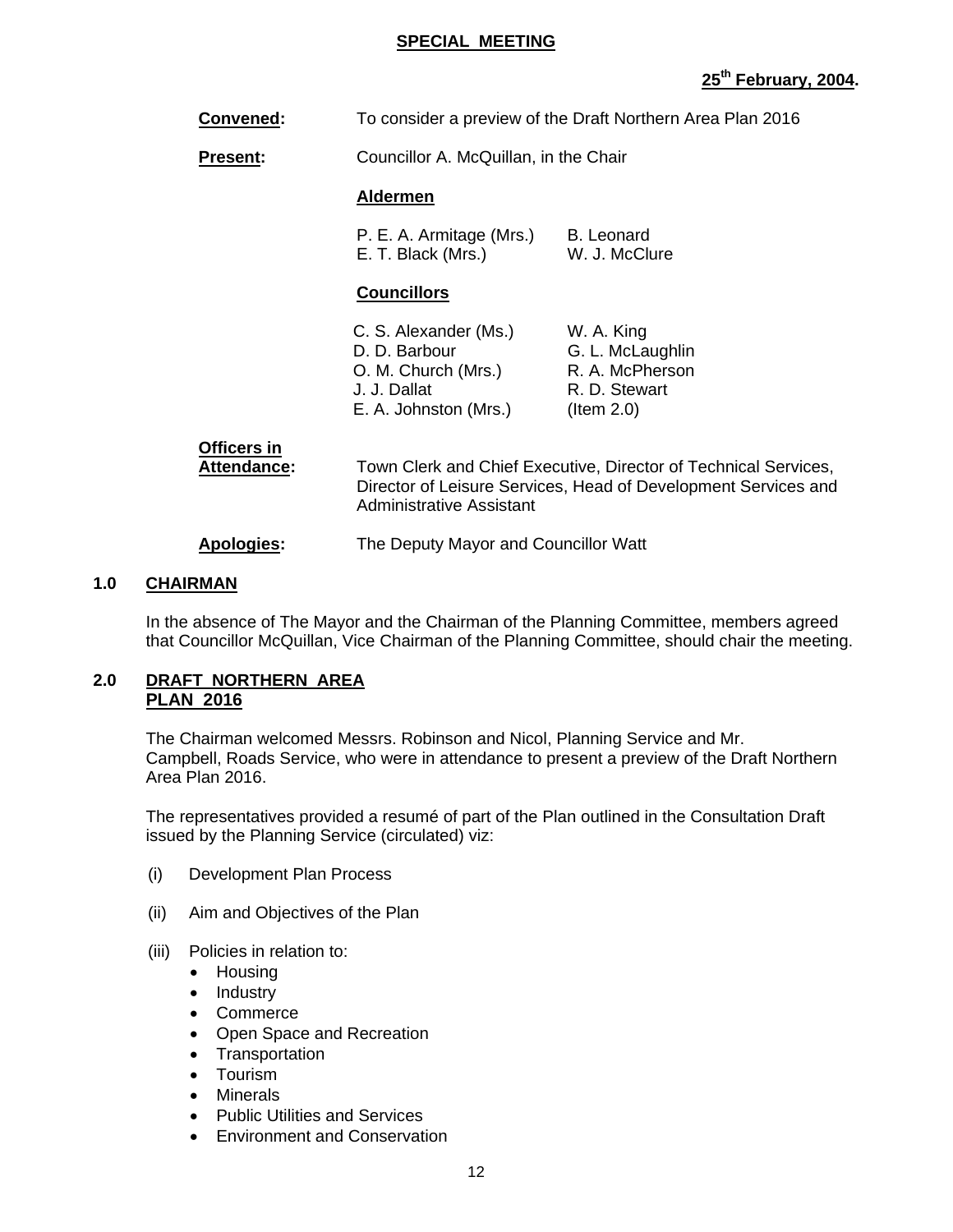- Community Facilities
- Countryside
- (iv) Coleraine Settlement Hierarchy

Discussion ensued during which the representatives answered various members' questions and noted comments.

It was then proposed by Councillor McPherson, seconded by Councillor Dallat and agreed:

That a further Special Meeting of Council be convened to consider the remaining issues contained in the Plan.

It was further agreed that a workshop would be held in March to formulate a detailed response to the Consultation Document, comments for which had to be submitted by 9<sup>th</sup> April, 2004.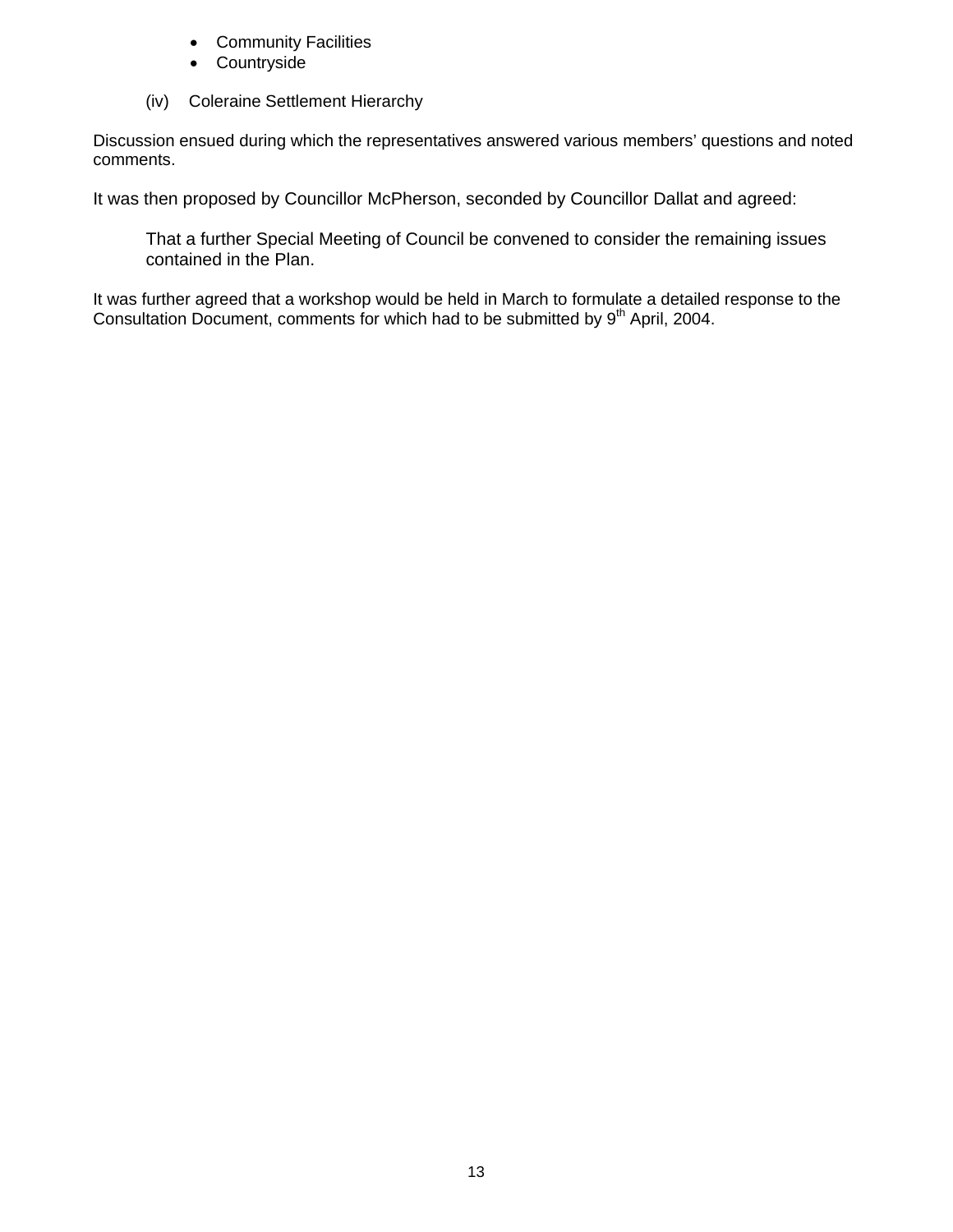#### **SPECIAL MEETING**

# **2nd March, 2004.**

| Convened:                         | To further consider the preview of the Draft Northern Area Plan<br>2016                                                                                                                      |                                                                   |
|-----------------------------------|----------------------------------------------------------------------------------------------------------------------------------------------------------------------------------------------|-------------------------------------------------------------------|
| <b>Present:</b>                   | The Mayor, in the Chair                                                                                                                                                                      |                                                                   |
|                                   | <b>Aldermen</b>                                                                                                                                                                              |                                                                   |
|                                   | E. T. Black (Mrs.)<br><b>B.</b> Leonard                                                                                                                                                      | W. J. McClure                                                     |
|                                   | <b>Councillors</b>                                                                                                                                                                           |                                                                   |
|                                   | C. S. Alexander (Ms.)<br>O. M. Church (Mrs.)<br>J. J. Dallat<br>W. A. King                                                                                                                   | G. L. McLaughlin<br>R. A. McPherson<br>A. McQuillan<br>W. J. Watt |
| <b>Officers in</b><br>Attendance: | Town Clerk and Chief Executive, Director of Technical Services,<br>Senior Environmental Health Officer and Administrative<br>Assistant                                                       |                                                                   |
| <b>Also Present:</b>              | Mr. P. Fleming, BDP Planning                                                                                                                                                                 |                                                                   |
| Apology:                          | <b>Councillor Barbour</b>                                                                                                                                                                    |                                                                   |
|                                   | The Chairman welcomed Messrs. Robinson and Nicol, Planning Service and Mr.<br>. The first state $\bigcap$ is a strong to the contract of the state of the state of the state of the $\theta$ |                                                                   |

Campbell, Roads Service, who were in attendance to complete their presentation on the preview of the Draft Northern Area Plan 2016.

The representatives provided a resumé of the remaining part of the Plan, outlined in the Consultation Draft issued by the Planning Service (previously circulated), which had not previously been covered at the meeting on 28<sup>th</sup> February, 2004 viz:

- (v) Coleraine District Settlement Housing Distribution
- (vi) Housing Site Selection
- (vii) Coleraine, Portstewart, Portrush, Garvagh and Kilrea

Proposals for traffic and parking in Coleraine, formulated by Babtie Group, Consultants, were outlined by Mr. Campbell who advised that Roads Service would be willing to provide more specific information on the position if requested by Council.

During the ensuing discussion the representatives answered various members' questions and it was agreed that a copy of the plans provided by the Planning Service would be made available to the Town Clerk and Chief Executive for inspection by members.

Responses to the Draft Plan were to be submitted by  $9<sup>th</sup>$  April, 2004.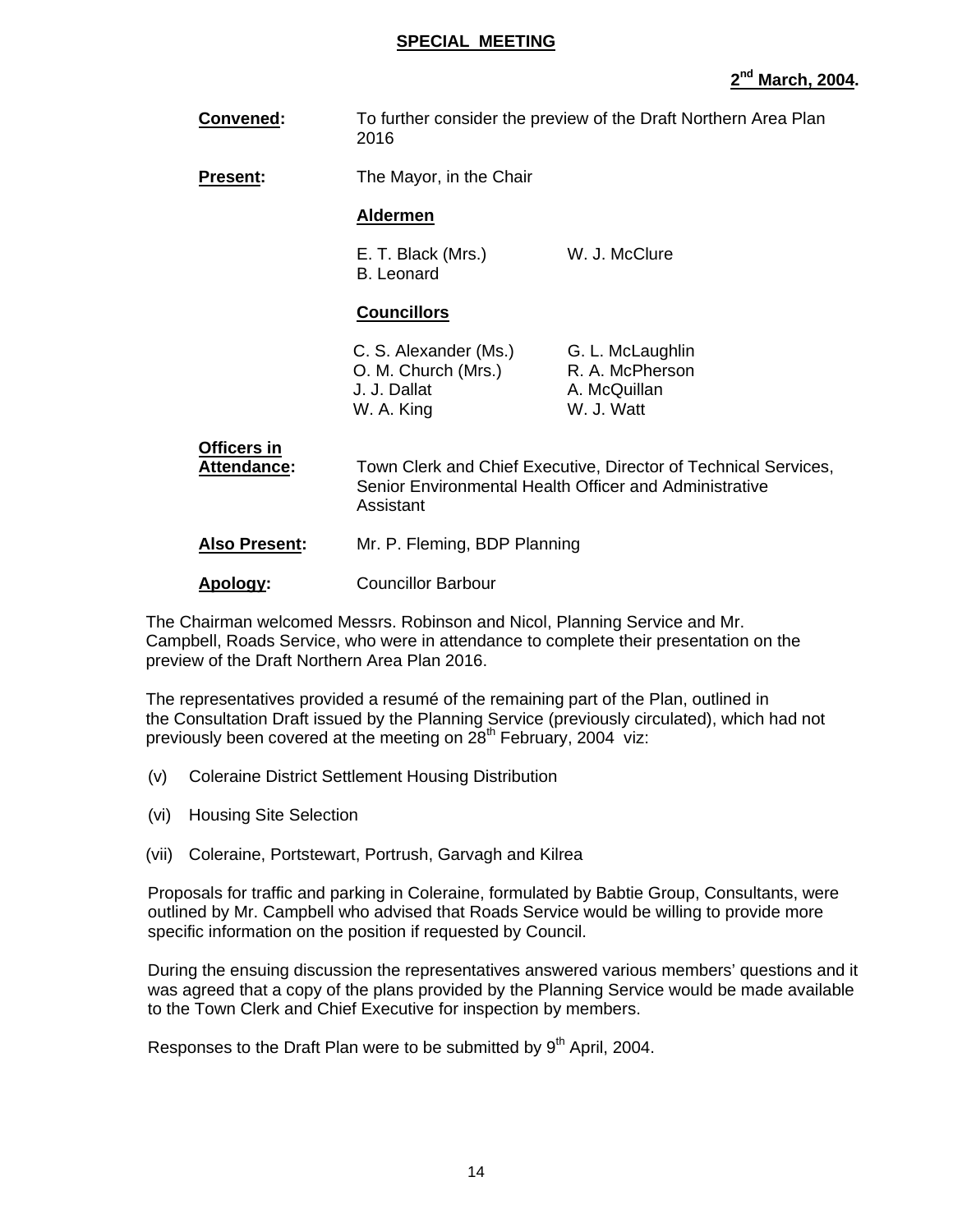#### **LEISURE AND ENVIRONMENT COMMITTEE**

**2nd March, 2004.** 

| <b>Present:</b>                          | Councillor T. J. Deans, in the Chair                                                                                                                                                                                                                                                                            |                                                                                                                                                  |
|------------------------------------------|-----------------------------------------------------------------------------------------------------------------------------------------------------------------------------------------------------------------------------------------------------------------------------------------------------------------|--------------------------------------------------------------------------------------------------------------------------------------------------|
|                                          | The Mayor, Councillor R. D. Stewart                                                                                                                                                                                                                                                                             |                                                                                                                                                  |
|                                          | <b>Aldermen</b>                                                                                                                                                                                                                                                                                                 |                                                                                                                                                  |
|                                          | E. T. Black (Mrs.)<br>W. T. Creelman                                                                                                                                                                                                                                                                            | <b>B.</b> Leonard<br>W. J. McClure                                                                                                               |
|                                          | <b>Councillors</b>                                                                                                                                                                                                                                                                                              |                                                                                                                                                  |
|                                          | C. S. Alexander (Ms.)<br>(Items $1.0 - 13.1$ )<br>D. D. Barbour<br>J. M. Bradley<br>(Items $2.7 - 12.2$ )<br>O. M. Church (Mrs.)<br>J. J. Dallat<br>E. P. Fielding (Mrs.)<br>N. F. Hillis<br>(Items $1.0 - 13.1$ )                                                                                              | E. A. Johnston (Mrs.)<br>W. A. King<br>D. McClarty<br>G. L. McLaughlin<br>R. A. McPherson<br>A. McQuillan<br>(Items $2.1 - 13.1$ )<br>W. J. Watt |
| <b>Officers in</b><br><b>Attendance:</b> | Town Clerk and Chief Executive, Director of Technical<br>Services, Senior Environmental Health Officer (Food),<br>Leisure Services Officer (Facilities), Leisure Services Officer<br>(Services), Principal Building Control Officer (Items 1.0 - 3.0),<br>Senior Technical Officer and Administrative Assistant |                                                                                                                                                  |
| <b>Apologies:</b>                        | The Deputy Mayor and Alderman Mrs. Armitage                                                                                                                                                                                                                                                                     |                                                                                                                                                  |

#### **1.0 SYMPATHY**

Reference was made to the sudden death of Cormac McAnallen, the 24 year old Captain of the County Tyrone G.A.A. team.

It was agreed that the Town Clerk and Chief Executive forward a letter of condolence to the family circle.

# **2.0 TECHNICAL SERVICES REPORT**

The report of the Director of Technical Services was considered (previously supplied).

Matters arising:

2.1 Strand Hotel Site, Portstewart It was proposed by Councillor Watt, seconded by Councillor McPherson and agreed:

> That this matter be considered "In Committee" at the end of the meeting.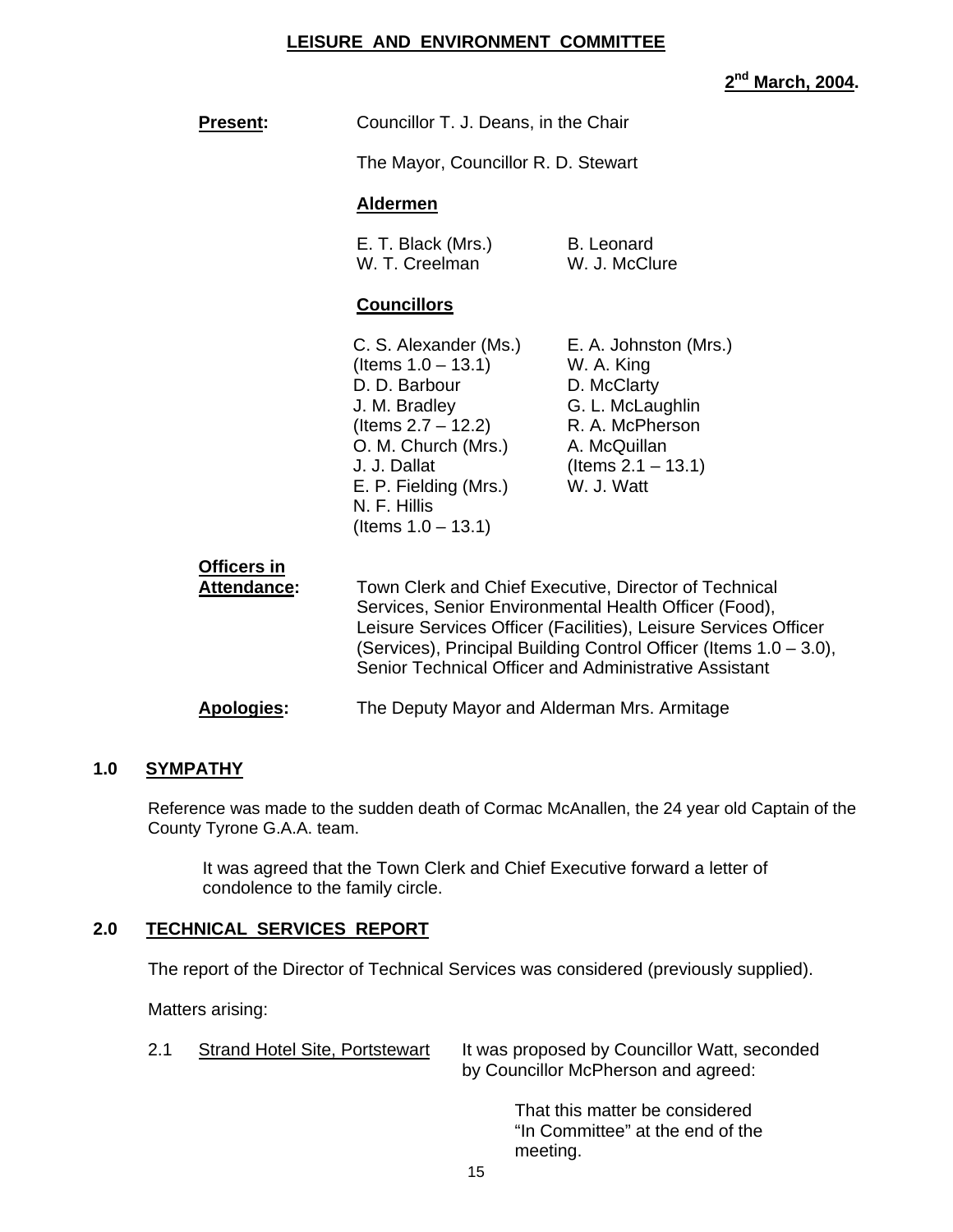2.2 DRD Roads Service - Roads Service proposed to abandon Abandonment **Abandonment** approximately 69 metres of superseded Route U417 Lisachrin Road, Garvagh in the townland of Lisachrin. The portion of roadway was no longer required for use by road traffic.

Noted.

### 2.3 Tenders

2.3.1 Re-Surfacing of Car Four tenders had been received for the bitmac Park at The Warren, re-surfacing of the car park at The Warren Portstewart Recreation Grounds, Portstewart viz:

| Kennedy Quarries Ltd.  | 9,909.35  |
|------------------------|-----------|
| <b>Patrick Bradley</b> | 10,331.05 |
| B. Mullan & Sons       | 10,739.40 |
| T.D. McKane & Son      | 13,130.00 |

Recommended:

 That Council accept the lowest tender received from Kennedy Quarries Ltd. for the sum of £9,909.35.

2.3.2 Asphalt Re-Surfacing Four tenders had been received for the at Loughanhill Depot re-surfacing of the Depot Yard and surrounds at Loughanhill, Coleraine viz:

| B. Mullan & Sons       | 32,980.00 |
|------------------------|-----------|
| Kennedy Quarries Ltd.  | 33,500.00 |
| T.D. McKane & Son      | 34,860.00 |
| <b>Patrick Bradley</b> | 35,320.00 |

Recommended:

 That Council accept the lowest tender received from B. Mullan & Sons for the sum of £32,980.00.

2.3.3 Civic Amenity Site, Eight tenders had been received for the Causeway Street, provision of a civic amenity site at Cause provision of a civic amenity site at Causeway Portrush Street, Portrush viz:

| Carnlough Developments Ltd. | 205,754.10 |
|-----------------------------|------------|
| Kennedy Quarries Ltd.       | 209,348.95 |
| A. McKee & Co.              | 218,765.00 |
| T.D. McKane & Son           | 235,951.10 |
| R. Hogg & Sons Ltd.         | 235,292.50 |
| Heron Bros. Ltd.            | 276,005.74 |

The following two contractors did not provide all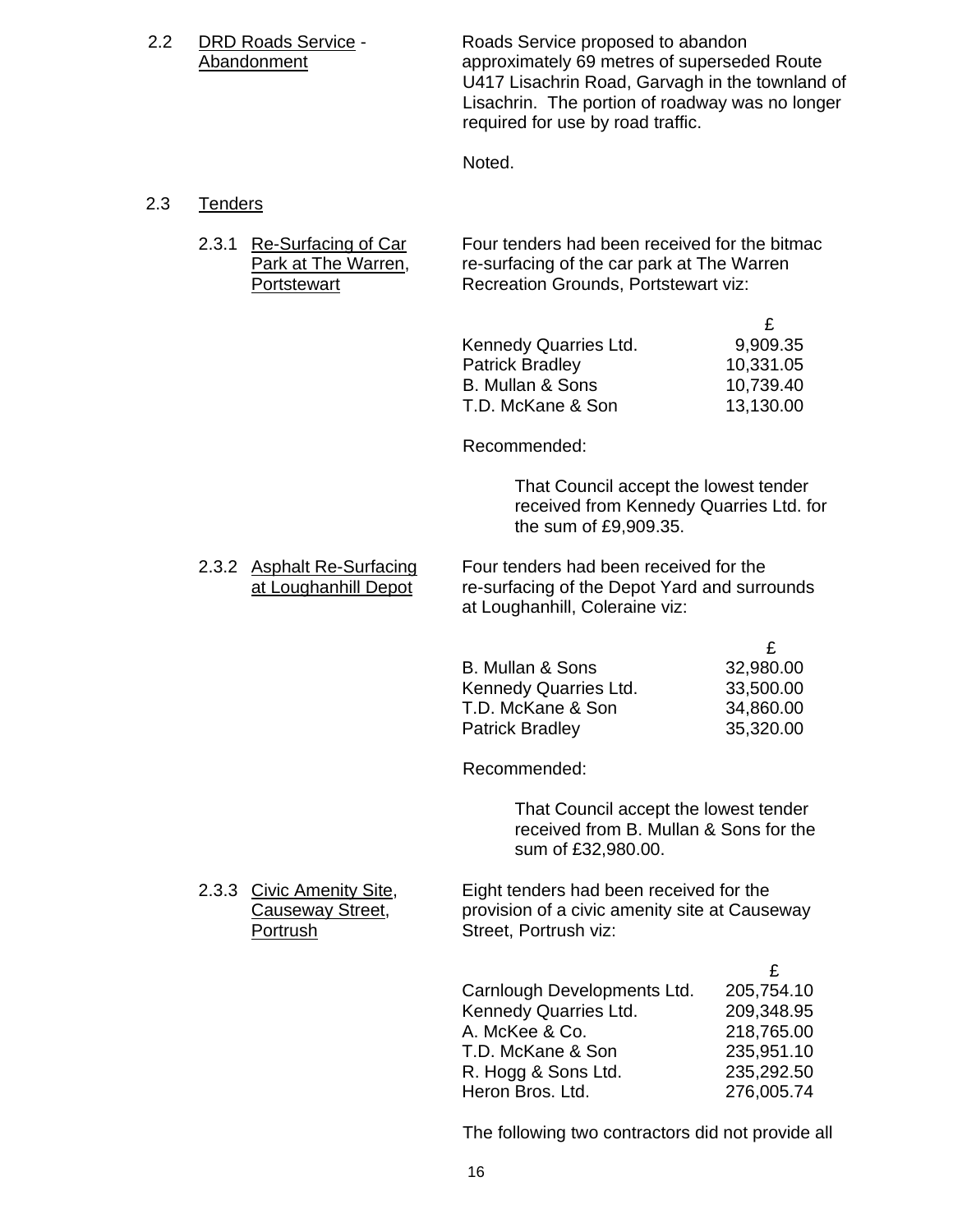the information required and, therefore, were not considered to be bona-fide tenders:

£

Dixon Contractors 334,505.28 JPM Contracts Ltd. 270,700.00

Following a post tender interview Consultants Kirk McClure Morton had reported that the lowest tenderer, Carnlough Developments Ltd., was capable of carrying out the works at the rates submitted and that they have experience of similar sized and technically demanding projects.

Recommended:

 That Council accept the tender from Carnlough Developments Ltd. for the sum of £205,754.10 subject to the provision of additional requested information in respect of Construction (Design Management) Regulations.

#### 2.4 Street Trading

#### 2.4.1 Licence Fees Recommended

That Council agree to the following revised street trading fees for 2004/2005 as proposed by the Street Trading Sub-Committee:

| Licence | Existing<br>Fee                  | Proposed<br>Fee    |
|---------|----------------------------------|--------------------|
| Mobile  | £285.00<br>Stationary<br>£350.00 | £295.00<br>£360.00 |
|         | Temporary £110.00                | £110.00            |

 The application fee for a licence would remain at £60.00.

 2.4.2 Street Trading - Following discussion it was agreed that Council Castlerock Beach be recommended to grant street trading rights at two locations in the vicinity of Castlerock Beach as in previous years – one designated pitch at The Promenade Car Park and a second letting on the actual beach.

> Committee noted that the auction for street trading rights was scheduled for  $10^{th}$  March, 2004 and, as previously, lettings would be for a three year period.

17 2.5 Loughanhill Vehicle Consideration was given to information, as Maintenance – Staffing detailed in the report, regarding Loughanhill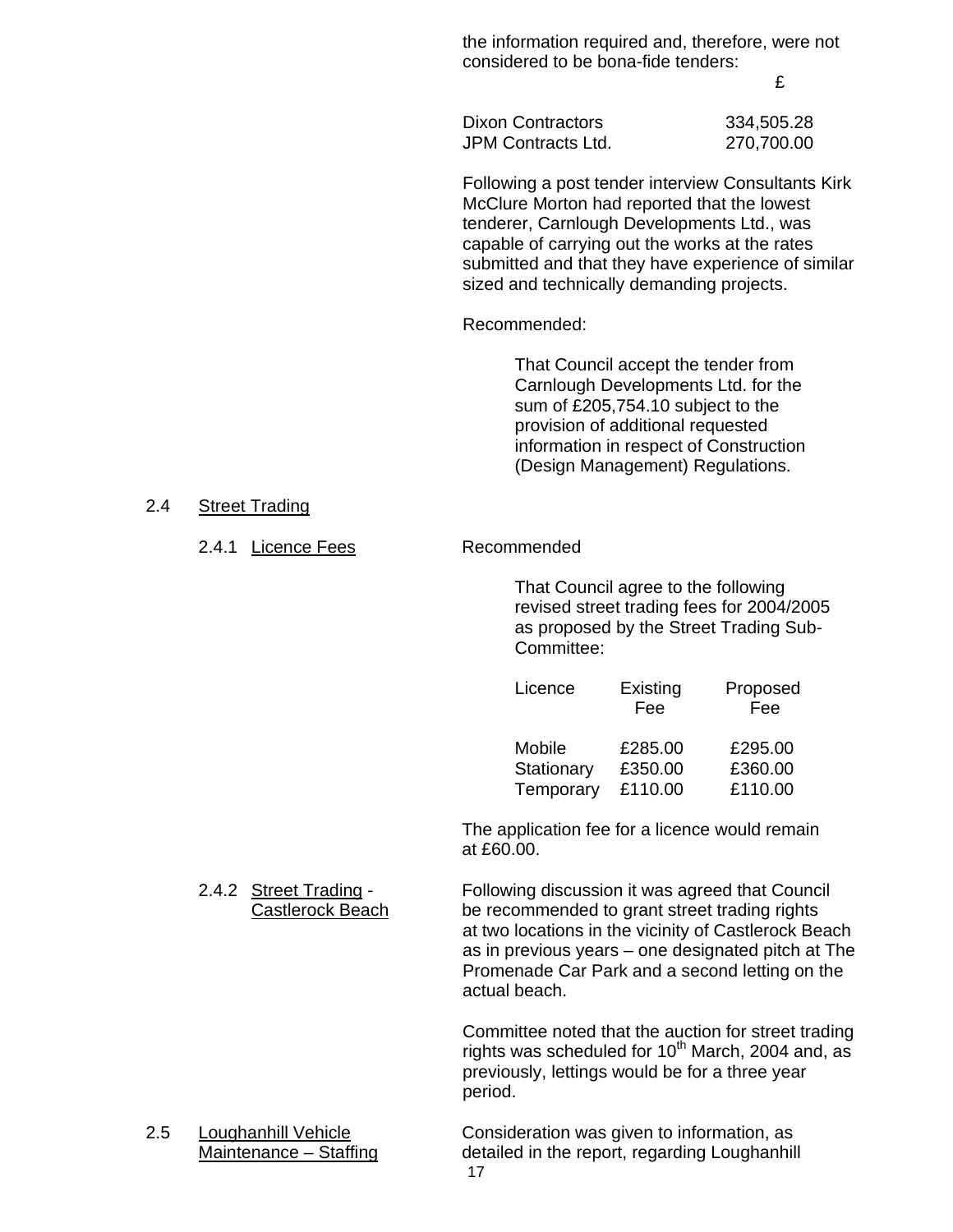Vehicle Maintenance – Staffing.

Following discussion it was proposed by Councillor Watt, seconded by Councillor Dallat and recommended:

> That Council agree to the appointment of a second fitter to provide the required cover within the garage operation at Loughanhill Depot.

 Provision had been made within the 2004/2005 estimates for this appointment.

#### 2.6 Building Control

- 2.6.1 Approvals Approval had been granted for one hundred and two applications.
- 2.6.2 Review of the Building Consideration was given to the Department of Regulations (N.I.) Finance and Personnel's consultation paper on Order 1979 the review of the Building Regulations (N.I.) Order 1979, as detailed in the report.

The Principal Building Control Officer would respond to this initial consultation through the Northern Group District Chief Building Control Officers' Forum.

Council would be given an opportunity to respond when a further more detailed consultation took place.

Noted.

2.6.3 Plans for Rejection Consideration was given to thirty-seven under Building applications, as detailed in the report, Regulations recommended for rejection under Building Regulations due to insufficient information having been submitted.

> Following discussion it was agreed that this matter be deferred until the April meeting of Committee.

2.7 Litter Fixed Penalties **Committee noted information, as detailed in** the report, regarding Litter Fixed Penalties.

> The Director of Technical Services advised members that from April 2004 the penalty for a litter offence would increase to £50.00 and the Department of the Environment would be carrying out a review of the legislation.

2.8 Blue Bin – Surgeries Committee noted information, as detailed in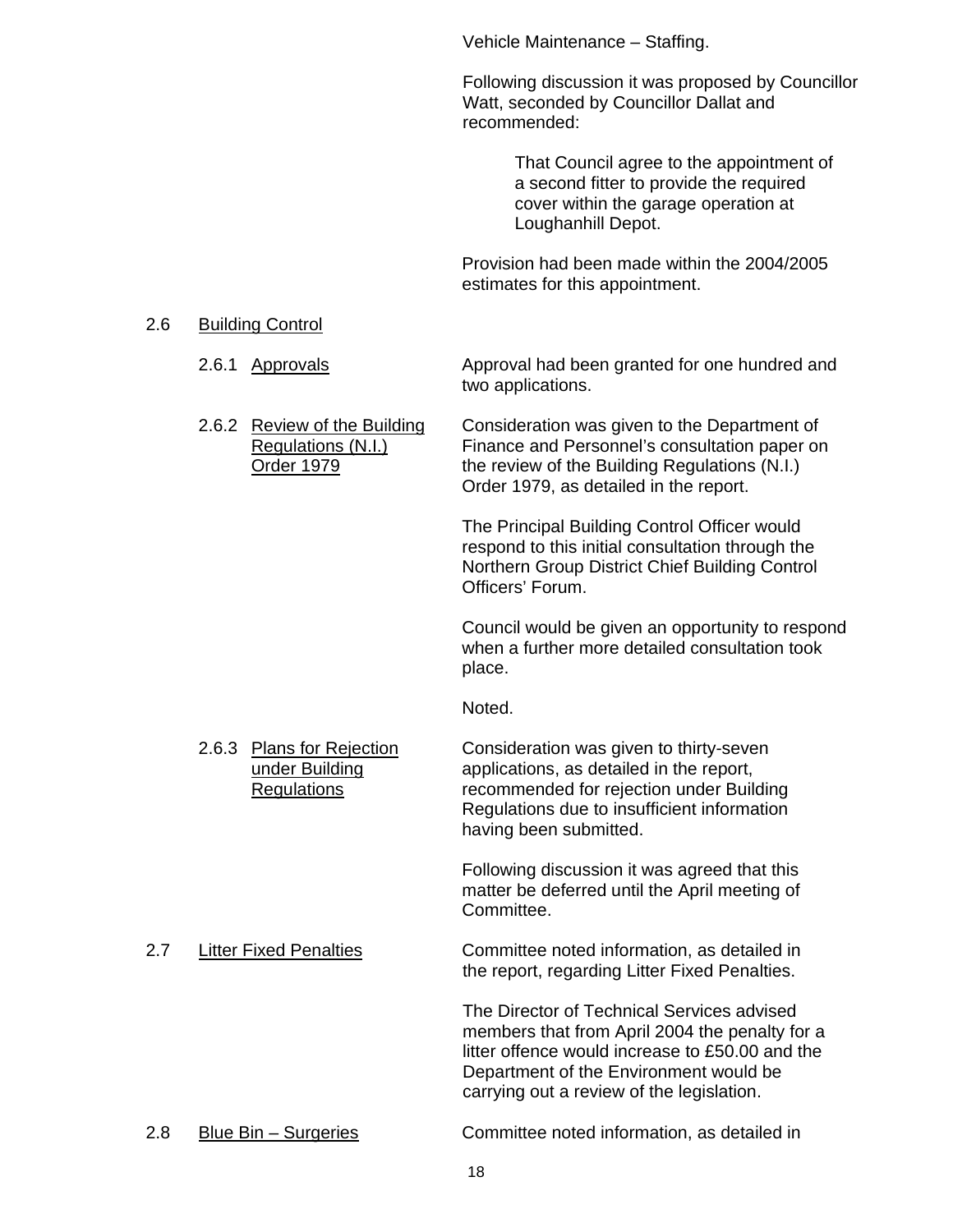the report, regarding surgeries to be held in three Coleraine Supermarkets during March 2004 to promote the blue bin recycling scheme.

2.8.1 Mount Street, Coleraine Reference was made to problems being encountered by local residents regarding misuse of blue bins.

> The Director of Technical Services would investigate this matter.

2.8.2 Mountsandel Surgery, Reference was made to difficulties regarding Coleraine items left for refuse collection at this location.

> The Director of Technical Services would investigate this matter.

2.9 North West Regional Waste Committee noted that the overall cost of site Management Group - selection and procurement would be Regional Landfill Procurement £79,000.00. Council's share of this within the North West Group's arrangement would be £14,180.00 (17.95%). Additionally, procurement of digital mapping information from OSNI, Geological Survey and DARD would be required at an estimated cost to Council of £9,000.00. The costs incurred in this matter would be spread over the next two years and would be claimed under the Waste Management Grant.

# **3.0 ENVIRONMENTAL HEALTH REPORT**

The report of the Director of Environmental Health was considered (previously supplied).

Matters arising:

| 3.1 | Survey of Salami-Type<br><b>Products for Horse Meat or</b><br>Donkey Meat               |           | Committee noted all of the results of this<br>survey had proved re-assuringly negative.                                                                      |
|-----|-----------------------------------------------------------------------------------------|-----------|--------------------------------------------------------------------------------------------------------------------------------------------------------------|
| 3.2 | <b>Survey of Chicken Products</b><br>for Turkey Meat                                    |           | Committee noted that all of the results of<br>this survey had proved re-assuringly negative.                                                                 |
| 3.3 | Amalgamation of the Door<br>Supervisors' Committee with<br>the Safer Dancing Committee  |           | Council is recommended to agree to the<br>amalgamation of the Door Supervisors'<br>Committee with the Safer Dancing Committee,<br>as detailed in the report. |
|     |                                                                                         | recorded. | Alderman Leonard asked that his abstention<br>from the recommendation be formally                                                                            |
| 3.4 | Proposed Increase of<br>Release Fee for Dogs<br><u>Impounded at USPCA,</u><br>Benvarden |           | Council is recommended to agree to the<br>following fee structure for dogs impounded at<br>USPCA, Benvarden:                                                 |
|     |                                                                                         | (a)<br>19 | £30.00 for the first 24 hours, with a                                                                                                                        |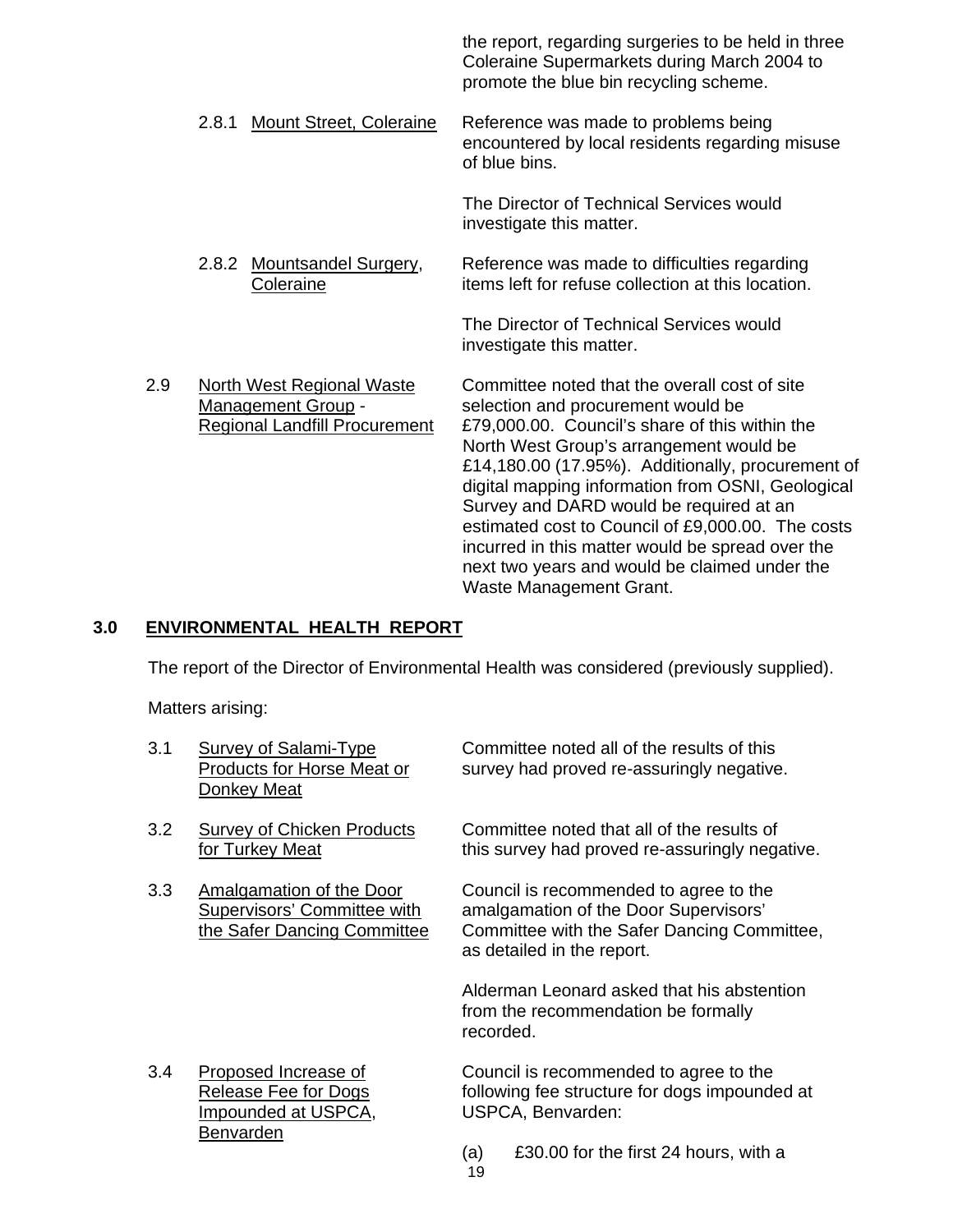further charge of £5.00 for each 24 hour period up to 5 days thereafter;

- (b) For senior citizens the charge would be reduced to £10.00 for the first 24 hours and £2.50 per day thereafter.
- 3.5 Environmental Health Report Consideration was given to this report Safer Dancing – Underage (circulated). Drinking

 Committee noted that the scheme involved the licensees of pubs, clubs, off-licences and places of entertainment throughout the Borough asking patrons for photographic proof of identification. Three forms of ID would be deemed acceptable:

- Electoral ID Card
- Passport
- Driving Licence

The scheme would run on a voluntary basis for a period of six months at which time its success would be evaluated. The scheme would be known as the Coleraine 18+ Initiative and would be launched at Wetherspoons, The Courthouse, Coleraine on Thursday,  $25<sup>th</sup>$  March, 2004.

#### **4.0 LEISURE SERVICES REPORT**

The report of the Director of Leisure Services was considered (previously supplied).

Matters arising:

- 4.1 Review of Charges
	- 4.1.1 Coleraine Leisure Following discussion it was recommended: **Centre**

 That the following revised charges be applied with effect from 1<sup>st</sup> April, 2004.

|              |             |                             |                      | <b>Current Price</b><br>£ | <b>Proposed Price</b><br>£          |
|--------------|-------------|-----------------------------|----------------------|---------------------------|-------------------------------------|
| Membership - |             | Adult<br>Juvenile<br>Family |                      | 8.00<br>5.00<br>14.00     | 9.00<br>6.00<br>14.00               |
| Swimming     | ۰<br>-<br>- | Adult<br>Juvenile<br>Club   |                      | 2.00<br>1.45<br>0.80      | No change<br>No change<br>No change |
|              |             |                             | <b>Current Price</b> | £                         | <b>Proposed Price</b><br>£          |
| Squash       |             | Adult                       |                      | 3.50                      | 4.00                                |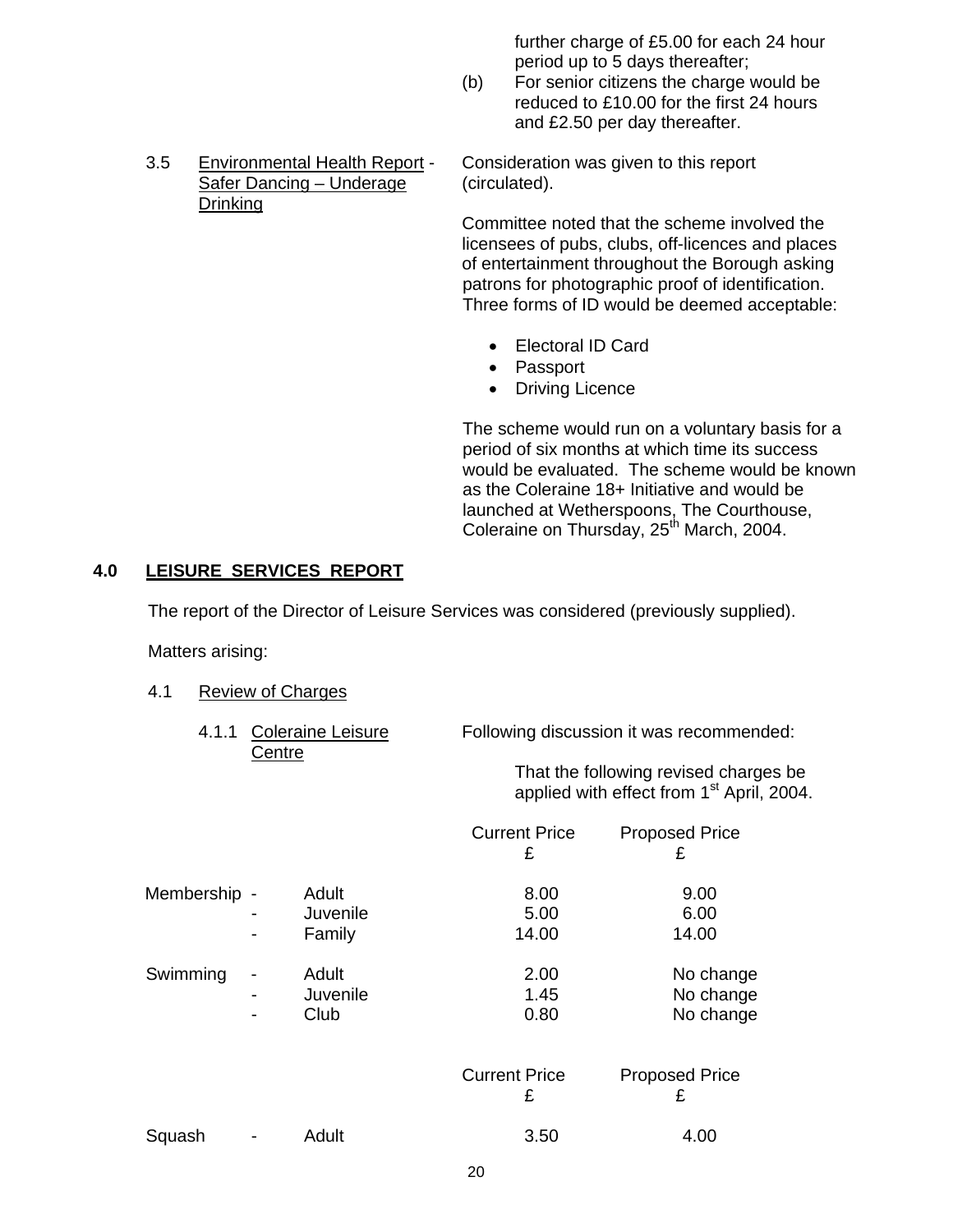|                         | Juvenile | 2.20  | 2.50      |
|-------------------------|----------|-------|-----------|
| <b>Badminton</b>        | Adult    | 4.70  | 5.00      |
|                         | Juvenile | 2.70  | 3.00      |
| <b>Main Hall</b>        | Full     | 35.00 | 39.00     |
|                         | 2/3      | 22.00 | 24.00     |
|                         | 1/3      | 14.00 | 15.00     |
| Archery                 |          | 8.00  | 10.00     |
| <b>Minor Hall</b>       |          | 14.00 | 15.00     |
| <b>Birthday Parties</b> |          | 28.00 | 30.00     |
| Club Room               |          | 9.00  | 10.00     |
| <b>Main Pool</b>        |          | 33.00 | 36.00     |
| <b>School Swims</b>     |          | 0.80  | No change |
|                         |          |       |           |

# 4.1.2 Dunluce Centre Recommended:

 That the following revised charges be applied with effect from 1<sup>st</sup> April, 2004:

|                                                                                        | <b>Current Price</b> | <b>Proposed Price</b> |
|----------------------------------------------------------------------------------------|----------------------|-----------------------|
| <b>Individual Tickets</b>                                                              | £                    | £                     |
|                                                                                        |                      |                       |
| Finn McCool's Playground (1 $\frac{1}{2}$ hrs.<br>per session)                         |                      |                       |
| <b>Under 4 Years</b>                                                                   | 3.00                 | 3.25                  |
| 4 - 14 Years                                                                           | 4.00                 | 4.25                  |
| <b>Treasure Fortress</b>                                                               | 3.00                 | 3.25                  |
| Turbo Tours (updated to 4D)                                                            | 3.00                 | 4.00                  |
| Inclusive Ticket                                                                       |                      |                       |
| <b>All Attractions Ticket</b>                                                          |                      |                       |
| Finn McCool's, Treasure Fortress, Turbo Tours 7.00<br>Family Ticket (minimum 4 people) |                      | 8.00                  |
| <b>Child - All Attractions</b>                                                         | 6.00                 | 6.50                  |
| <b>Adult - Turbo Tours &amp; Treasure Fortress</b>                                     | 4.50                 | 5.00                  |
| <b>Group Tickets (Groups of 20 or Over)</b>                                            |                      |                       |
| Group Inclusive Ticket (Pre-booked)                                                    | 6.00                 | 6.50                  |
| <b>Schools Inclusive Ticket</b>                                                        | 5.00                 | 5.50                  |
| Finn McCool's                                                                          | 2.50/3.50            | 2.75/3.75             |
| <b>Treasure Fortress</b><br><b>Turbo Tours</b>                                         | 2.50<br>2.50         | 2.75<br>3.00          |
|                                                                                        |                      |                       |
| <b>Birthday Parties</b>                                                                |                      |                       |
| <b>Finn McCool Junior</b>                                                              | 6.00                 | 6.25                  |
| <b>Finn McCool Senior</b>                                                              | 8.50                 | 9.00                  |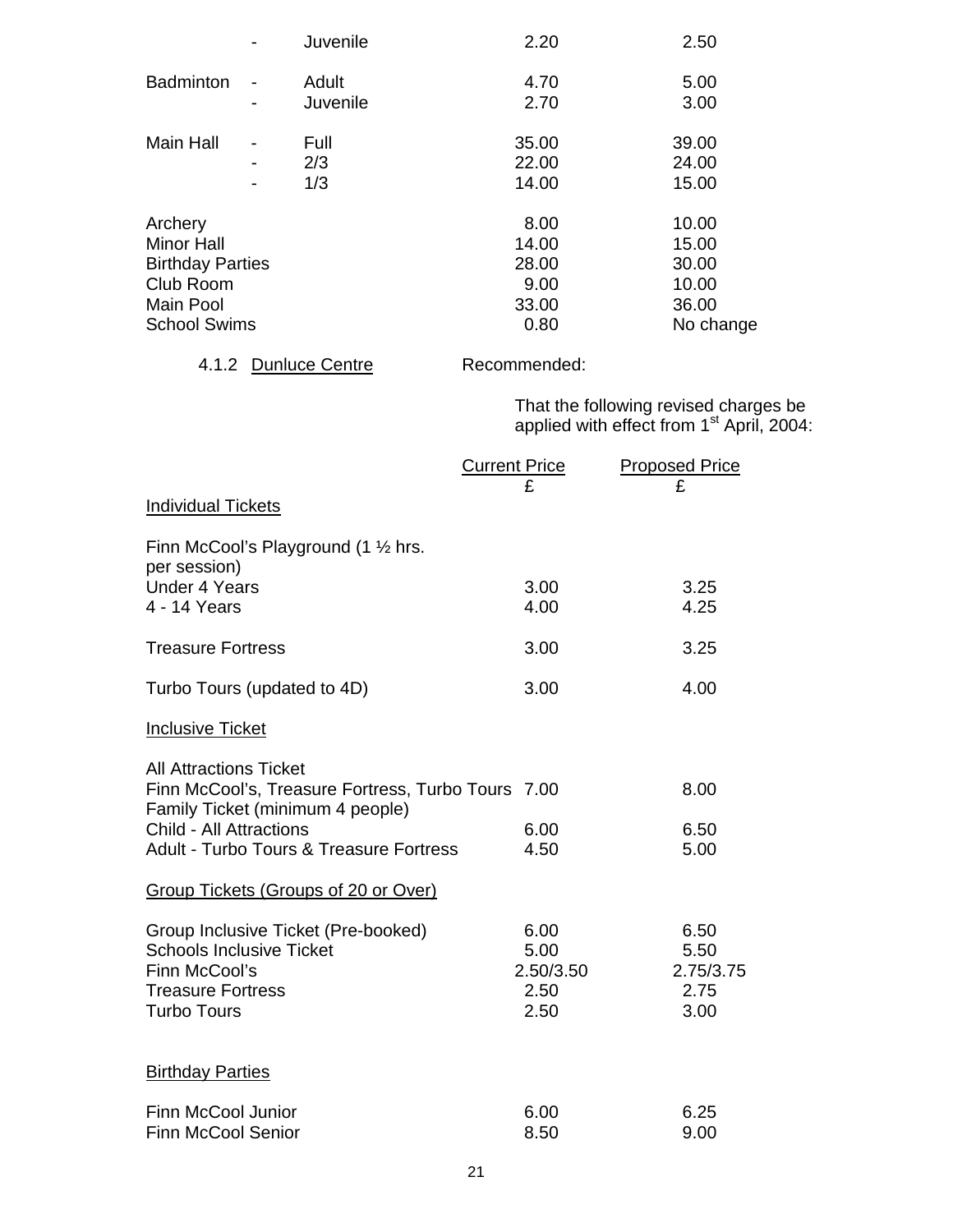That the following revised charges be applied with effect from 1<sup>st</sup> April, 2004:

| Group - Peak Rate per hour | 7.00  | 8.00  |
|----------------------------|-------|-------|
| Group - Off-Peak per hour  | 3.50  | 4.00  |
| Individual - No Change     | 2.00  | 2.00  |
| <b>Birthday Parties</b>    | 25.00 | 30.00 |

#### 4.1.4 Recreation Grounds Recommended:

 That the following revised charges be applied with effect from 1<sup>st</sup> April, 2004:

|                           |                                                    | <b>Current Price</b> | <b>Proposed Price</b>                            |
|---------------------------|----------------------------------------------------|----------------------|--------------------------------------------------|
|                           |                                                    | £                    | £                                                |
| <b>Bowling</b>            |                                                    |                      |                                                  |
| One Hour                  |                                                    | 2.00                 | 2.20                                             |
| <b>Three Hour Session</b> |                                                    | 4.00                 | 4.50                                             |
| <b>Season Ticket</b>      |                                                    | 34.00                | 37.00                                            |
|                           | Season Ticket (Juvenile/Senior Citizen)            | 18.00                | 20.00                                            |
| <b>Club Booking</b>       |                                                    | 14.00                | 16.00                                            |
|                           | Equipment Hire (Portrush, Portstewart, Castlerock) |                      |                                                  |
| Woods                     | No Change                                          | 1.00                 | 1.00                                             |
| Overshoes                 | No Change                                          | 1.00                 | 1.00                                             |
| Tennis                    |                                                    |                      |                                                  |
|                           | Hourly Charge Singles (per player)                 | 1.50                 | 1.70                                             |
|                           | Hourly Charge per Doubles                          | 3.20                 | 4.00                                             |
| <b>Weekly Ticket</b>      |                                                    | 8.00                 | 9.00                                             |
| <b>Season Ticket</b>      |                                                    | 32.00                | 35.00                                            |
|                           | Season Ticket (Juvenile/Senior Citizen)            | 18.00                | 20.00                                            |
|                           | Family Tennis (minimum 1 adult 2 children)         |                      | 10% discount                                     |
|                           | Crazy Golf/Putting No Change                       | 0.60                 | 0.60                                             |
|                           | Hire Charges (per Hour)                            |                      |                                                  |
| Racquets                  | No Change                                          | 1.00                 | 1.00                                             |
| <b>Shoes</b>              | No Change                                          | 0.80                 | 0.80                                             |
| <b>Balls</b>              | No Change                                          | 0.60                 | 0.60                                             |
|                           |                                                    |                      |                                                  |
| 4.1.5                     | Playpark                                           |                      | It was agreed that the current price of £1.40 be |

re-considered at the April meeting of Committee.

4.1.6 Ballyreagh Golf Course Recommended:

 That the following revised charges be applied with effect from 1<sup>st</sup> April, 2004: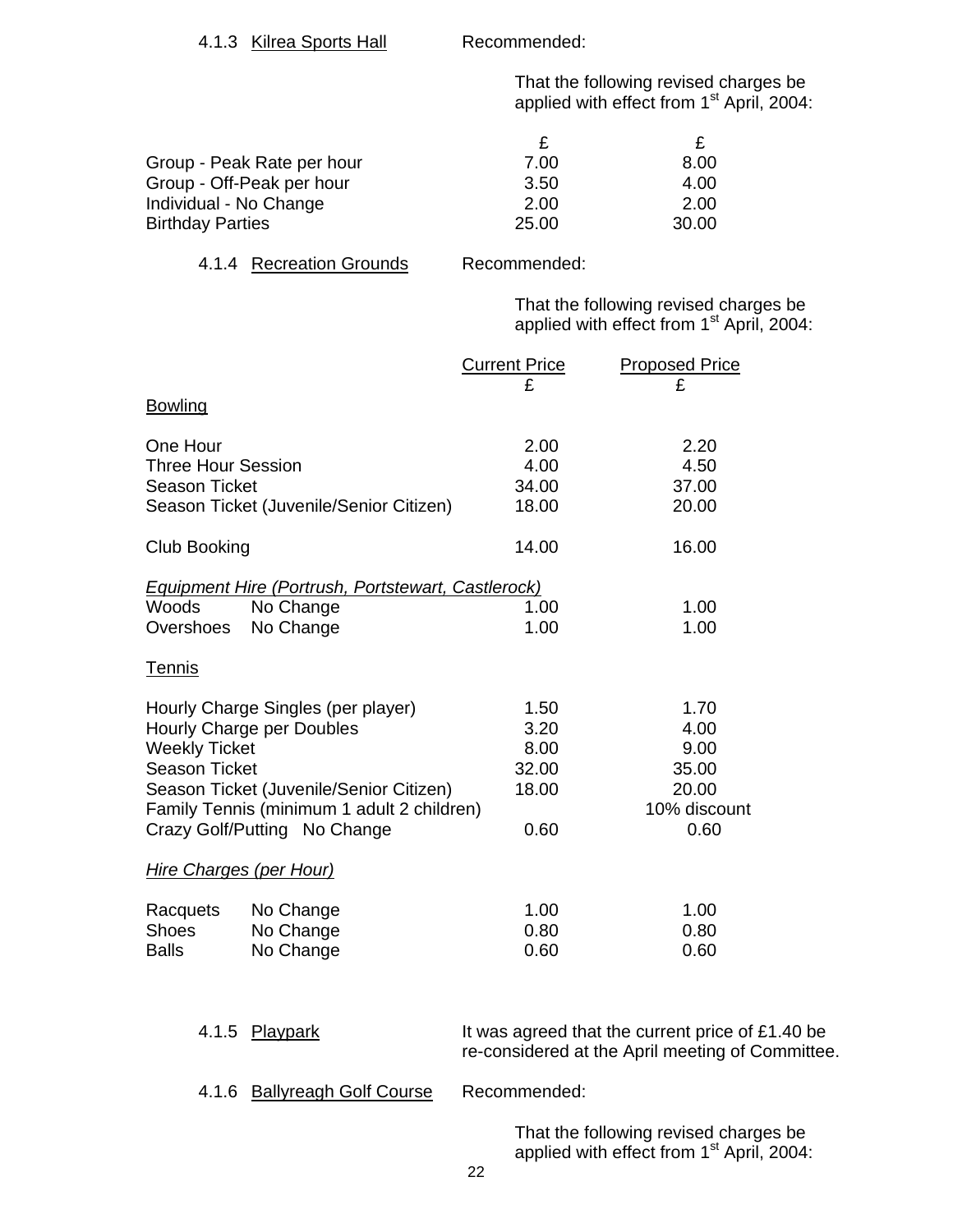|                               |                                                  | <b>Current Price</b>                                    | <b>Proposed Price</b> |
|-------------------------------|--------------------------------------------------|---------------------------------------------------------|-----------------------|
|                               |                                                  | £                                                       | £                     |
| Adult                         | Par 3 Ticket Weekday<br>Juvenile/Senior Citizen  | 5.25<br>3.50                                            | 5.75<br>4.00          |
|                               |                                                  | Par 3 Ticket - Weekends, Public Holidays, July & August |                       |
| Adult                         | Juvenile/Senior Citizen                          | 6.25<br>5.25                                            | 6.75<br>5.75          |
| Adult                         | Pitch & Putt Weekdays<br>Juvenile/Senior Citizen | 2.50<br>1.75                                            | 2.75<br>2.00          |
|                               |                                                  | Pitch & Putt - Weekends, Public Hols, July & August     |                       |
| Adult                         | Juvenile/Senior Citizen                          | 3.00<br>2.00                                            | 3.25<br>2.20          |
| <b>Yearly Ticket</b><br>Adult | Juvenile/Senior Citizen                          | 100.00<br>55.00                                         | 110.00<br>60.00       |
| Putting                       | No Change                                        | 0.60                                                    | 0.60                  |
|                               |                                                  |                                                         |                       |

4.1.7 Waterworld - Portrush Recommended:

 That the following revised charges be applied with effect from 1st April, 2004:

|                                                                               | <b>Current Price</b><br>£. | <b>Proposed Price</b><br>£ |
|-------------------------------------------------------------------------------|----------------------------|----------------------------|
| Wet Play Area<br>Peak<br>Off-Peak                                             | 4.50<br>3.25               | 4.75<br>4.00               |
| Wet Play Area Family (3 people)<br>Peak<br>Off-Peak                           | 11.75<br>8.75              | 12.00<br>9.00              |
| Wet Play Area Family (4 people)<br>Peak<br>Off-Peak                           | 15.60<br>11.60             | 16.00<br>12.00             |
| Wet Play Area Family (5 people)<br>Peak<br>Off-Peak                           | 19.50<br>14.50             | 20.00<br>15.00             |
|                                                                               | <b>Current Price</b><br>£  | <b>Proposed Price</b><br>£ |
| Water Play Area - under 6 years<br>No Change<br>Peak<br>No Change<br>Off Peak | 1.50<br>1.50               | 1.50<br>1.50               |
| Group Rate<br>Peak                                                            | 3.50                       | 4.00                       |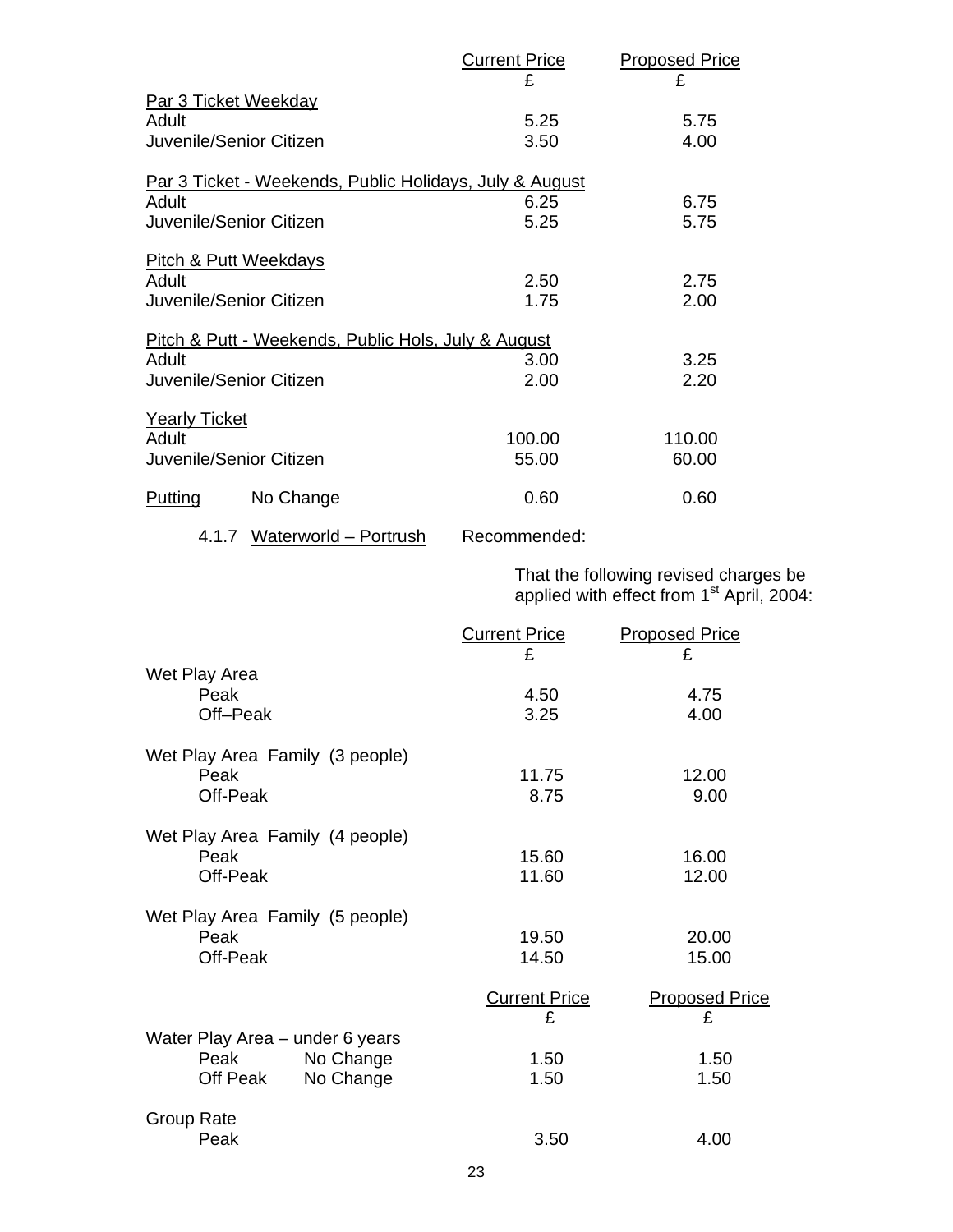| Off Peak | 3.00 | 3.50 |
|----------|------|------|

4.1.8 Flowerfield Arts Centre Recommended:

 That the following revised charges be applied with effect from 1<sup>st</sup> April, 2004:

|                              | <b>Current Price</b> | <b>Proposed Price</b> |
|------------------------------|----------------------|-----------------------|
|                              |                      |                       |
| Membership                   | 5.00                 | 10.00                 |
| Senior Citizens/Student etc. | 4.00                 | 8.00                  |

 Individuals who hold membership to the "Friends of Flowerfield" Scheme may hire space/workshops at the rate of £4.00 per session.

| <b>Proposed Charges</b>          |                                        | Standard                    | Commercial                   |
|----------------------------------|----------------------------------------|-----------------------------|------------------------------|
| <b>Conference Room</b>           | <b>Half Day</b>                        | £25.00                      | £50.00                       |
|                                  | Evening                                | £25.00                      | £50.00                       |
|                                  | Full Day                               | £50.00                      | £100.00                      |
| Auditorium Unseated              | <b>Half Day</b>                        | £45.00                      | £60.00                       |
|                                  | Evening                                | £45.00                      | £60.00                       |
|                                  | Full Day                               | £90.00                      | £120.00                      |
| Auditorium<br>Seated             | <b>Half Day</b><br>Evening<br>Full Day | £50.00<br>£60.00<br>£110.00 | £80.00<br>£100.00<br>£180.00 |
| Media Training Room              | <b>Half Day</b>                        | £25.00                      | £50.00                       |
| (Extended Sessions may be        | Evening                                | £25.00                      | £50.00                       |
| booked at Special Rates)         | Full Day                               | £50.00                      | £100.00                      |
| Darkroom                         | Half Day                               | £15.00                      | £20.00                       |
|                                  | Evening                                | £15.00                      | £20.00                       |
|                                  | Full Day                               | £30.00                      | £40.00                       |
| <b>Pottery Studio</b>            | <b>Half Day</b>                        | £25.00                      | £40.00                       |
|                                  | Evening                                | £25.00                      | £40.00                       |
|                                  | Full Day                               | £50.00                      | £80.00                       |
| Studios 1,2,3                    | <b>Half Day</b>                        | £25.00                      | £40.00                       |
|                                  | Evening                                | £25.00                      | £40.00                       |
|                                  | Full Day                               | £50.00                      | £80.00                       |
| <b>Proposed Charges</b>          |                                        | <b>Standard</b>             | <b>Commercial</b>            |
| <b>Reception &amp; Galleries</b> | Half Day                               | £25.00                      | £50.00                       |
|                                  | Evening                                | £25.00                      | £50.00                       |
|                                  | Full Day                               | £50.00                      | £100.00                      |
| Kitchen                          | Per Two Hours                          | £10.00                      | £10.00                       |
|                                  |                                        |                             |                              |

All above rates apply to Group Bookings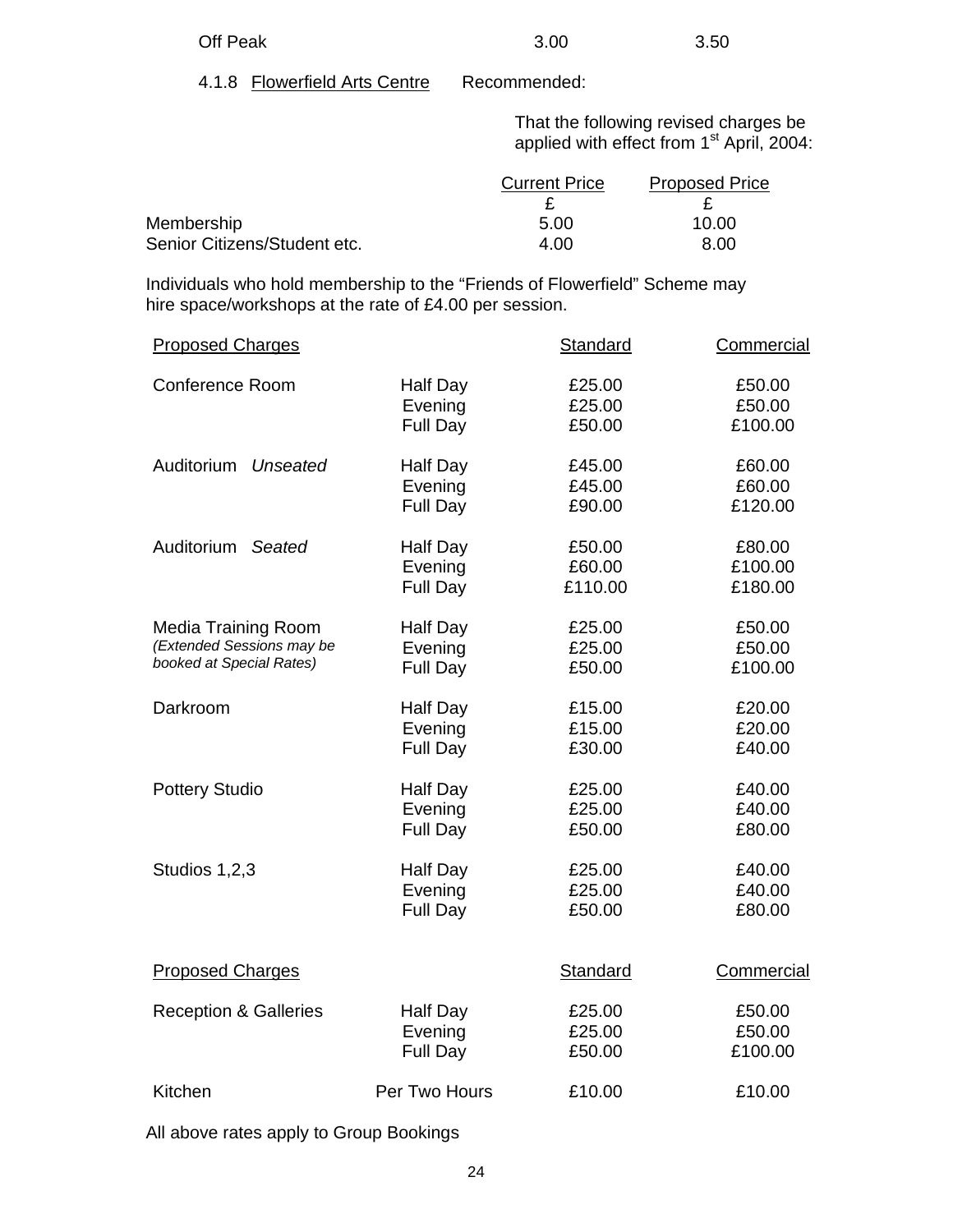That the following revised charges be applied with effect from 1<sup>st</sup> April, 2004:

| <b>PERIOD</b>               | <b>BOATS UP TO &amp;</b><br><b>INCLUDING 25 FT</b>            | <b>BOATS OVER 25 FT</b> |
|-----------------------------|---------------------------------------------------------------|-------------------------|
| Summer - April to September | £16.50 per ft (£16.00)<br>Minimum Charge £270.00<br>(£260.00) | £20.00 per ft (£19.00)  |
| Winter – October to March   | £11.50 per ft (£11.00)                                        | £14.00 per ft (£13.50)  |
| Monthly                     | £110.00 (£100.00)                                             | £130.00 (£125.00)       |
| Weekly                      | £40.00 (£35.00)                                               | £45.00 (£40.00)         |
| Daily                       | £12.00 (£10.00)                                               | £15.00 (£13.00)         |

Rowing Boats up to 15 ft:

 April to September ……………………….. £60.00 (No Change) October to March ……………………….. £40.00 (No Change)

Season Berth Holders will have free use of slipway, free car parking and use of Boat Park in lieu of berth:-

| USE OF CRANE:                              | £2.50 per ft (No Change)                        |
|--------------------------------------------|-------------------------------------------------|
| <b>BOAT PARK:</b>                          | Sailing Dinghies - £50.00 per annum (No Change) |
| ELECTRICITY:                               | Hire of Meter - £20.00 per annum (No Change)    |
|                                            | Charge per unit used £0.0938                    |
| <b>SLIPPING &amp; CHANGING:</b>            | £4.00 (No Change)                               |
| <b>SLIPPING:</b>                           | Season Ticket - £30.00 (No Change)              |
| MAST HOIST WITH BOAT LIFT: £15.00 (£10.00) |                                                 |
| <b>MAST HOIST - BOATS</b>                  |                                                 |
| <b>MOORED ELSEWHERE:</b>                   | £30.00 (£25.00)                                 |
| <b>SHORT STAY CHARGE:</b>                  | £5.00 (£3.00)                                   |
|                                            |                                                 |

4.1.10 Portstewart Harbour Recommended:

 That the following revised charges be applied with effect from 1<sup>st</sup> April, 2004:

| <b>PERIOD</b> | <b>BOATS 25 FT AND</b><br><b>UNDER</b> | <b>BOATS OVER 25 FT</b> | <b>ALL BOATS OUTER</b><br><b>HARBOUR</b> |
|---------------|----------------------------------------|-------------------------|------------------------------------------|
| Season        | £13.00 per ft (£12.50)                 | £18.00 per ft (£17.50)  | £7.00 per ft (£6.50)                     |
| Monthly       | £80.00 (No Change)                     | £100.00 (No Change)     | N/A                                      |
| Weekly        | £30.00 (No Change)                     | £35.00 (No Change)      | N/A                                      |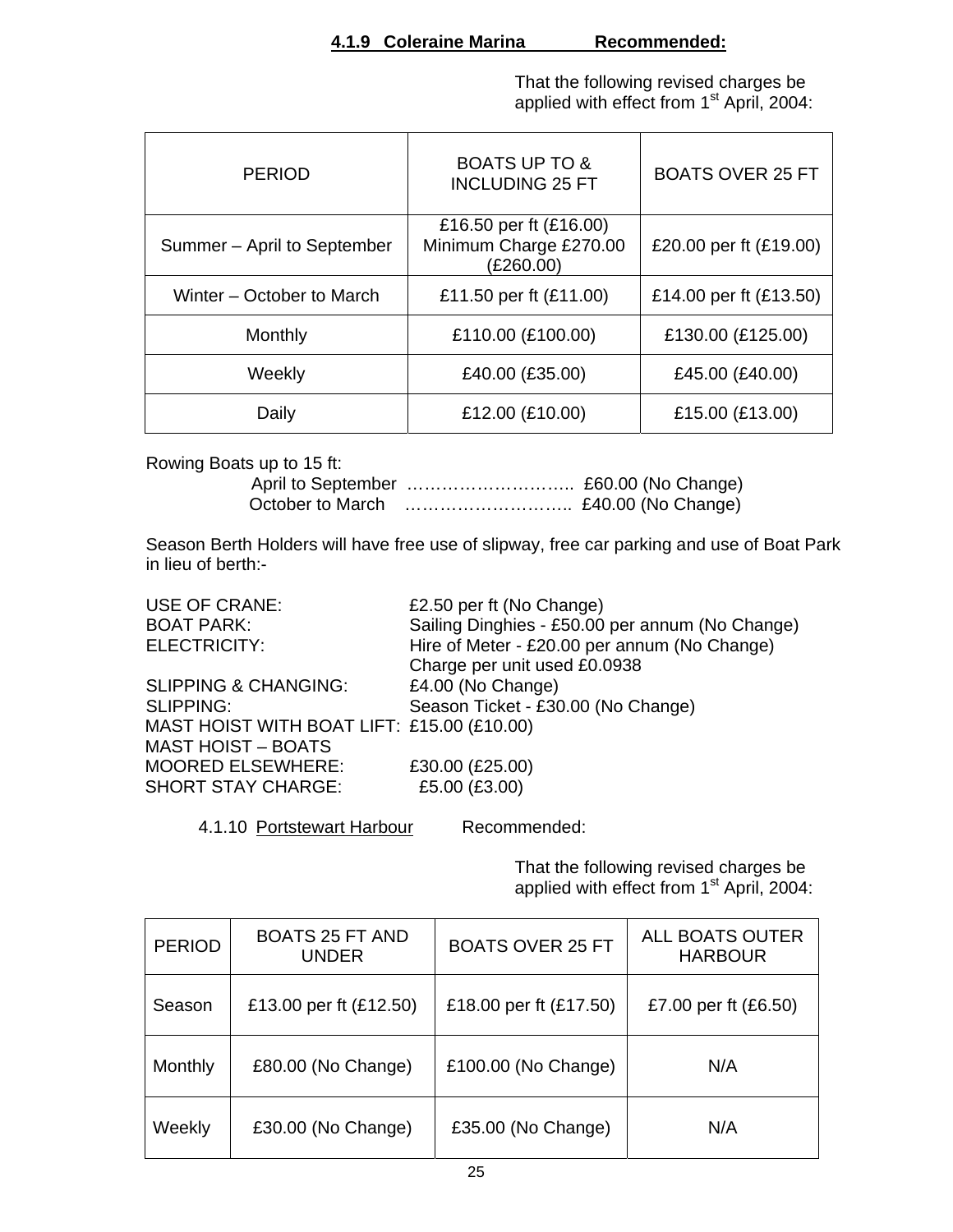| Daily | £8.00 (£7.00) | £8.00 (£7.00) | N/A |
|-------|---------------|---------------|-----|
|       |               |               |     |

# 4.1.11 Portrush Harbour Recommended:

 That the following revised charges be applied with effect from 1<sup>st</sup> April, 2004:

| <b>PERIOD</b>  | <b>BOATS 25 FT AND UNDER</b>                               | <b>BOATS OVER 25 FT</b> |
|----------------|------------------------------------------------------------|-------------------------|
| <b>SEASON</b>  | £14.50 per ft (£14.00)<br>Minimum Charge £220.00 (£210.00) | £19.00 (£18.50)         |
| <b>MONTHLY</b> | £90.00 (£80.00)                                            | £110.00 (£100.00)       |
| <b>WEEKLY</b>  | £35.00 (£30.00)                                            | £40.00 (£35.00)         |
| <b>DAILY</b>   | £10.00 (£8.00)                                             | £12.00 (£10.00)         |

| <b>OTHER FACILITIES</b><br><b>Rowing Boats</b><br><b>Tenders</b>                           | £50.00 (No Change)<br>£6.00 (No Change)                      |
|--------------------------------------------------------------------------------------------|--------------------------------------------------------------|
| <b>COVERED WINTER STORAGE</b><br>25ft and under<br>Over 25 ft                              | £75.00 (£60.00)<br>£90.00 (£70.00)                           |
| <b>SLIPPING CHARGES</b><br>Casual<br>Season                                                | £3.00 (No Change)<br>£30.00 (No Change)                      |
| <b>COMMERCIAL SHIPPING</b><br>Tonnage Charge (GRT) (per ton)<br>Pilotage<br>Passenger Dues | £0.60 (No Change)<br>£40.00 (No Change)<br>£0.30 (No Change) |

Loading Dues (per ton)  $£0.60$  (No Change)

| 4.2 | Tenders - Refurbishment | Six tenders had been received for this |
|-----|-------------------------|----------------------------------------|
|     | of Waterworld Plant     | project:                               |
|     |                         |                                        |

| 1. | Rotary Services Ltd., Londonderry          | £78,248 |
|----|--------------------------------------------|---------|
| 2. | <b>Central Group Services, Belfast</b>     | £81,047 |
| 3. | R. & F. Mechanical Services, Ballymoney    | £94,118 |
| 4. | <b>Sharpe Mechanical Services, Belfast</b> | £96,123 |
| 5. | Litton Group Ltd., Lisburn                 | £97,687 |
| 6. | Image Investments, Belfast                 | £97,695 |

The tenders had been checked by our Con- sulting Engineers, Cogan & Shackleton and found to be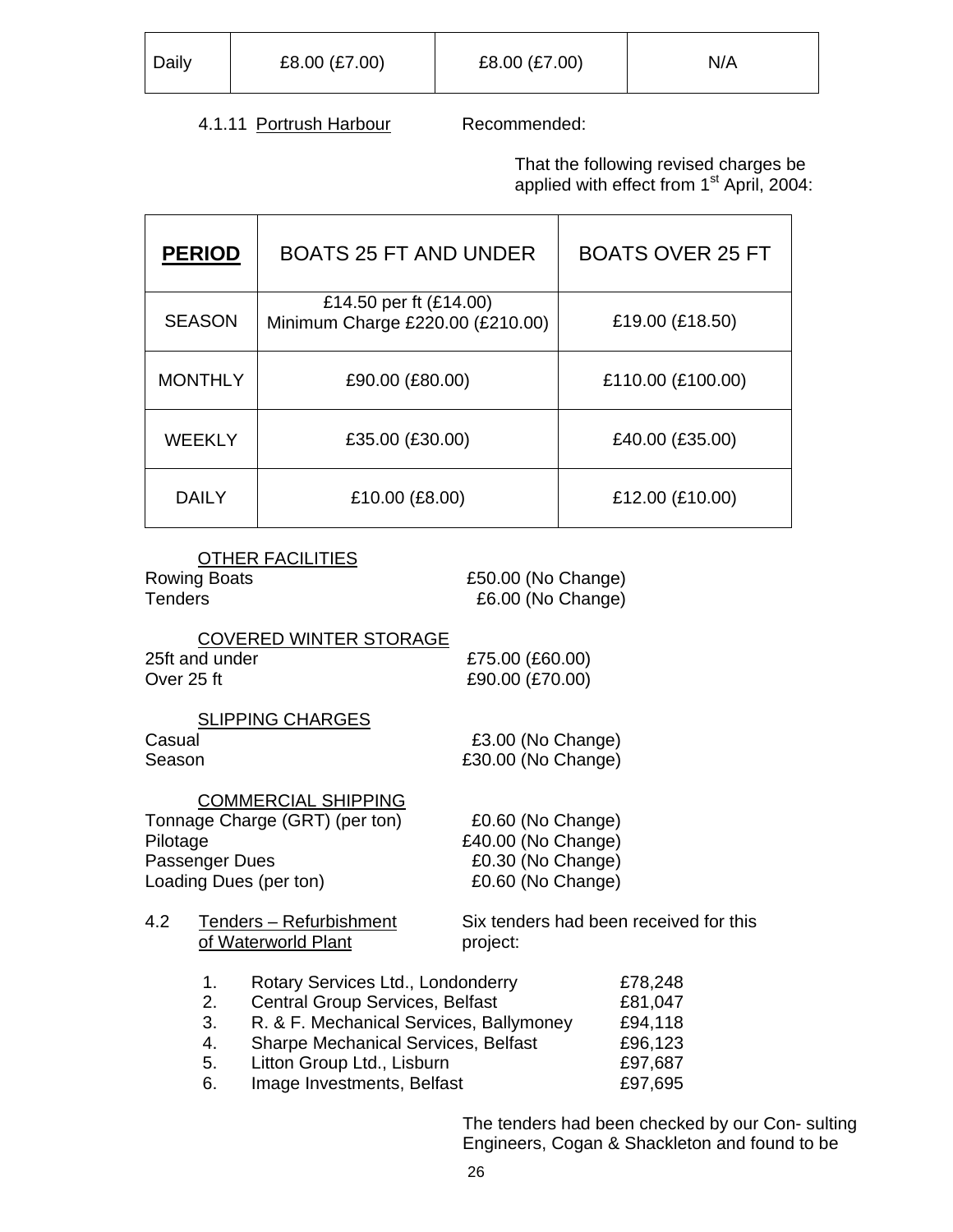correct. Following discussions savings of £8,000 had been identified on this project.

Recommended:

That Council accept the lowest tender from Rotary Services Ltd. in the sum of £78,248.00.

4.3 Tenders – Ropewalk, Coleraine Seven tenders had been received for the supply and erection of fencing and associated gates for the soccer pitch at the Ropewalk, Coleraine:

- 1. Rodgers Fencing Systems £17,418
- 2. J.P.M. Contracts £17,700
- 3. N.K. Fencing Ltd. £19,200
- 4. Cameron Fencing **E19,650**
- 5. Curran Contracts £22,980
- 6. T.D. McKane & Son **E23,430** or £28,184
- 7. Headway Services **E25,400**

Recommended:

That Council accept the lowest tender, that being Rodgers Fencing Systems for £17,418.00.

4.4 Twinning Celebrations Recommended:

That Council send four representatives, namely the Mayor, Deputy Mayor, Chairman of Leisure and Environment Committee (Councillor Deans) and an officer to the La Roche-sur-Yon Bi-Centenary twinning celebrations during the period  $22^{nd} - 25^{th}$  May, 2004.

Members of the Twinning Association would also be attending the celebrations.

4.5 Coleraine Sports Council Recommended:

That Council contribute £7,500.00 to Coleraine Sports Council for 2004.

4.6 'Drive-In' Church Recommended:

That Council agree to a request from Rev. E. Stewart of Portrush Evangelistic Mission to hold religious services on Sunday evenings at East Strand Car Park, Portrush – 11<sup>th</sup> July to 8<sup>th</sup> August, 2004 as in previous years.

27 In response to a member's question the Leisure Services Officer (Facilities) agreed to re-consider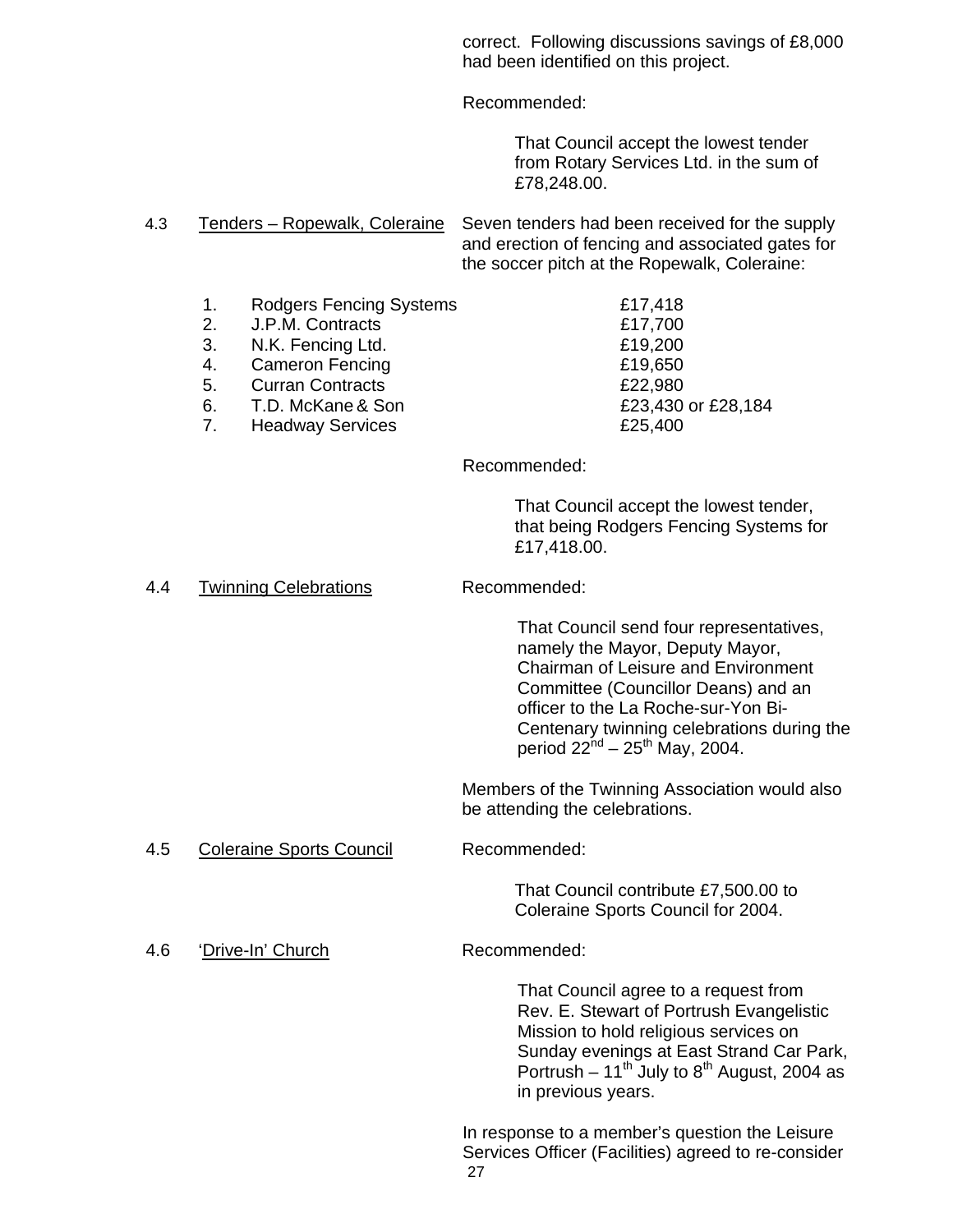the general policy of holding religious services in Portrush.

- 4.7 Coleraine International Choral Copies of the syllabus for the 2005  $(4^{th} 5^{th})$  Festival 2005 March) Coleraine International Choral Festival were circulated to members.
- 4.8 Fence at Millburn Community In response to a question the Leisure Services Centre Officer (Facilities) agreed to obtain information regarding the fence at Millburn Community
- 4.9 Mr. R. McKay Portrush Reference was made to Mr. R. McKay, Portrush Harbour Master **Harbour Master, who was currently in hospital.**

Centre for Councillor Watt.

 It was agreed that the Town Clerk and Chief Executive convey Committee's best wishes.

- 4.10 For Information The Director of Leisure Services included information in his report on the following:
	- (a) Ardbeg Community Open Space;
	- (b) Walking Northern Ireland Action Plan.

#### **5.0 NORTHERN HEALTH AND SOCIAL SERVICES BOARD CONFERENCE**

Reported that the Northern Health and Social Services Board was organising a conference on Tuesday,  $9^{th}$  March (9.30 a.m.  $-$  4.00 p.m.) in Tullyglass Hotel, Ballymena on the role of the Area Sex Offender Risk Management Committee Panel.

Members interested in attending the conference were requested to notify the Chief Executive's Department as soon as possible.

#### **6.0 NORTHERN AREA PLAN 2016**

It was agreed that the Town Clerk and Chief Executive consider possible dates for a workshop on the Northern Area Plan 2016 with Mr. P. Fleming, BDP Planning.

#### **7.0 PLANNING SITE MEETINGS**

The Town Clerk and Chief Executive reported that the Divisional Planning Manager had advised that Planning Officers would be unable to attend site meetings from  $9<sup>th</sup>$ March, 2004.

Following a full discussion on this topic it was recommended that the Town Clerk and Chief Executive write again to the Minister calling for the immediate reinstatement of the site visits.

#### **8.0 SHAC HOUSING DEVELOPMENT, PORTRUSH**

 Reference was made to the need for the provision of a pedestrian crossing at the SHAC housing development, Portrush.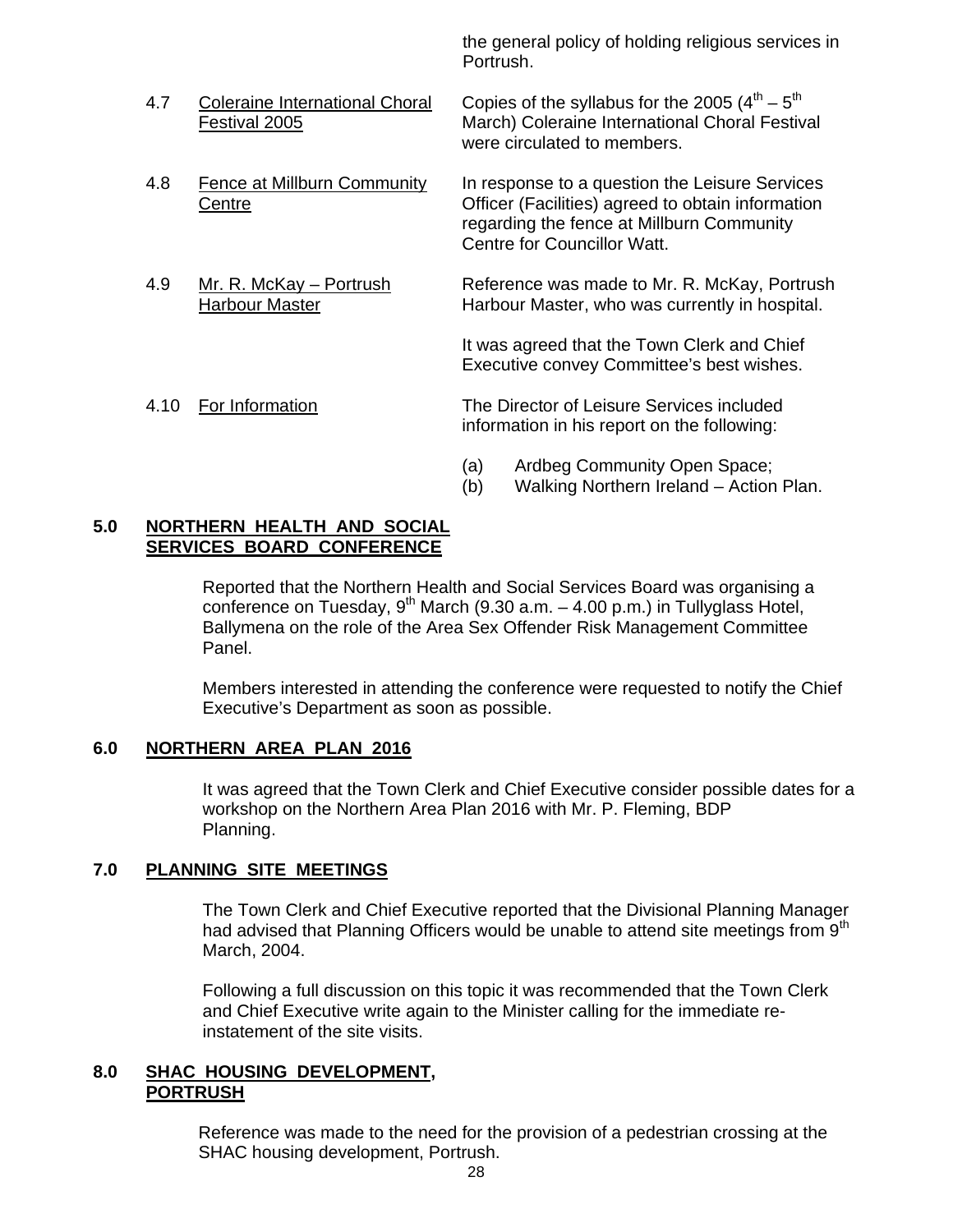The Director of Technical Services would raise this matter with DRD Roads Service.

#### **9.0 "KITTY OF COLERAINE"**

Reference was made to the possibility of commissioning a statue of "Kitty of Coleraine" to be sited in The Diamond area.

The Director of Leisure Services would investigate this matter.

#### **10.0 COLERAINE LIBRARY - RE-LOCATION**

 Reference was made to media reports regarding the re-location of Coleraine Library.

 The Town Clerk and Chief Executive advised that while the North Eastern Education and Library Board had admitted this project to its capital funding programme, a new site had not yet been identified.

#### **11.0 COLERAINE DIAMOND - REFURBISHMENT**

Reference was made to the timing of the proposed refurbishment work at The Diamond, Coleraine and it was agreed that it should not be carried out during the tourist season.

The Director of Technical Services would raise this matter with the Department of the Environment.

### **12.0 LIGHTING AT ARCADIA AREA, PORTRUSH**

Reference was made to improvements required to the street lighting adjacent to the Arcadia Area, Portrush.

The Director of Technical Services would investigate this matter.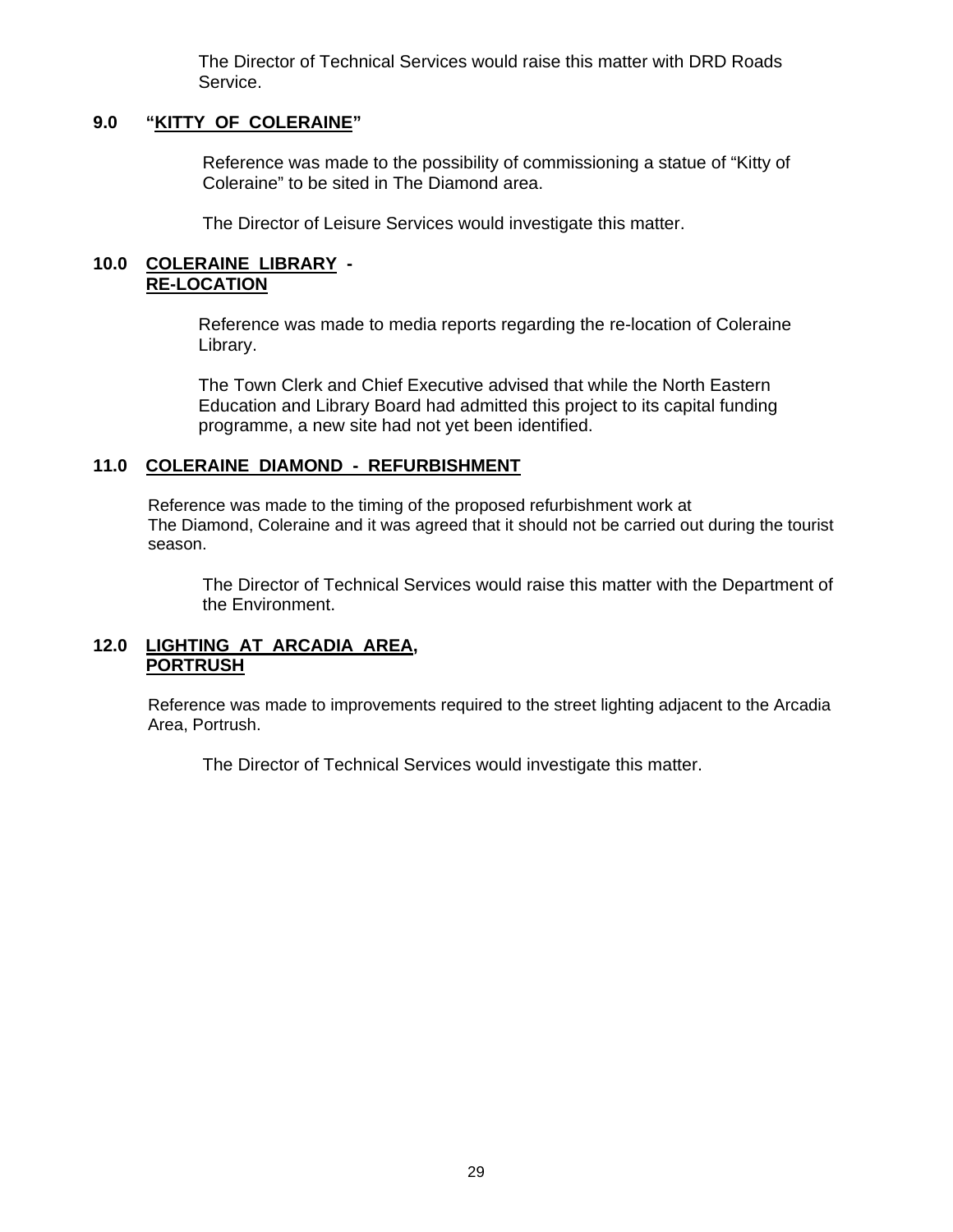## **PLANNING COMMITTEE**

**9th March, 2004.** 

Meeting convened at 2.30 p.m. due to continued industrial action by the Planning Service representatives.

| <b>Present:</b>                          | Councillor W. J. Watt in the Chair                                                                                       |                                                                                             |
|------------------------------------------|--------------------------------------------------------------------------------------------------------------------------|---------------------------------------------------------------------------------------------|
|                                          | The Mayor, Councillor R. D. Stewart                                                                                      |                                                                                             |
|                                          | <b>Aldermen</b>                                                                                                          |                                                                                             |
|                                          | W. T. Creelman                                                                                                           | <b>B.</b> Leonard                                                                           |
|                                          | <b>Councillors</b>                                                                                                       |                                                                                             |
|                                          | C. S. Alexander (Ms.)<br>O. M. Church (Mrs.)<br>J. J. Dallat<br>(Items 2.4 - 12.2)<br>N. F. Hillis<br>(Items 2.8 - 12.2) | E. A. Johnston (Mrs.)<br>D. McClarty<br>G. L. McLaughlin<br>R. A. McPherson<br>A. McQuillan |
| Also in<br><b>Attendance:</b>            | Representatives from the Planning Service -<br>Mr. D. Blackwood and Miss J. McMath                                       |                                                                                             |
| <b>Officers in</b><br><b>Attendance:</b> | Town Clerk and Chief Executive and Administrative<br>Assistant                                                           |                                                                                             |
| <b>Apologies:</b>                        | The Deputy Mayor, Aldermen Mrs. Black and<br>McClure, Councillors Barbour and King                                       |                                                                                             |

# **1.0 SITE MEETINGS**

 The Town Clerk and Chief Executive reported that following discussions with Planning Service Headquarters site meetings would continue to be provided in accordance with available staff resources. It would be advantageous if office meetings could be used if appropriate.

# **2.0 PLANNING APPLICATIONS**

A list of eighty-four applications was considered (previously supplied).

#### **Applications Deferred from Previous Meeting**

2.1 Application No. D1 C/2003/0246/O Site for dwelling at Ballymagarry Farm, Leeke Road, Portrush for Mr. N. Patterson

The opinion of the Planning Service was to refuse.

It was agreed that the application be refused.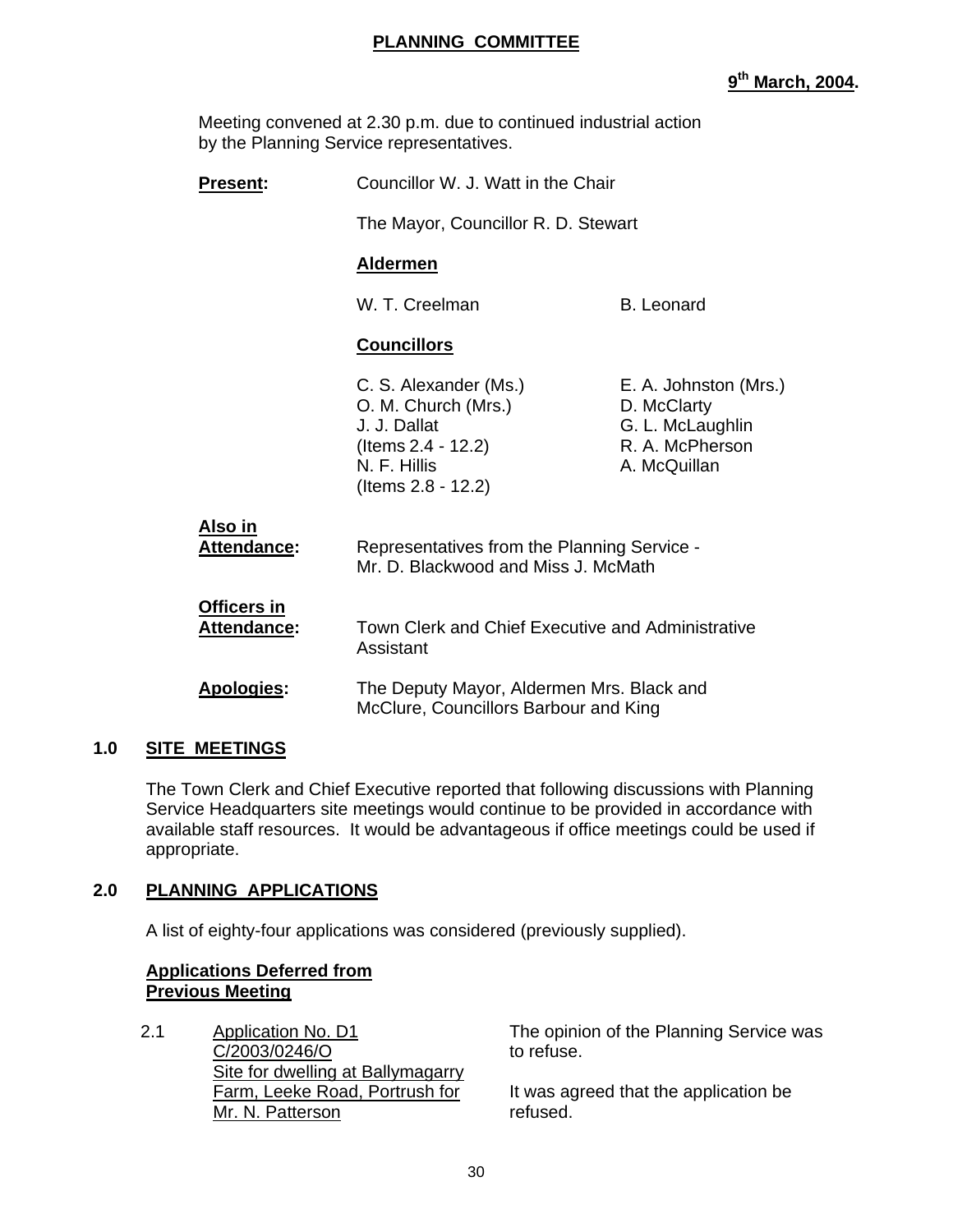- 2.2 Application No. D2 C/2003/0684/F Erection of one-and-a-half storey dwelling with integral garage (amendment to previously approved application reference C/2002/0933/F) at Priestland Road, Bushmills for Mr. D. Menary
- 2.3 Application No. D3 C/2003/0950/F Installation of low ropes course in fenced off area with floodlighting for outdoor pursuits at Woodhall Residential Centre, 27 Moneygran Road, Kilrea, Coleraine for N.E.E.L.B.
- 2.4 Application No. D4 C/2003/0985/O Site for dwelling at Portna Road (adjacent to 44 Moneygran Road), Kilrea for Mr. S. O'Boyle
- 2.5 Application No. D5 C/2003/0999/O Site for retirement dwelling at Creamery Road, Coleraine (land opposite No. 58) for Mr. and Mrs. J. McCaughan
- 2.6 Application No. D6 C/2003/1017/F Retrospective application for minor amendments to existing approval of guesthouse/dwelling. Reduction in footprint size repositioned on site, revised window openings and chimney position to north elevation and additional window at ground level south elevation at 76 Coleraine Road, Glenmanus, Portrush for Mr. E. Woods

2.7 Application No. D7 C/2003/1123/O Site for dwelling opposite No. 6 Leeke Road, Bushmills for Mr. and Mrs. D. King

The opinion of the Planning Service was to approve.

Reported that satisfactory amended plans had been received and the application would be approved.

The opinion of the Planning Service was to approve.

It was agreed that the application be approved.

The opinion of the Planning Service was to approve.

Reported that satisfactory amended plans had been received and the application would be approved.

The opinion of the Planning Service was to refuse.

The application had now been withdrawn.

The opinion of the Planning Service was to approve.

It was agreed, six members voting in favour and two members voting against, that the application be refused.

The opinion of the Planning Service was to refuse.

The application had now been withdrawn.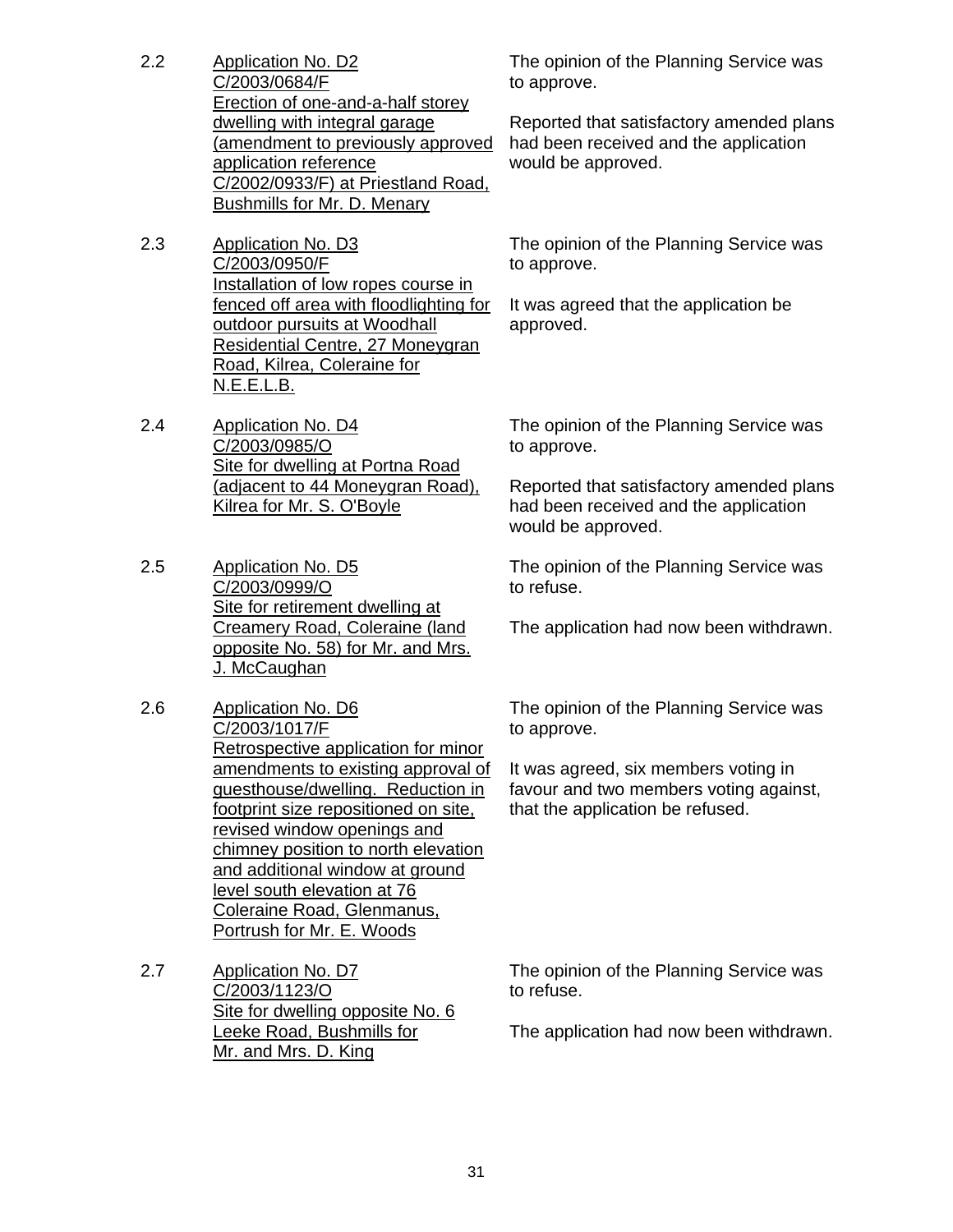- 2.8 Application No. D8 C/2003/1139/O Site for dwelling and garage opposite 21 Shanlongford Road, Coleraine for Mr. D. Moon
- 2.9 Application No. D9 C/2003/1172/F Proposed timber framed extension and renovations to existing dwellings at 24 Artidillon Road, Hunter's Glebe, Castlerock for Mr. R. Sawyers
- 2.10 Application No. D10 C/2003/1182/O Site for dwelling and garage west of 33 Ballytober Road, Bushmills for Mr. I. McLean
- 2.11 Application No. D11 C/2003/1213/O Site for dwelling south west of 44 Ballyhackett Road, Castlerock for Mr. and Mrs. Purcell
- 2.12 Application No. D12 C/2003/1270/O Dwelling and garage adjacent to 17 Ballymenagh Road, Garvagh for Mr. G. Boyce
- 2.13 Application No. D13 C/2003/1274/O Site for dwelling and garage to the rear of 3 Ballystrone Road, Macosquin for Mr. T. Cochrane
- 2.14 Application No. D14 C/2003/1318/O Proposed dwelling at Killyvalley Road, Garvagh for Mr. Henry
- 2.15 Application No. D15 C/2003/1321/O Site for two-storey dwelling with detached garage at Dunboe Road, 250m south east of Sconce Road/Dunboe Road junction, Coleraine for Mr. D. Norris

The opinion of the Planning Service was to refuse.

It was agreed that the application be deferred for two weeks to facilitate further discussions with the applicant.

The opinion of the Planning Service was to approve.

It was agreed that the application be approved.

The opinion of the Planning Service was to refuse.

It was agreed that the application be refused.

The opinion of the Planning Service was to refuse.

It was agreed that the application be deferred for two weeks to facilitate further discussions with the applicant.

The opinion of the Planning Service was to refuse.

It was agreed that the application be deferred for two weeks to facilitate further discussions with the applicant.

The opinion of the Planning Service was to refuse.

It was agreed that the application be refused.

The opinion of the Planning Service was to approve.

It was agreed that the application be approved.

The opinion of the Planning Service was to refuse.

Following discussion it was unanimously agreed that the application be approved.

It was further agreed that the application be deferred for two weeks to facilitate further discussions with the applicant.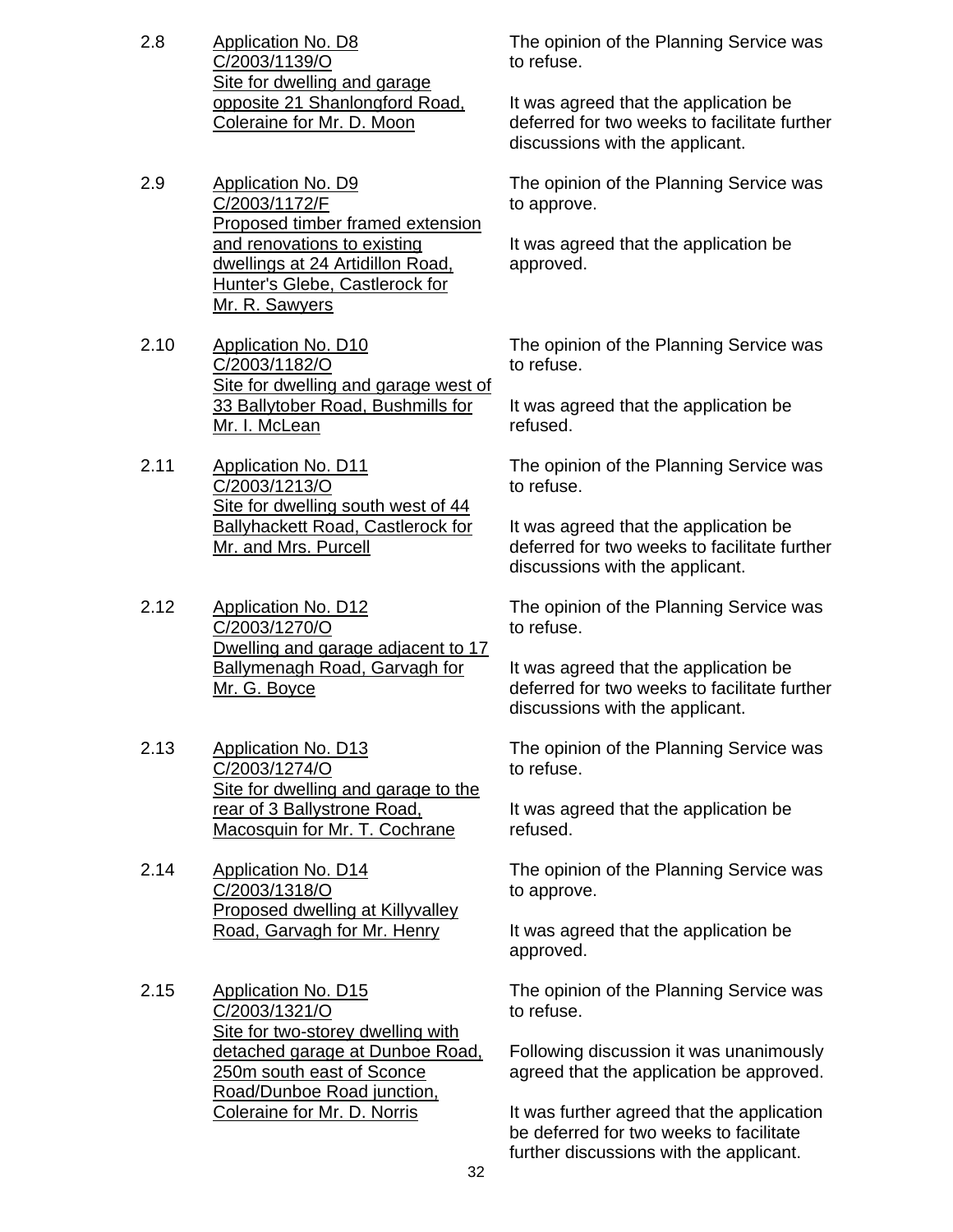- 2.16 Application No. D16 C/2003/1328/O Site for dwelling opposite 18 Ballyhome Road, Coleraine for Mr. S. McClure
- 2.17 Application No. D17 C/2003/1350/O Site for dwelling north-west of 33 Ballytober Road, Bushmills for Mr. J. Cochrane

### **NEW APPLICATIONS**

- 2.18 Application No. 10 C/2003/1253/O Site for dwelling adjacent to 25 Movenis Road, Garvagh for Mr. D. Penny
- 2.19 Application No. 16 C/2003/1305/O Site for dwelling adjacent to 61 Ballymacrea Road, Portrush for R. J. Martin
- 2.20 Application No. 21 C/2003/1338/O Site for dwelling opposite 69 Blackrock Road, Kilrea for Mr. D. G. Kerr
- 2.21 Application No. 23 C/2003/1352/F Erection of five social housing units at High Clere, 4 High Road, Portstewart for Mr. N. Glasgow
- 2.22 Application No. 26 C/2003/1364/O Site for two storey dwelling and garage 380m south-west of 88 Priestland Road, Bushmills for Mrs. A. McCauley

The opinion of the Planning Service was to approve.

It was agreed that the application be approved subject to conditions relating to retention of trees and ridge height.

The opinion of the Planning Service was to refuse.

The application had now been withdrawn.

The opinion of the Planning Service was to refuse.

It was agreed that the application be deferred for one month to facilitate a Council site visit.

The opinion of the Planning Service was to refuse.

It was agreed that the application be deferred for one month to facilitate an office meeting.

The opinion of the Planning Service was to refuse.

It was agreed that the application be deferred for one month to facilitate an office meeting.

The opinion of the Planning Service was to refuse.

It was agreed that the application be deferred for one month to facilitate an office meeting.

The opinion of the Planning Service was to refuse.

It was agreed that the application be deferred for one month to facilitate a site meeting.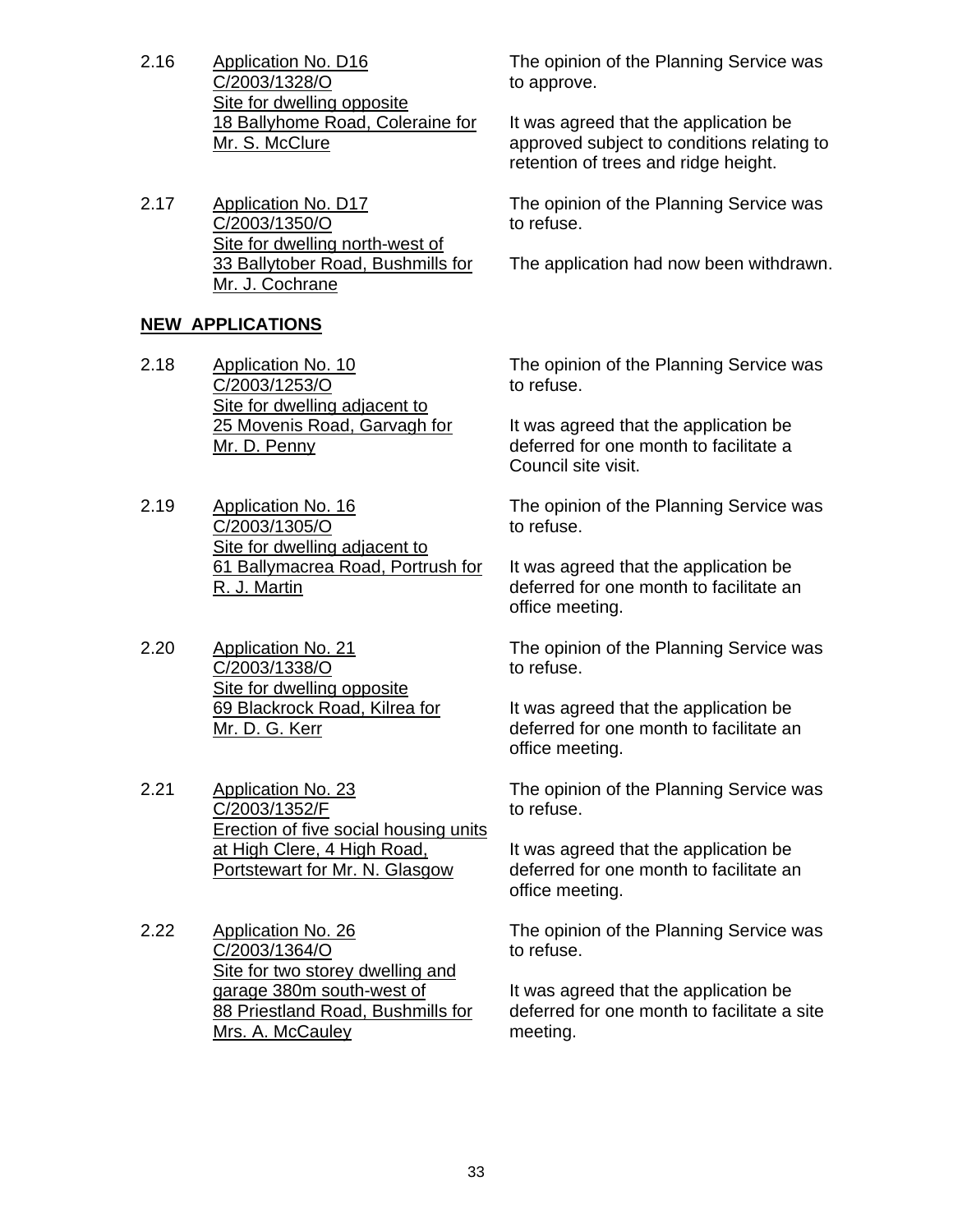- 2.23 Application No. 28 C/2003/1370/O Site for dwelling and garage adjacent to Burrenmore Road, Downhill for Mr. Kelly
- 2.24 Application No. 39 C/2004/0018/O Site for dwelling at Craigmore Road (west of No. 131), Ringsend, Coleraine for Mr. D. Mullan
- 2.25 Application No. 46 C/2004/0042/O Site for dwelling at Glen Road (adjacent to No. 58) Garvagh for Mr. K. McNicholl
- 2.26 Application No. 47 C/2004/0045/O Site for two storey dwelling opposite 47 Plantation Road, Garvagh for L. Kelly
- 2.27 Application No. 51 C/2004/0053/O Site for one-and-a-half storey dwelling and garage adjacent to 12 Crevolea Road, Coleraine for Mr. D. Monahan
- 2.28 Application No. 54 C/2004/0056/O Dwelling with garage adjacent to 130 Cloyfin Road, Coleraine for Mr. B. Smyth
- 2.29 Application No. 62 C/2004/0079/O Site for bungalow and garage approximately 200m south-west of 8 Gortmacrane Road, Kilrea for Mr. V. McAteer
- 2.30 Application No. 63 C/2004/0081/O Site for dwelling and garage 250m south of Isle Road/Windyhill Road junction, Castlerock for Mr. Millen

The opinion of the Planning Service was to refuse.

It was agreed that the application be deferred for one month to facilitate an office meeting.

The opinion of the Planning Service was to refuse.

It was agreed that the application be deferred for one month to facilitate a site visit.

The opinion of the Planning Service was to refuse.

It was agreed that the application be deferred for one month to facilitate an office meeting.

The opinion of the Planning Service was to refuse.

It was agreed that the application be deferred for one month to facilitate a Council site visit.

The opinion of the Planning Service was to refuse.

It was agreed that the application be deferred for one month to facilitate a Council site visit.

The opinion of the Planning Service was to refuse.

It was agreed that the application be deferred for one month to facilitate a Council site visit.

The opinion of the Planning Service was to refuse.

It was agreed that the application be deferred for one month to facilitate a Council site visit.

The opinion of the Planning Service was to refuse.

It was agreed that the application be deferred for one month to facilitate a Council site visit.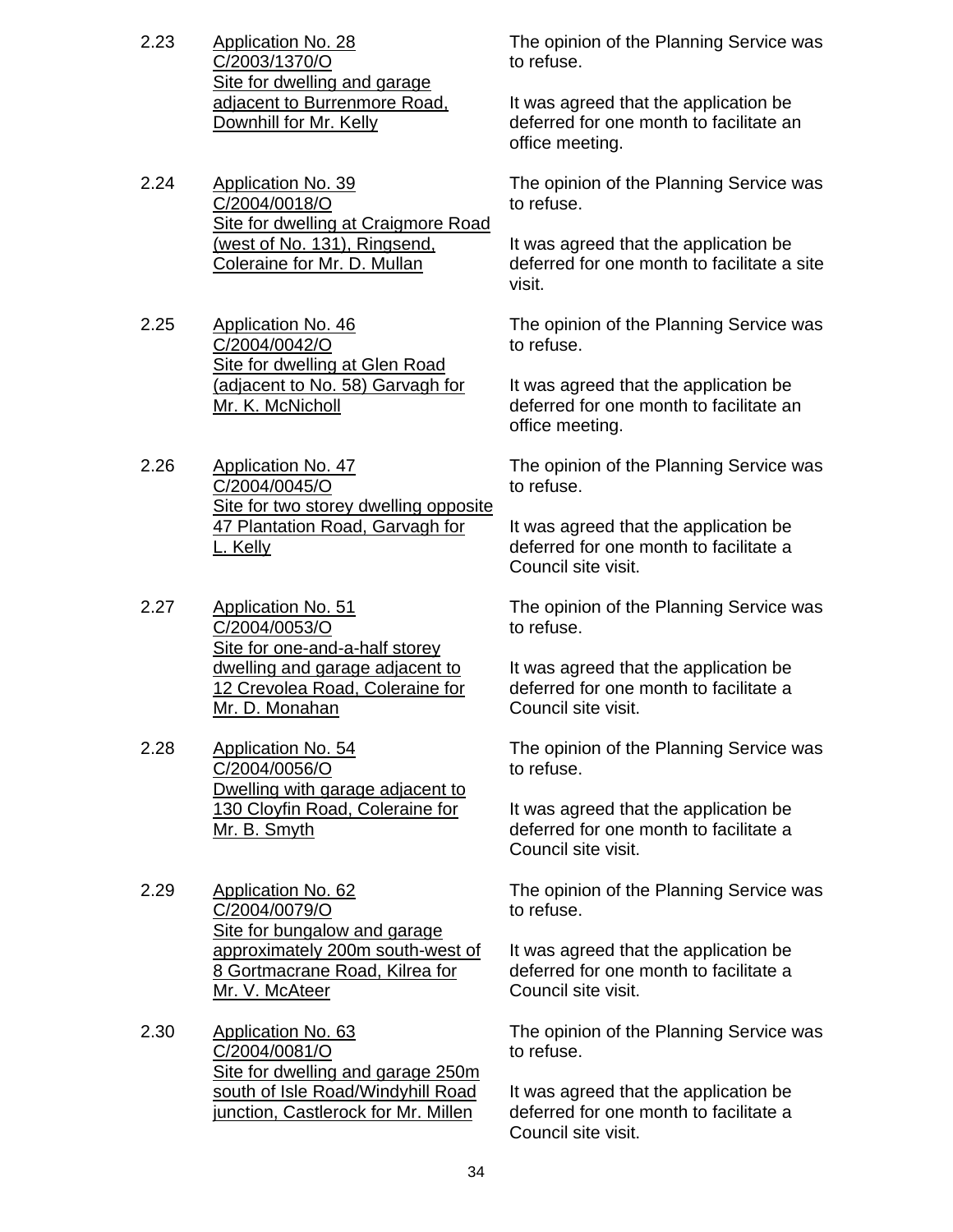### **3.0 GENERAL MATTERS**

- Neighbour notification in respect of 32 Kerr Street, Portrush Planning Service representatives to investigate;
- Erection of large fence at Kiddieland, Portrush Mr. Blackwood would notify the Enforcement Officer.

### **4.0 SITE/OFFICE MEETINGS**

The Chairman advised members that Site Meetings would be held on Monday, 22<sup>nd</sup> March, 2004 and Office Meetings would be held on Tuesday, 23<sup>rd</sup> March, 2004 at County Hall.

#### **5.0 ARTICLE 31 PLANNING APPLICATIONS - WEST BAY, PORTRUSH**

Consideration was given to the response from the Private Secretary to Angela Smith MP and the report from the Planning Service's Audit Team regarding Article 31 planning applications for the West Bay, Portrush (previously supplied).

Following discussion it was proposed by Councillor Ms. Alexander and seconded by Councillor Dallat:

 That Council write to the Minister re-iterating its previous request that an open and independent inquiry be carried out in relation to Article 31 planning applications for the West Bay, Portrush.

On a request for a recorded vote the members voted thus:

| For:     | The Mayor<br>Aldermen Creelman and Leonard<br>Councillors Alexander, Dallat, Hillis and McLaughlin (7) |
|----------|--------------------------------------------------------------------------------------------------------|
| Against: | Councillors Mrs. Church, Mrs. Johnston, McClarty,<br>McQuillan and Watt (5)                            |

Abstention: Councillor McPherson (1)

The proposal was, therefore, carried, seven members voting in favour and five members voting against.

#### **6.0 STAFF VACANCIES - COLERAINE DIVISIONAL PLANNING OFFICE**

Consideration was given to the response from the Private Secretary to Angela Smith MP regarding staffing difficulties in the Coleraine Planning Office (previously supplied).

It was noted that steps were being taken to fill all vacancies as soon as possible through a programme of ongoing recruitment and internal promotion.

# **7.0 E-PLANNING AND SITE NOTICES**

Consideration was given to the response from the Director of Corporate Services of the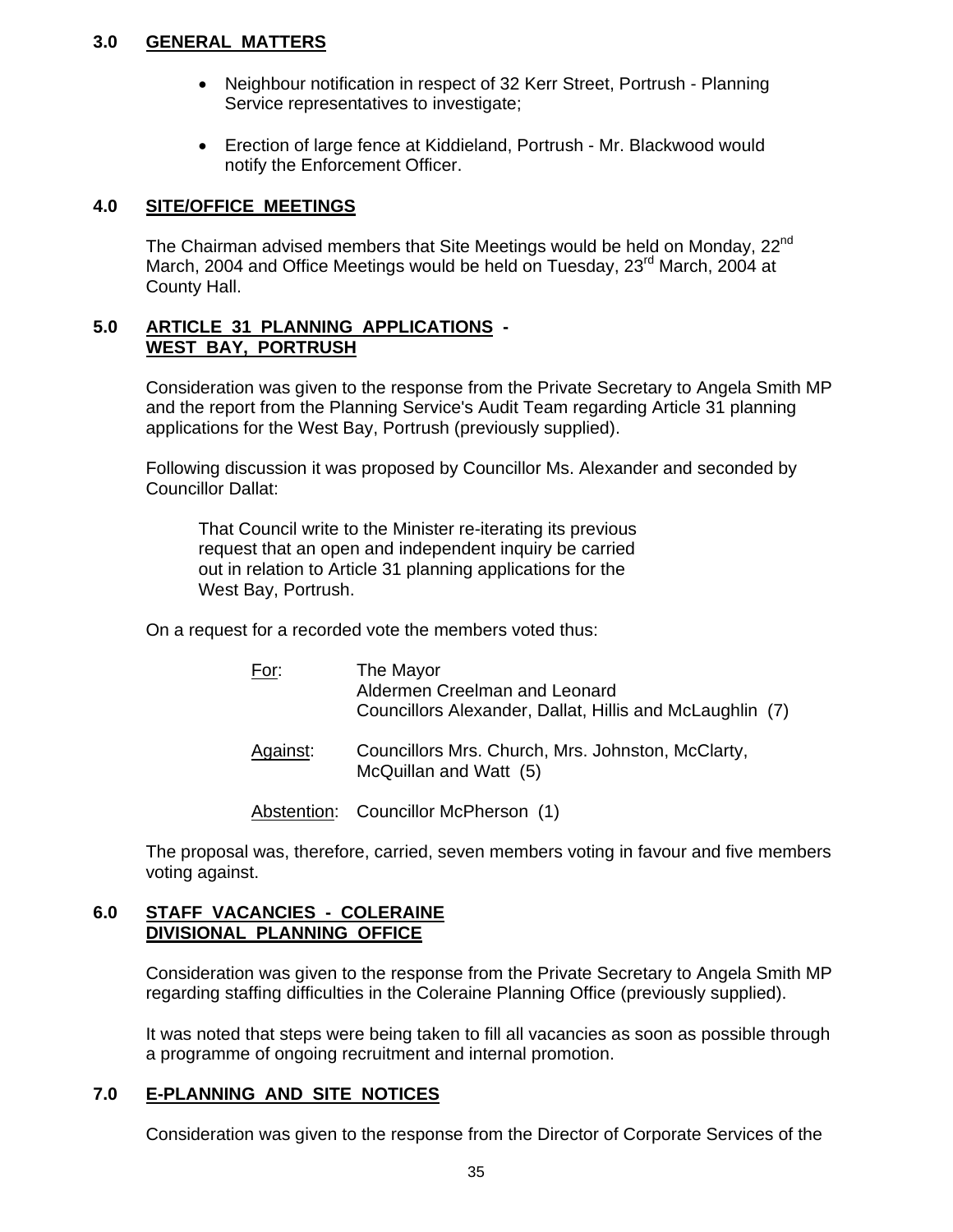Planning Service regarding E-Planning and Site Notices (previously supplied) and the contents noted.

### **8.0 ROCK CASTLE, PORTSTEWART**

 Read letter from the Planning Service Headquarters in reply to Council's correspondence regarding Rock Castle, Portstewart.

Counsel's opinion had only recently been received and Planning Service was at present considering what action to take in consultation with the Environment and Heritage Service.

Following discussion it was proposed by Councillor Dallat, seconded by Councillor Ms. Alexander and agreed:

 That Council express its support for court action to the Environment and Heritage Service.

#### **9.0 THE SALMON LEAP, CASTLEROE, COLERAINE**

Read letter from the Environment and Heritage Service in reply to Council's correspondence regarding 'spot listing'.

Following a survey of the building the Environment and Heritage Service's Forum of Conservation Architects confirmed that while the building contributed to the character of its surroundings, it had been substantially altered and extended and little remained of the original historic fabric. The building did not, therefore, possess the 'special architectural or historic interest' to merit listing.

Noted.

#### **10.0 CAUSEWAY INSTITUTE OF FURTHER AND HIGHER EDUCATION - NEW BUILD PROPOSAL**

Read letter from the Director of the Causeway Institute advising Council of future developments in the Causeway Institute of Further and Higher Education.

Following an independent economic/investment appraisal the Governing Body had unanimously approved the closure of the two existing sites in Ballymoney and Coleraine and the construction of a new building on a new site.

Members noted and welcomed the proposal.

#### **11.0 NORTHERN AREA PLAN 2016**

 It was agreed that a Special Meeting of the Planning Committee (taking the form of a Workshop) be held on Thursday,  $18<sup>th</sup>$  March, 2004 at 6.00 p.m. to consider a response to the preview on the Northern Area Plan 2016 presented by the Planning Service.

#### **12.0 BDP PLANNING**

Application No. C/2002/0189/F

12.1 Redevelopment of existing dwellings to provide five townhouses at 51 and 53 Dhu Varren, Portrush for Messrs

Consideration was given to BDP Planning's Report relating to this application (previously supplied).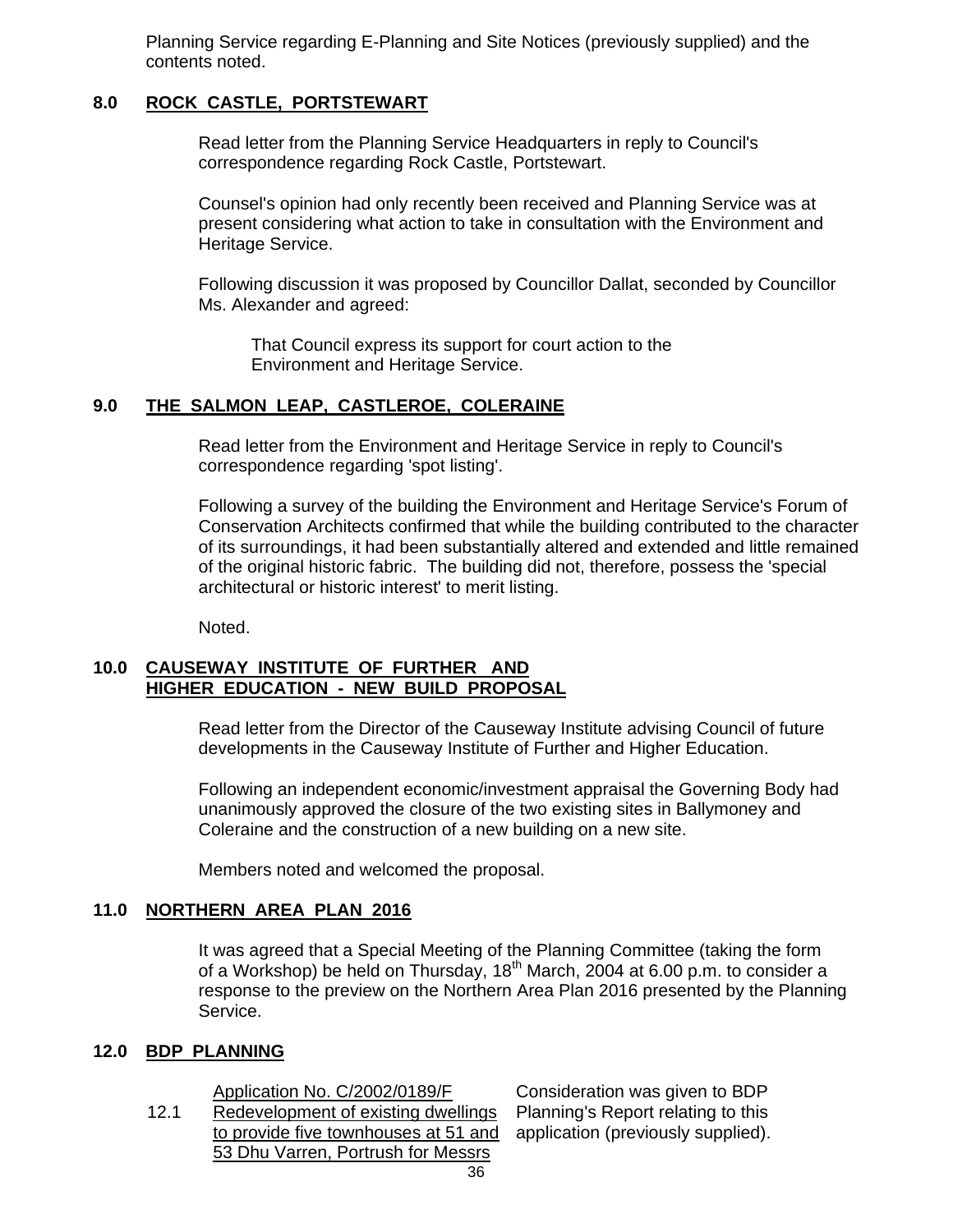|      | McCombe and McIlmoyle                                                                                                                   | It was agreed that this application be<br>referred to the Planning Service<br>Management Board with the<br>recommendation that it be refused. |
|------|-----------------------------------------------------------------------------------------------------------------------------------------|-----------------------------------------------------------------------------------------------------------------------------------------------|
| 12.2 | Application No. C/2001/0962/F<br>Erection of 17 apartments and<br>basement car park at 1-3 Bath<br>Terrace, Portrush for Mr. A. Stewart | Consideration was given to BDP<br>Planning's Report relating to this<br>application (previously supplied).                                    |
|      |                                                                                                                                         | It was agreed that this application be<br>referred to the Planning Service<br>Management Board with the<br>recommendation that it be refused. |
|      |                                                                                                                                         |                                                                                                                                               |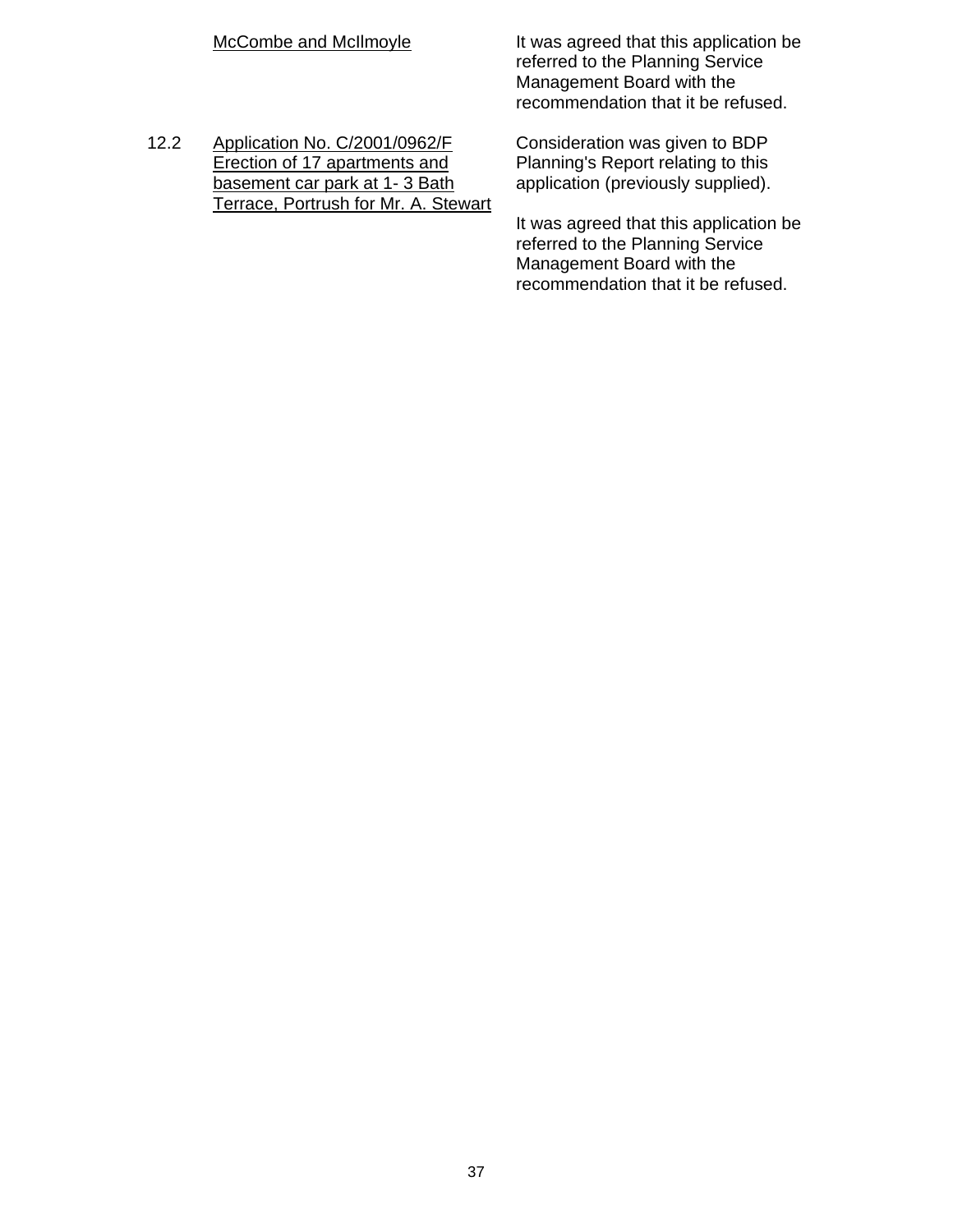#### **POLICY AND DEVELOPMENT COMMITTEE**

# **16th March, 2004**

**Present:** Councillor E. A. Johnston (Mrs.), in the Chair

The Mayor, Councillor R. D. Stewart

The Deputy Mayor, Councillor E. M. Mullan

Aldermen

P. E. A. Armitage (Mrs.) B. Leonard E. T. Black (Mrs.)  $\hspace{1cm}$  W. J. McClure (Items 1.0 – 3.1) (Items 1.0 – 3. W. T. Creelman (Items 1.0 –3.1)

 $($  Items 1.0 – 3.1)

**Councillors**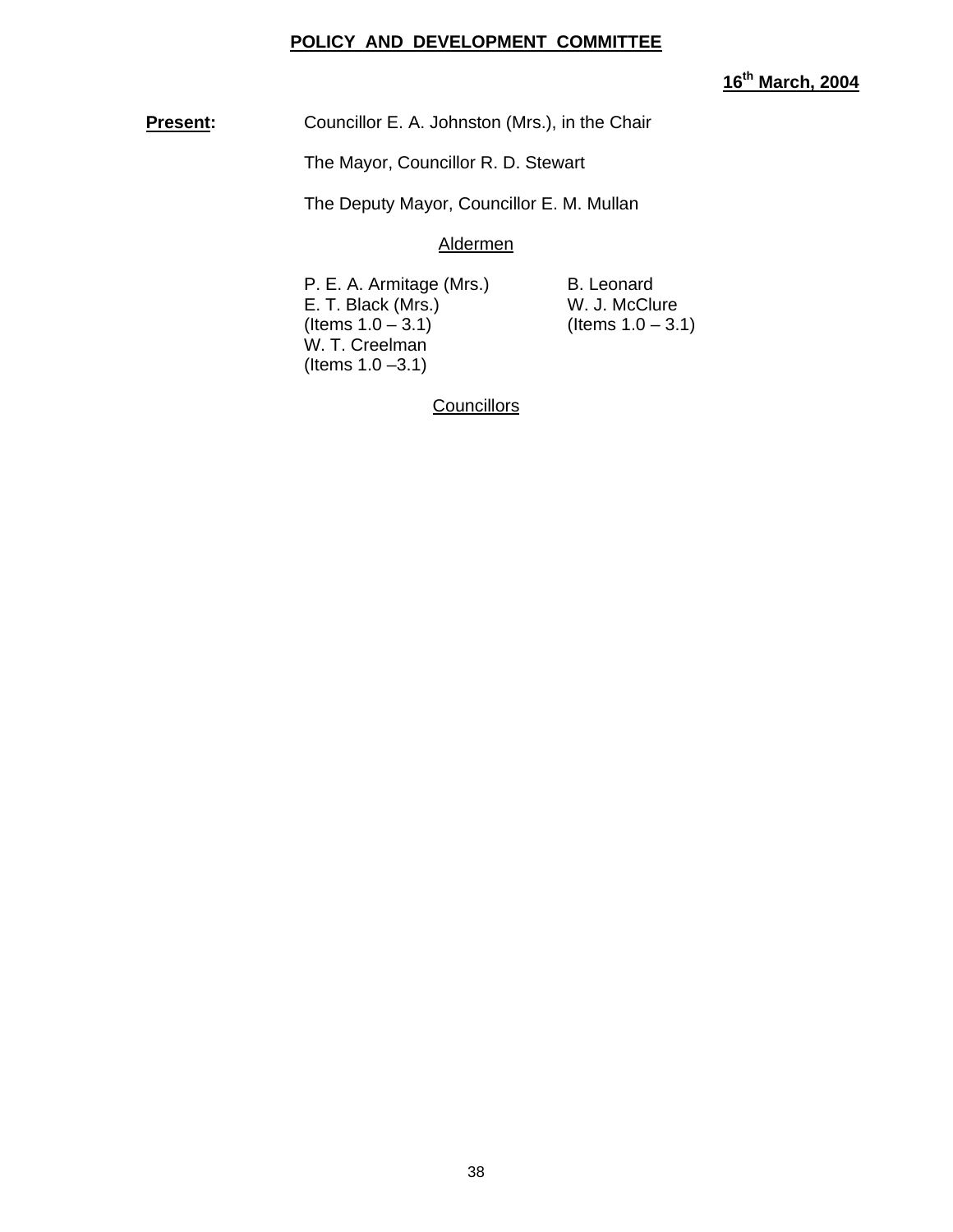C. S. Alexander (Ms.) (Items  $1.0 - 2.8$ ) D. D. Barbour O. M. Church (Mrs.) J. J. Dallat T. J. Deans E. P. Fielding (Mrs.)  $($ ltems 1.0 – 3.1) N. F. Hillis W. A. King

D. McClarty (Items  $2.2 - 3.1$ ) G. L. McLaughlin R. A. McPherson (Items  $1.0 - 3.1$ ) A. McQuillan  $($ ltems  $1.0 - 3.1)$ W. J. Watt  $($  ltems  $1.0 - 3.1)$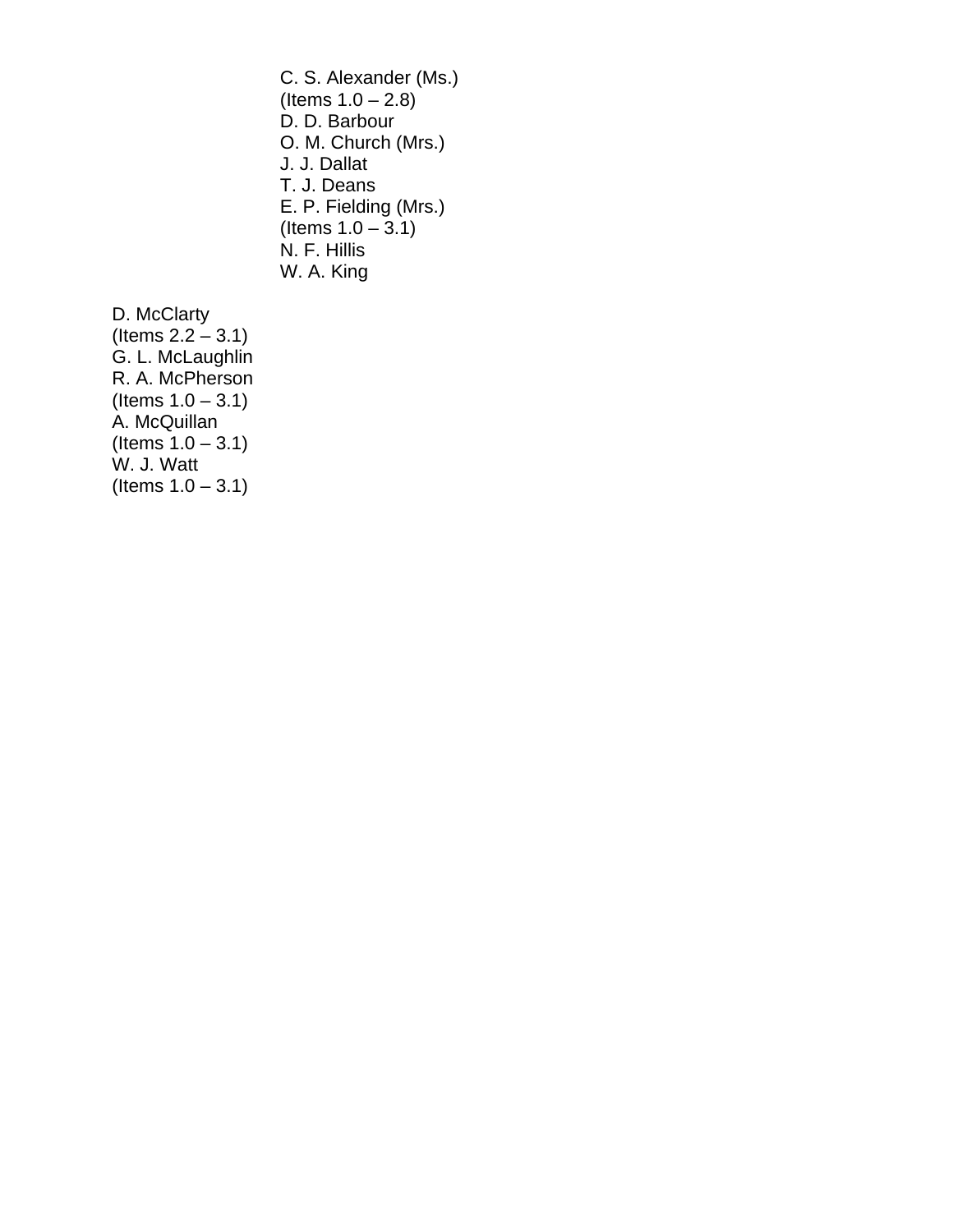# **Officers in**

**Attendance:** Town Clerk and Chief Executive, Head of Development Services, Economic Development Manager (Items 1.0 – 2.2), Community Development Manager (Items 1.0 – 2.10), Finance Officer, Policy Development Officer, Administrative Officer and Administrative Assistant

# **1.0 CORPORATE SERVICES REPORT**

The Report of the Director of Corporate Services was considered (previously supplied).

Matters arising:

- 1.1 Requests for Donations
	- 1.1.1 William Keown Trust Council is recommended to contribute £350 in respect of the financial year 2003/04.
	- 1.1.2 Royal National Lifeboat Council is recommended to contribute £300 Institution in respect of the financial year 2003/04.
- 1.2 Matters for Information
	- 1.2.1 Members' Attendance Members noted information on the main Conferences and Courses conferences taking place in 2004/05, as

 contained in the report and it was proposed by Councillor Dallat, seconded by Councillor Mullan and recommended:

> That following attendance at a conference, members should compile a report for circulation to Council.

1.2.2 Accounts Committee noted that creditors' payments for February 2004, as per lists circulated, had been issued as follows:

| Revenue A/C    | <b>Contract Contract</b>          | £ 306,130.44 |
|----------------|-----------------------------------|--------------|
| Capital A/C    | <b>Contract Contract Contract</b> | £ 403,583.16 |
| Petty Cash A/C |                                   | £ 49,639.37  |

# **2.0 DEVELOPMENT SERVICES REPORT**

The Report of the Head of Development Services was considered (previously supplied).

Matters arising:

| 2.1 | Invest Northern Ireland - North |
|-----|---------------------------------|
|     | <b>West Action Plan</b>         |

The Chairman welcomed Professor Peter Roebuck, Chairman of the Economic Development Sub-Group, who was in attendance to present the draft response (previously supplied) which had been prepared by the Group on behalf of the key economic stakeholders in the Borough.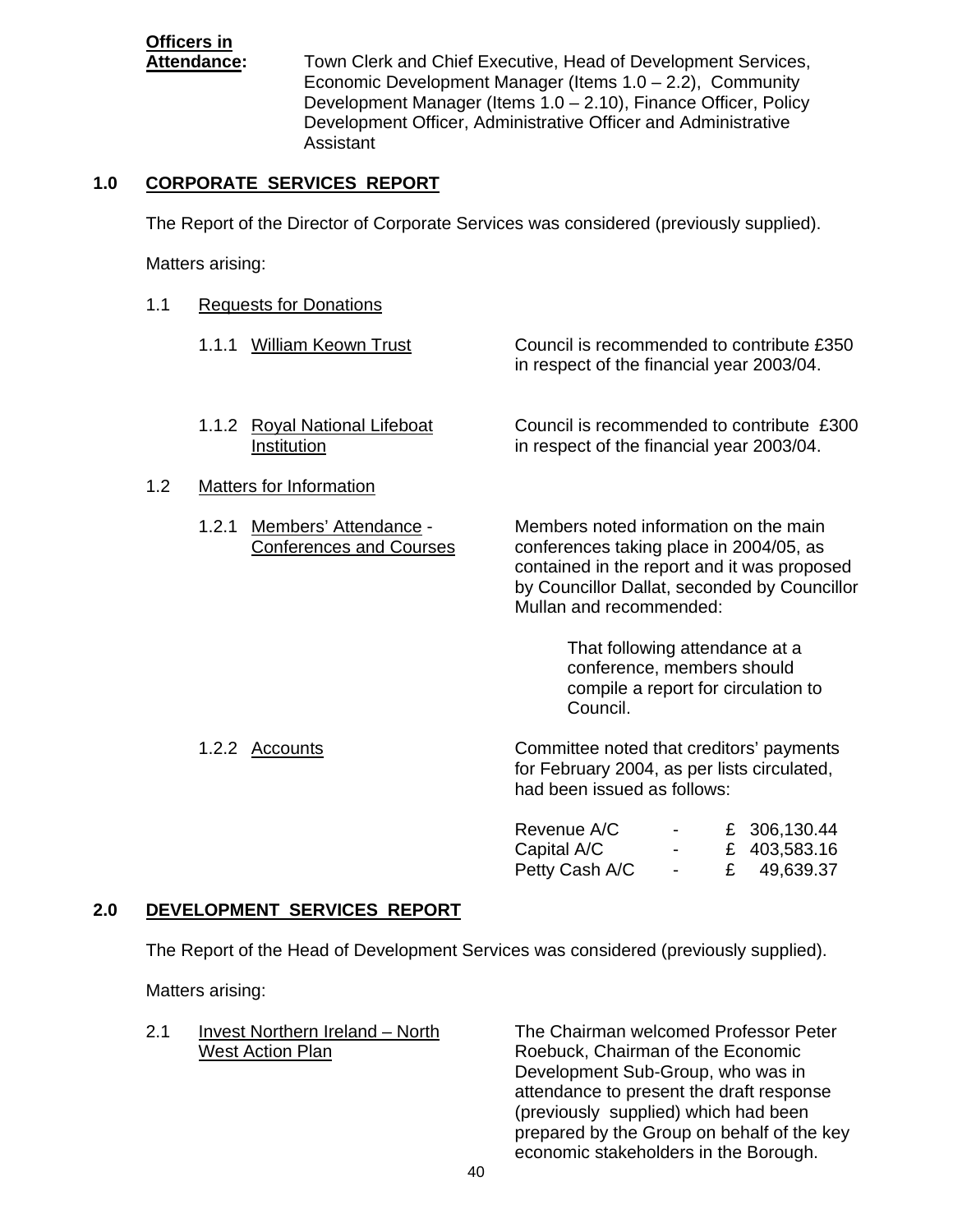Professor Roebuck detailed the Group's concerns about the quality of the Action Plan prepared by Invest Northern Ireland and especially with regard to the lack of a rationale for economic development in the North West area as a whole.

Discussion ensued during which members' concerns regarding the Action Plan were noted by Professor Roebuck, who then outlined the steps the Group would take to progress the final draft response.

Committee thanked Professor Roebuck for his comprehensive presentation, following which he withdrew.

# 2.2 Economic Development Update Ms. Linda McGuinness, Economic

Development Manager, was in attendance to update Committee on economic development activities undertaken in the last six months and to detail those planned for the incoming year.

During the ensuing debate the Economic Development Manager answered members' questions on the comprehensive range of activities described in the report.

 2.3 Community Support Plan Tony McGonigle, Community Development Officer, was in attendance to present his report on the ongoing implementation of the Community Support Plan.

> The Community Development Officer outlined the challenges which Council faced in relation to community support, the plans for future development of support and the benefits achieved through implementation of the Community Support Plan to date, viz:

- improved networking within communities;
- better inter-agency working;
- stronger links with statutory agencies;
- targeted delivery of financial assistance;
- stronger support for local communities which were now more informed and involved in local developments.

The Department for Social Development had commented positively on Council's plans and the Head of Development Services acknowledged the work of the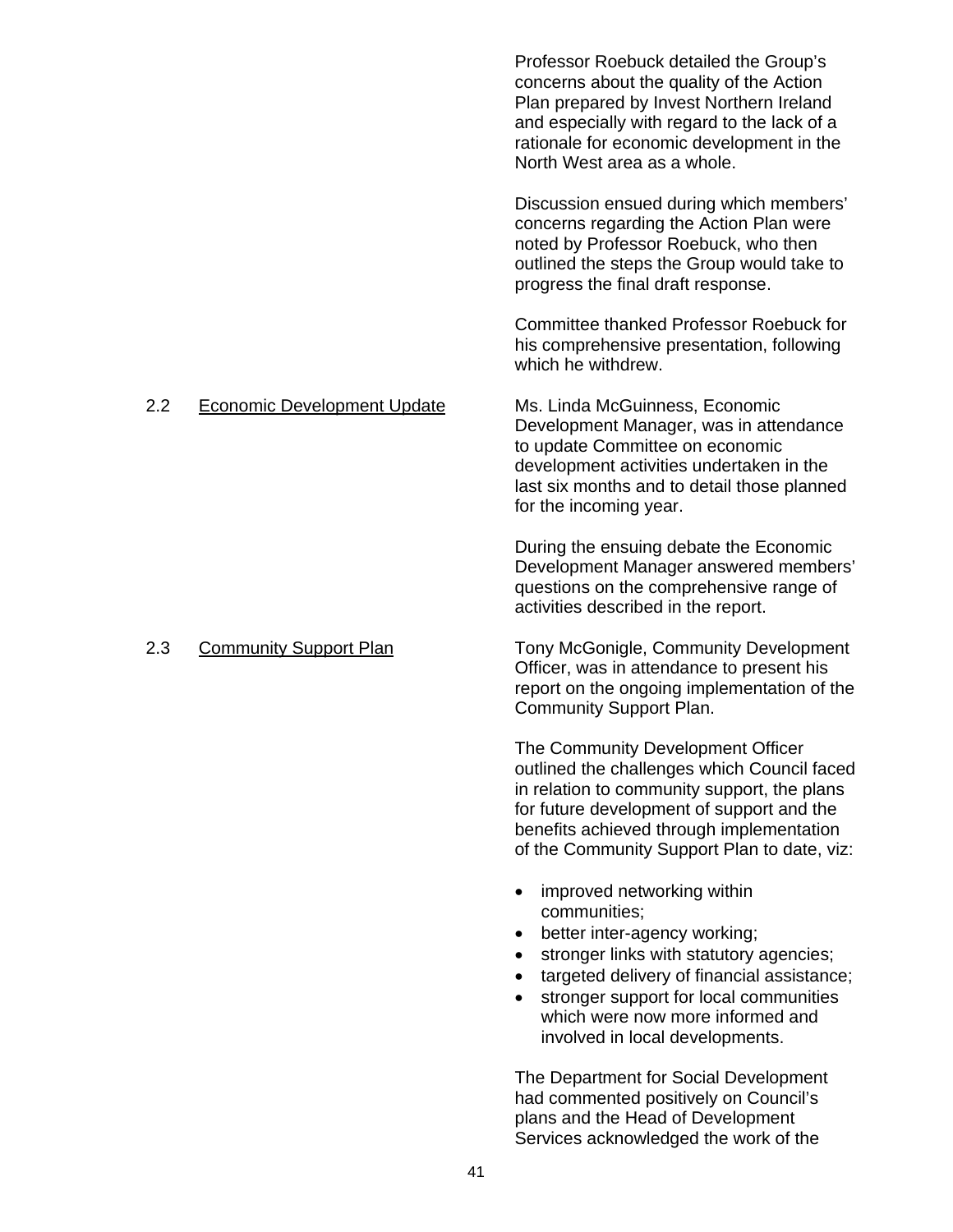|     |                                                                  | <b>Community Development Officer in</b><br>achieving the progress to date.                                                                                                 |
|-----|------------------------------------------------------------------|----------------------------------------------------------------------------------------------------------------------------------------------------------------------------|
| 2.4 | <b>Working Together Initiative</b>                               | Committee noted information on the<br>proposed training programme for this<br>initiative, as detailed in the report.                                                       |
|     |                                                                  | Recommended:                                                                                                                                                               |
|     |                                                                  | That Council approve the proposed<br>programme, as outlined.                                                                                                               |
| 2.5 | <b>Funding for Rural Community Centres</b>                       |                                                                                                                                                                            |
|     | 2.5.1<br><b>Garvagh</b>                                          | Consideration was given to a request for<br>second year funding from GADDA and it<br>was proposed by Councillor Watt, seconded<br>by Councillor Mullan and<br>recommended: |
|     |                                                                  | That Council contribute £10,000 to<br>GADDA, towards running costs for<br>the Garvagh Community Building, for<br>the second year of the agreed three<br>year programme.    |
|     | 2.5.2 Boveedy and Glenullin                                      | Council is recommended to contribute<br>towards the running of these two centres for<br>a three year period, viz:                                                          |
|     |                                                                  | (i)<br>Glenullin Resource Centre - £3,500<br>per annum<br>(ii)<br>Boveedy Community Hall - £3,500<br>per annum                                                             |
| 2.6 | "Pathways for Change" Position<br><b>Paper</b>                   | Consideration was given to the draft<br>response prepared by the Community<br>Development Officer (previously<br>supplied).                                                |
|     |                                                                  | During the ensuing debate members'<br>comments and concerns were noted by the<br>Community Development Officer and it was<br>then recommended:                             |
|     |                                                                  | That Council endorse the draft<br>response subject to inclusion of<br>members' comments.                                                                                   |
| 2.7 | Neighbourhood Renewal -<br><b>Consultation Document</b>          | Council is recommended to endorse the<br>draft response prepared by the Community<br>Development Officer (previously supplied).                                            |
| 2.8 | <b>Causeway Coast and Glens Tourism</b><br>Masterplan - Response | Committee considered the draft response<br>to this document prepared by the Head of<br>Development Services, as detailed in the                                            |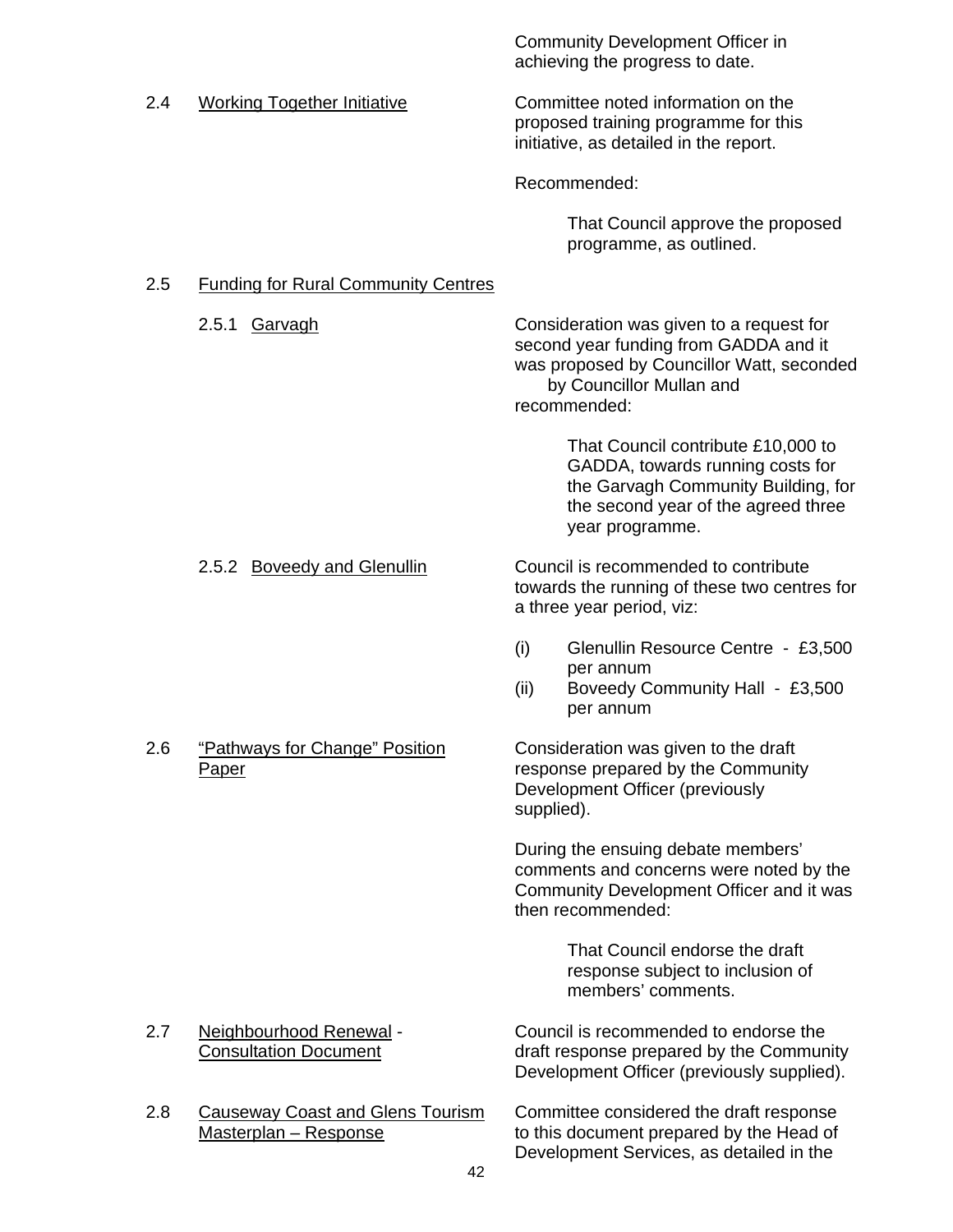report.

During the ensuing discussion members expressed concern regarding the future of the railway line North of Ballymena and it was proposed by Alderman Leonard and seconded by Councillor Ms. Alexander:

> That Mr. Eamon McDaid from the railways' union be invited to address Council.

Following further discussion, during which the Town Clerk and Chief Executive clarified the role and current position of the Northern Corridor Railways Group, it was proposed as an amendment by Councillor Deans, seconded by the Mayor and recommended:

> That Mr. McDaid be invited, along with other interested parties, to address all relevant Councils and members at a meeting to be convened and facilitated by the Northern Corridor Railways Group.

It was further recommended:

 That Council endorse the draft response to the Causeway Coast and Glens Tourism Masterplan, as outlined.

 2.9 Historical Audit Three tenders for this audit had been received as follows:

(i) John K. Chilvers, Architect  $\epsilon$  4,720.00

- (ii) Centre for Maritime Archaeology, University of Ulster £16,206.00
- (iii) Dr. Robert Curran **£16,350.00**

#### Recommended:

That Council accept the lowest tender from John K. Chilvers in the sum of £4,720.00.

- 2.10 Community Development Assistant Council is recommended to make a
- 

permanent appointment to this post.

2.11 Matters For Information Committee noted information on the following issues, as contained in the report:

> (i) NITB Review – Regional Tourism Partnerships;